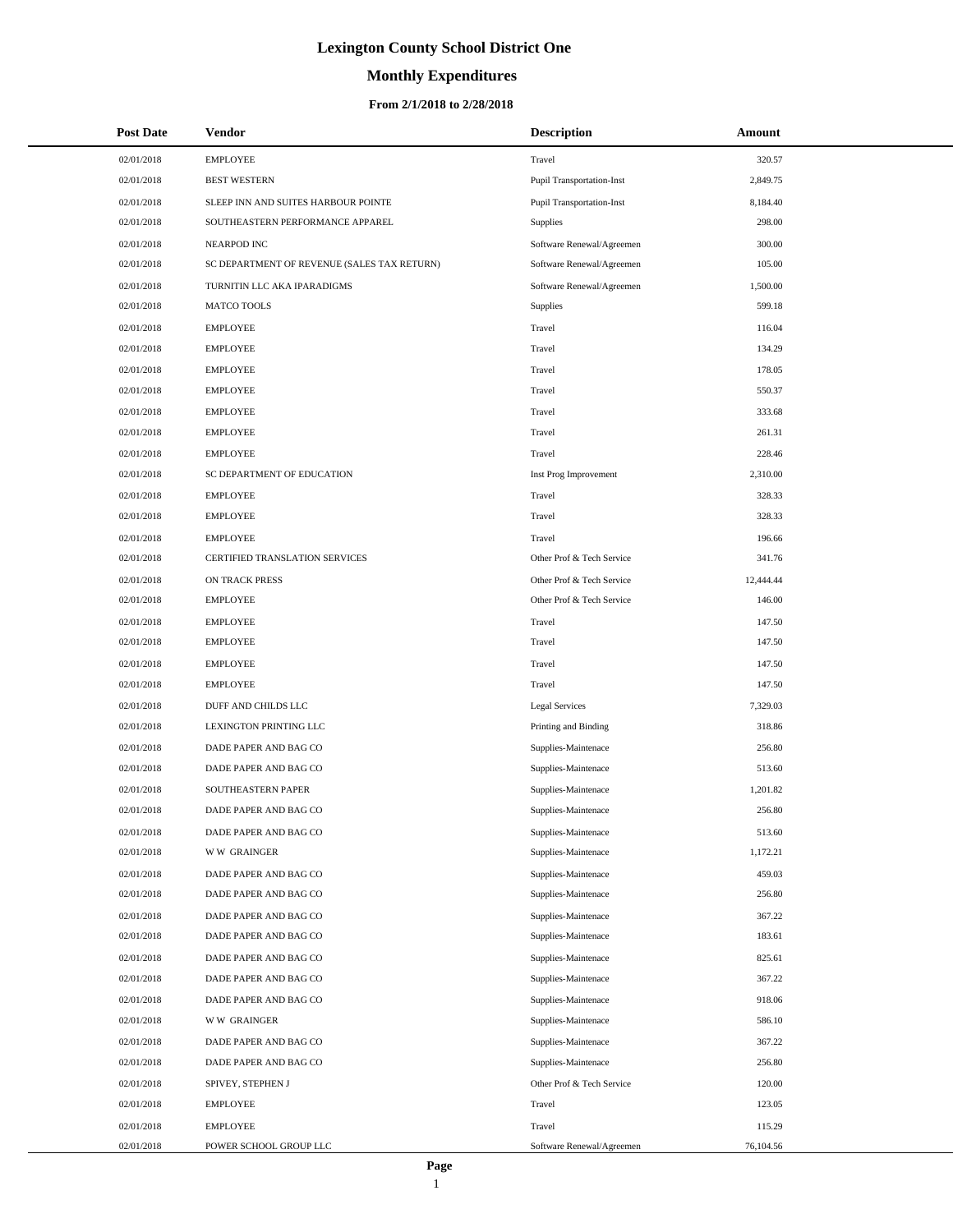# **Monthly Expenditures**

| <b>Post Date</b> | Vendor                                            | <b>Description</b>        | Amount    |
|------------------|---------------------------------------------------|---------------------------|-----------|
| 02/01/2018       | <b>EMPLOYEE</b>                                   | Travel                    | 100.85    |
| 02/01/2018       | <b>EMPLOYEE</b>                                   | Travel                    | 131.61    |
| 02/01/2018       | CRISIS PREVENTION INSTITUTE                       | Dues and Fees             | 150.00    |
| 02/01/2018       | <b>EMPLOYEE</b>                                   | Travel                    | 151.14    |
| 02/01/2018       | <b>RIVERBANKS ZOO</b>                             | Other Prof & Tech Service | 255.00    |
| 02/01/2018       | NUIDEA SCHOOL SUPPLY CO                           | Supplies                  | 9,999.30  |
| 02/01/2018       | TRIDENT BEVERAGE INC                              | Food                      | 510.00    |
| 02/01/2018       | SOUTHERN EXPOSURE LACROSSE                        | Pupil Activity            | 125.00    |
| 02/01/2018       | T AND T SPORTS                                    | Pupil Activity            | 2,895.42  |
| 02/01/2018       | SC DEPARTMENT OF REVENUE (SALES TAX RETURN)       | Pupil Activity            | 126.00    |
| 02/01/2018       | VARSITY NEWS NETWORK LLC                          | Pupil Activity            | 1,800.00  |
| 02/01/2018       | <b>EMPLOYEE</b>                                   | Pupil Activity            | 172.50    |
| 02/02/2018       | MUSIC THEATRE INTERNATIONAL                       | Software Renewal/Agreemen | 396.00    |
| 02/02/2018       | THE TROPHY AND GIFT SHOP                          | Supplies                  | 203.30    |
| 02/02/2018       | COMMUNICATION DYNASTY LLC                         | Other Prof & Tech Service | 2,445.00  |
| 02/02/2018       | MBH OF ELGIN LLC DBA PINE GROVE YOUTH ACADEMY     | Tuition                   | 2,293.94  |
| 02/02/2018       | CERTIFIED TRANSLATION SERVICES                    | Other Prof & Tech Service | 172.58    |
| 02/02/2018       | DATA MANAGEMENT INC                               | Other Prof & Tech Service | 3,332.25  |
| 02/02/2018       | <b>BSN SPORTS</b>                                 | <b>Supplies</b>           | 903.92    |
| 02/02/2018       | SCE&G                                             | <b>Public Utilities</b>   | 20,088.41 |
| 02/02/2018       | SPIRIT COMMUNICATIONS                             | Communication             | 137.24    |
| 02/02/2018       | SMITH AND JONES JANITORIAL SUPPLIES AND EQUIP INC | Supplies-Maintenace       | 631.30    |
| 02/02/2018       | SCE&G                                             | <b>Public Utilities</b>   | 47,192.98 |
| 02/02/2018       | SMITH AND JONES JANITORIAL SUPPLIES AND EQUIP INC | Supplies-Maintenace       | 577.80    |
| 02/02/2018       | SCE&G                                             | <b>Public Utilities</b>   | 8,268.57  |
| 02/02/2018       | SMITH AND JONES JANITORIAL SUPPLIES AND EQUIP INC | Supplies-Maintenace       | 663.72    |
| 02/02/2018       | SMITH AND JONES JANITORIAL SUPPLIES AND EQUIP INC | Supplies-Maintenace       | 154.08    |
| 02/02/2018       | SCE&G                                             | <b>Public Utilities</b>   | 6,538.74  |
| 02/02/2018       | SCE&G                                             | <b>Public Utilities</b>   | 17,300.10 |
| 02/02/2018       | SMITH AND JONES JANITORIAL SUPPLIES AND EQUIP INC | Supplies-Maintenace       | 483.97    |
| 02/02/2018       | SCE&G                                             | <b>Public Utilities</b>   | 19,412.71 |
| 02/02/2018       | SMITH AND JONES JANITORIAL SUPPLIES AND EQUIP INC | Supplies-Maintenace       | 1,192.73  |
| 02/02/2018       | SMITH AND JONES JANITORIAL SUPPLIES AND EQUIP INC | Supplies-Maintenace       | 708.02    |
| 02/02/2018       | SCE&G                                             | <b>Public Utilities</b>   | 12,143.58 |
| 02/02/2018       | SMITH AND JONES JANITORIAL SUPPLIES AND EQUIP INC | Supplies-Maintenace       | 689.57    |
| 02/02/2018       | SCE&G                                             | <b>Public Utilities</b>   | 11,136.29 |
| 02/02/2018       | SMITH AND JONES JANITORIAL SUPPLIES AND EQUIP INC | Supplies-Maintenace       | 952.62    |
| 02/02/2018       | SCE&G                                             | <b>Public Utilities</b>   | 12,346.84 |
| 02/02/2018       | SMITH AND JONES JANITORIAL SUPPLIES AND EQUIP INC | Supplies-Maintenace       | 552.12    |
| 02/02/2018       | SMITH AND JONES JANITORIAL SUPPLIES AND EQUIP INC | Supplies-Maintenace       | 292.05    |
| 02/02/2018       | SMITH AND JONES JANITORIAL SUPPLIES AND EQUIP INC | Supplies-Maintenace       | 541.76    |
| 02/02/2018       | SMITH AND JONES JANITORIAL SUPPLIES AND EQUIP INC | Supplies-Maintenace       | 683.08    |
| 02/02/2018       | SCE&G                                             | <b>Public Utilities</b>   | 786.72    |
| 02/02/2018       | SCE&G                                             | <b>Public Utilities</b>   | 469.94    |
| 02/02/2018       | SMITH AND JONES JANITORIAL SUPPLIES AND EQUIP INC | Supplies-Maintenace       | 1,353.21  |
| 02/02/2018       | SMITH AND JONES JANITORIAL SUPPLIES AND EQUIP INC | Supplies-Maintenace       | 720.22    |
| 02/02/2018       | SCE&G                                             | <b>Public Utilities</b>   | 9,079.61  |
| 02/02/2018       | SMITH AND JONES JANITORIAL SUPPLIES AND EQUIP INC | Supplies-Maintenace       | 322.23    |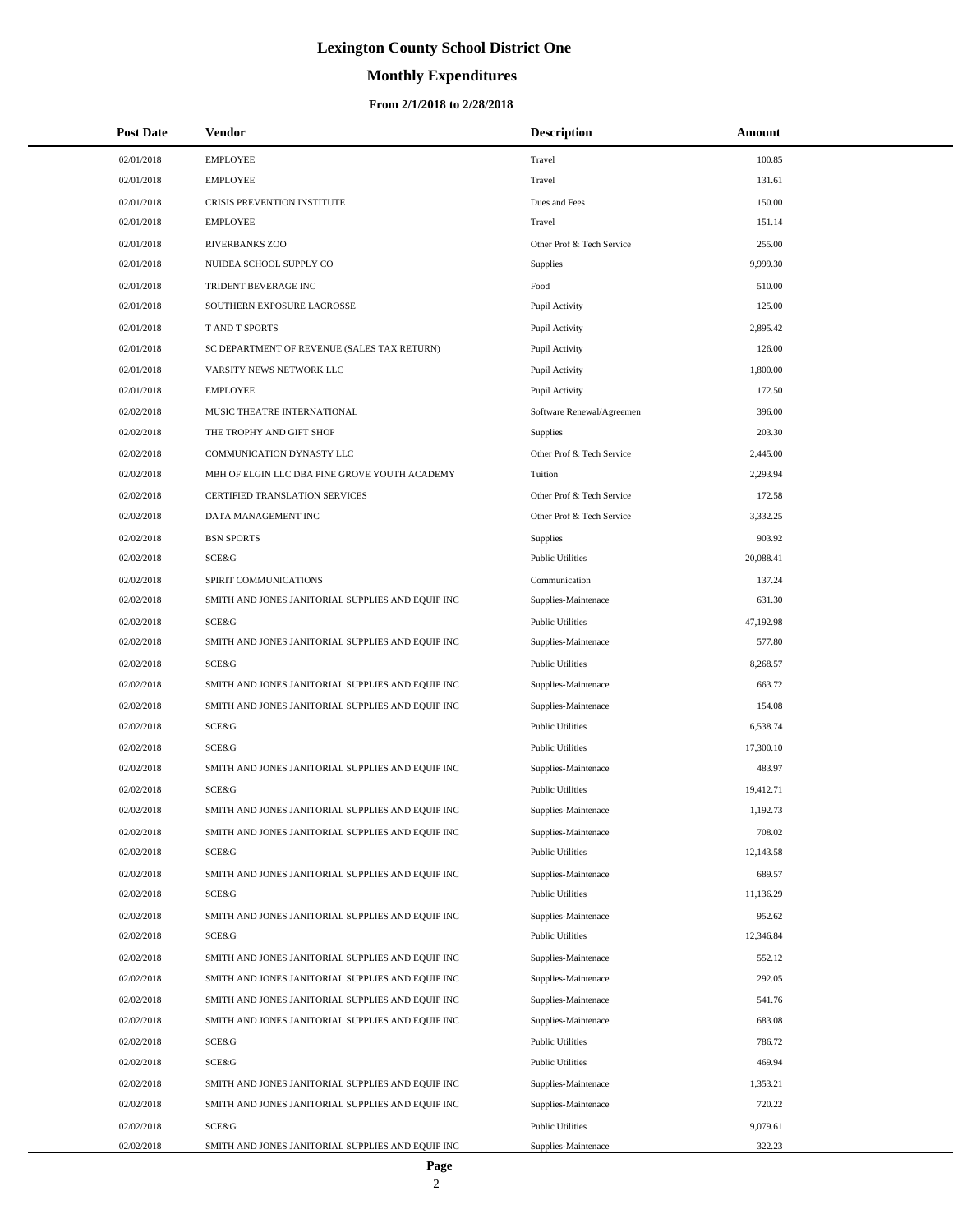# **Monthly Expenditures**

#### **From 2/1/2018 to 2/28/2018**

| <b>Post Date</b> | Vendor                                            | <b>Description</b>         | Amount   |
|------------------|---------------------------------------------------|----------------------------|----------|
| 02/02/2018       | SCE&G                                             | <b>Public Utilities</b>    | 121.41   |
| 02/02/2018       | SMITH AND JONES JANITORIAL SUPPLIES AND EQUIP INC | Supplies-Maintenace        | 124.12   |
| 02/02/2018       | SMITH AND JONES JANITORIAL SUPPLIES AND EQUIP INC | Supplies-Maintenace        | 192.60   |
| 02/02/2018       | COLLINS, STEPHEN M                                | Other Prof & Tech Service  | 120.00   |
| 02/02/2018       | FRANKLIN, TIMOTHY WILLIAM                         | Other Prof & Tech Service  | 120.00   |
| 02/02/2018       | AZURA INVESTIGATIONS LLC                          | Other Prof & Tech Service  | 6,230.00 |
| 02/02/2018       | DIGITAL OFFICE SOLUTIONS INC                      | Repairs and Maintenance    | 143.26   |
| 02/02/2018       | <b>BSN SPORTS</b>                                 | Supplies                   | 1,905.66 |
| 02/02/2018       | TELCOM OF SOUTH CAROLINA INC                      | <b>Technology Supplies</b> | 2,044.90 |
| 02/02/2018       | SIGNAL TECHNOLOGIES INC                           | <b>Technology Supplies</b> | 110.00   |
| 02/02/2018       | SCHOOL SPECIALTY INC                              | Supplies                   | 104.41   |
| 02/02/2018       | FRANKLIN COVEY                                    | Supplies                   | 4,462.40 |
| 02/02/2018       | TEACHERS COLLEGE READING AND WRITING PROJECT      | Travel                     | 1,300.00 |
| 02/02/2018       | PALMETTO CONSTRUCTION SERVICES                    | Building                   | 500.00   |
| 02/02/2018       | SMARTPHONE MEDIC LLC                              | Pupil Activity             | 198.00   |
| 02/02/2018       | SMARTPHONE MEDIC LLC                              | Pupil Activity             | 198.00   |
| 02/02/2018       | SMARTPHONE MEDIC LLC                              | Pupil Activity             | 347.00   |
| 02/02/2018       | SMARTPHONE MEDIC LLC                              | Pupil Activity             | 198.00   |
| 02/02/2018       | <b>BSN SPORTS</b>                                 | Pupil Activity             | 1,337.50 |
| 02/02/2018       | <b>BSN SPORTS</b>                                 | Pupil Activity             | 1,722.71 |
| 02/02/2018       | <b>BSN SPORTS</b>                                 | Pupil Activity             | 1,762.92 |
| 02/02/2018       | <b>BSN SPORTS</b>                                 | Pupil Activity             | 873.12   |
| 02/02/2018       | <b>BSN SPORTS</b>                                 | Pupil Activity             | 389.48   |
| 02/02/2018       | <b>BSN SPORTS</b>                                 | Pupil Activity             | 3,392.45 |
| 02/02/2018       | <b>BSN SPORTS</b>                                 | Pupil Activity             | 562.82   |
| 02/02/2018       | <b>BSN SPORTS</b>                                 | Pupil Activity             | 769.33   |
| 02/02/2018       | <b>BSN SPORTS</b>                                 | Pupil Activity             | 465.45   |
| 02/02/2018       | <b>BSN SPORTS</b>                                 | Pupil Activity             | 4,024.27 |
| 02/02/2018       | MODERN TURF INC                                   | Pupil Activity             | 2,250.00 |
| 02/05/2018       | <b>HEINEMANN</b>                                  | Supplies                   | 479.00   |
| 02/05/2018       | FORMS AND SUPPLY INC (FSI)                        | Supplies                   | 863.49   |
| 02/05/2018       | <b>DELL COMPUTERS</b>                             | Supplies                   | 1,826.01 |
| 02/05/2018       | FORMS AND SUPPLY INC (FSI)                        | Supplies                   | 241.39   |
| 02/05/2018       | FORMS AND SUPPLY INC (FSI)                        | Supplies                   | 296.86   |
| 02/05/2018       | FORMS AND SUPPLY INC (FSI)                        | Supplies                   | 2,158.73 |
| 02/05/2018       | US INK AND TONER INC                              | Supplies                   | 752.20   |
| 02/05/2018       | CDWG ACCT 305089                                  | Software Renewal/Agreemen  | 133.75   |
| 02/05/2018       | PEARSON EDUCATION INC                             | Supplies                   | 1,008.01 |
| 02/05/2018       | CDWG ACCT 305089                                  | <b>Technology Supplies</b> | 1,043.25 |
| 02/05/2018       | <b>B &amp; H PHOTO</b>                            | Supplies                   | 753.18   |
| 02/05/2018       | PINE PRESS OF LEXINGTON INC                       | Printing and Binding       | 345.57   |
| 02/05/2018       | PINE PRESS OF LEXINGTON INC                       | Supplies                   | 272.88   |
| 02/05/2018       | <b>APPLE INC</b>                                  | <b>Technology Supplies</b> | 425.86   |
| 02/05/2018       | MACGILL & CO                                      | Supplies                   | 105.00   |
| 02/05/2018       | W T COX SUBSCRIPTIONS                             | Periodicals                | 697.24   |
| 02/05/2018       | THE STATE MEDIA CO                                | Periodicals                | 120.64   |
| 02/05/2018       | THE STATE MEDIA CO                                | Periodicals                | 350.08   |
| 02/05/2018       | CONVERSE COLLEGE                                  | Inst Prog Improvement      | 490.00   |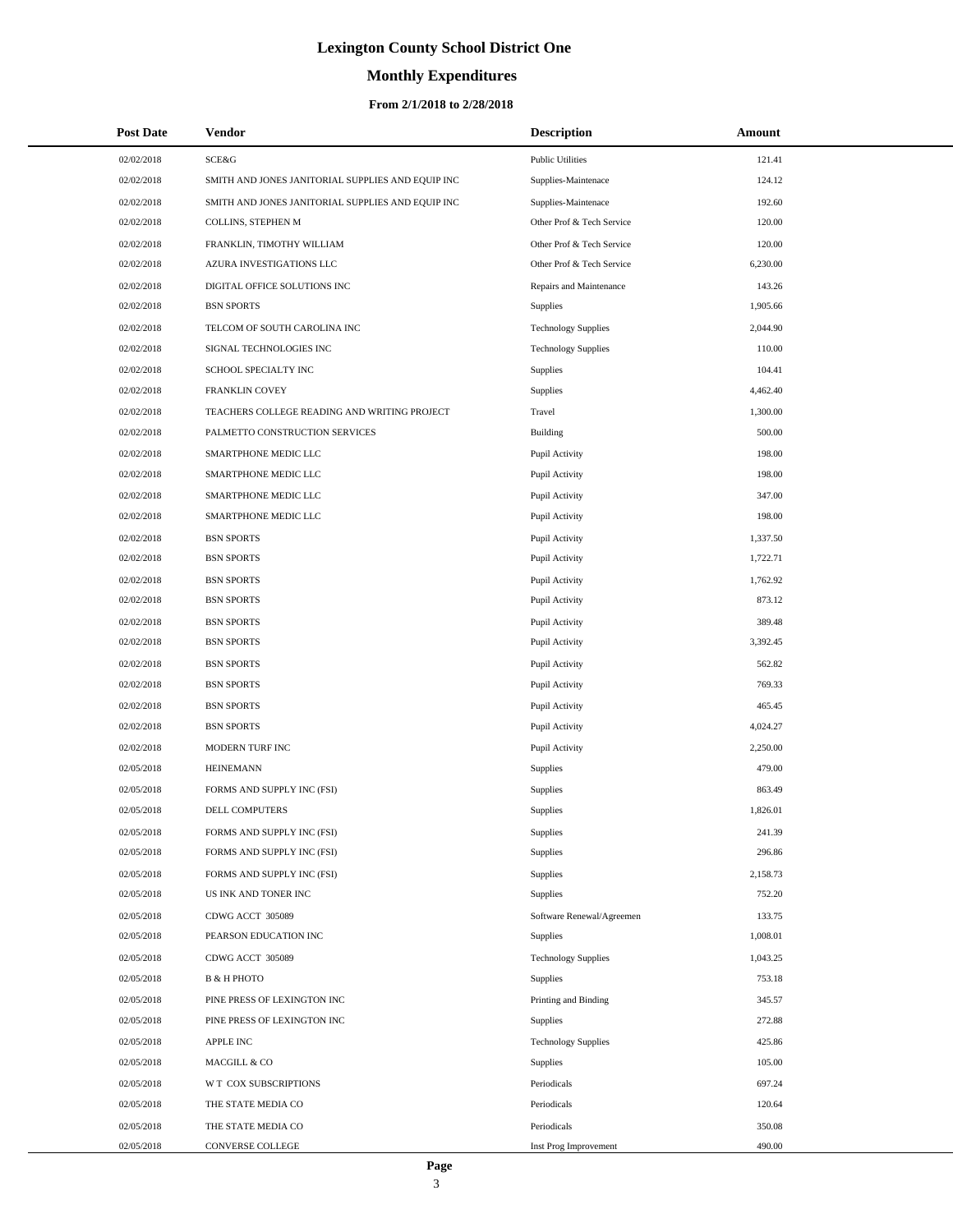# **Monthly Expenditures**

| <b>Post Date</b> | Vendor                                            | <b>Description</b>        | Amount   |
|------------------|---------------------------------------------------|---------------------------|----------|
| 02/05/2018       | CERTIFIED TRANSLATION SERVICES                    | Other Prof & Tech Service | 444.08   |
| 02/05/2018       | DODGE LEARNING RESOURCES                          | Supplies                  | 105.10   |
| 02/05/2018       | THE OFFICE PAL                                    | Supplies                  | 229.50   |
| 02/05/2018       | GREATER LEXINGTON CHAMBER AND VISTITOR CENTER     | Dues and Fees             | 295.00   |
| 02/05/2018       | LCJMWANDSC (LEX CTY JOINT WATER AND SEWER COMMI   | <b>Public Utilities</b>   | 128.45   |
| 02/05/2018       | <b>SCHOOL HEALTH CORP</b>                         | Supplies-Maintenace       | 172.95   |
| 02/05/2018       | LCJMWANDSC (LEX CTY JOINT WATER AND SEWER COMMI   | <b>Public Utilities</b>   | 1,651.17 |
| 02/05/2018       | SMITH AND JONES JANITORIAL SUPPLIES AND EQUIP INC | Supplies-Maintenace       | 1,040.57 |
| 02/05/2018       | <b>SUPPLY WORKS</b>                               | Supplies-Maintenace       | 749.21   |
| 02/05/2018       | <b>WW GRAINGER</b>                                | Supplies-Maintenace       | 1,851.10 |
| 02/05/2018       | <b>WW GRAINGER</b>                                | Supplies-Maintenace       | 370.22   |
| 02/05/2018       | SMITH AND JONES JANITORIAL SUPPLIES AND EQUIP INC | Supplies-Maintenace       | 833.90   |
| 02/05/2018       | <b>WW GRAINGER</b>                                | Supplies-Maintenace       | 925.55   |
| 02/05/2018       | SMITH AND JONES JANITORIAL SUPPLIES AND EQUIP INC | Supplies-Maintenace       | 217.96   |
| 02/05/2018       | LCJMWANDSC (LEX CTY JOINT WATER AND SEWER COMMI   | <b>Public Utilities</b>   | 1,327.40 |
| 02/05/2018       | SMITH AND JONES JANITORIAL SUPPLIES AND EQUIP INC | Supplies-Maintenace       | 1,551.07 |
| 02/05/2018       | <b>WW GRAINGER</b>                                | Supplies-Maintenace       | 925.55   |
| 02/05/2018       | <b>BARNES PROPANE</b>                             | Energy                    | 809.99   |
| 02/05/2018       | LCJMWANDSC (LEX CTY JOINT WATER AND SEWER COMMI   | <b>Public Utilities</b>   | 644.95   |
| 02/05/2018       | SMITH AND JONES JANITORIAL SUPPLIES AND EQUIP INC | Supplies-Maintenace       | 437.42   |
| 02/05/2018       | <b>WW GRAINGER</b>                                | Supplies-Maintenace       | 740.44   |
| 02/05/2018       | SMITH AND JONES JANITORIAL SUPPLIES AND EQUIP INC | Supplies-Maintenace       | 115.56   |
| 02/05/2018       | <b>SUPPLY WORKS</b>                               | Supplies-Maintenace       | 404.73   |
| 02/05/2018       | CAROLINA WATER SERVICE INC                        | <b>Public Utilities</b>   | 2,232.47 |
| 02/05/2018       | CK SUPPLY                                         | Supplies-Maintenace       | 148.00   |
| 02/05/2018       | SMITH AND JONES JANITORIAL SUPPLIES AND EQUIP INC | Supplies-Maintenace       | 317.15   |
| 02/05/2018       | LCJMWANDSC (LEX CTY JOINT WATER AND SEWER COMMI   | <b>Public Utilities</b>   | 1,151.38 |
| 02/05/2018       | <b>WW GRAINGER</b>                                | Supplies-Maintenace       | 462.78   |
| 02/05/2018       | LCJMWANDSC (LEX CTY JOINT WATER AND SEWER COMMI   | <b>Public Utilities</b>   | 1,938.59 |
| 02/05/2018       | LCJMWANDSC (LEX CTY JOINT WATER AND SEWER COMMI   | <b>Public Utilities</b>   | 5,426.07 |
| 02/05/2018       | CITY OF WEST COLUMBIA WATER COLLECTION DIVISION   | <b>Public Utilities</b>   | 702.50   |
| 02/05/2018       | <b>INTERSTATE SOLUTIONS</b>                       | Supplies-Maintenace       | 310.30   |
| 02/05/2018       | SMITH AND JONES JANITORIAL SUPPLIES AND EQUIP INC | Supplies-Maintenace       | 584.12   |
| 02/05/2018       | <b>WW GRAINGER</b>                                | Supplies-Maintenace       | 1,110.66 |
| 02/05/2018       | INTERSTATE SOLUTIONS                              | Supplies-Maintenace       | 126.47   |
| 02/05/2018       | <b>WW GRAINGER</b>                                | Supplies-Maintenace       | 925.55   |
| 02/05/2018       | LCJMWANDSC (LEX CTY JOINT WATER AND SEWER COMMI   | <b>Public Utilities</b>   | 441.25   |
| 02/05/2018       | INTERSTATE SOLUTIONS                              | Supplies-Maintenace       | 248.24   |
| 02/05/2018       | SMITH AND JONES JANITORIAL SUPPLIES AND EQUIP INC | Supplies-Maintenace       | 783.24   |
| 02/05/2018       | <b>WW GRAINGER</b>                                | Supplies-Maintenace       | 522.88   |
| 02/05/2018       | LCJMWANDSC (LEX CTY JOINT WATER AND SEWER COMMI   | <b>Public Utilities</b>   | 418.60   |
| 02/05/2018       | SMITH AND JONES JANITORIAL SUPPLIES AND EQUIP INC | Supplies-Maintenace       | 1,816.80 |
| 02/05/2018       | <b>WW GRAINGER</b>                                | Supplies-Maintenace       | 833.00   |
| 02/05/2018       | LCJMWANDSC (LEX CTY JOINT WATER AND SEWER COMMI   | <b>Public Utilities</b>   | 482.08   |
| 02/05/2018       | LCJMWANDSC (LEX CTY JOINT WATER AND SEWER COMMI   | <b>Public Utilities</b>   | 487.37   |
| 02/05/2018       | SMITH AND JONES JANITORIAL SUPPLIES AND EQUIP INC | Supplies-Maintenace       | 761.84   |
| 02/05/2018       | <b>SUPPLY WORKS</b>                               | Supplies-Maintenace       | 485.67   |
| 02/05/2018       | LCJMWANDSC (LEX CTY JOINT WATER AND SEWER COMMI   | <b>Public Utilities</b>   | 951.59   |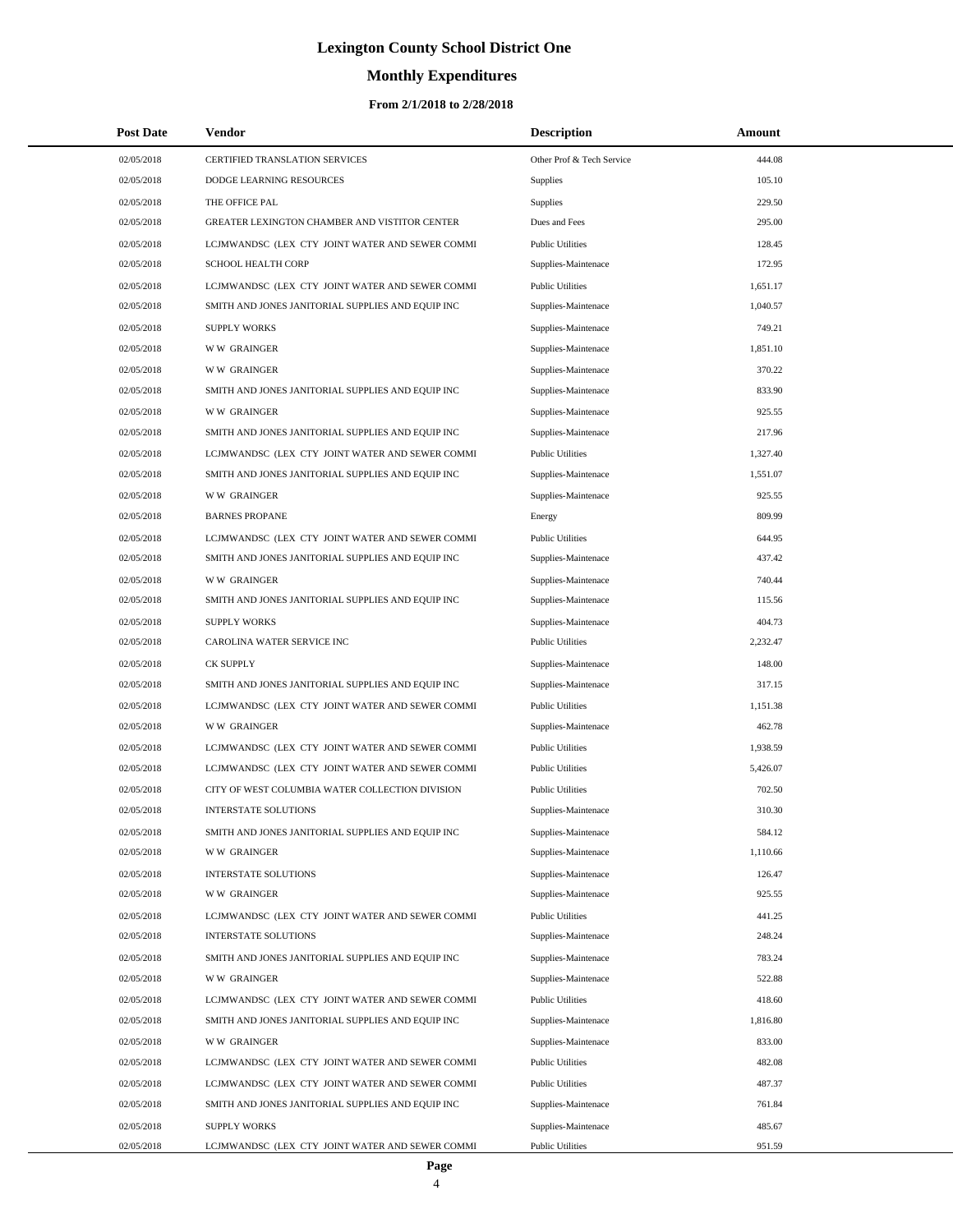# **Monthly Expenditures**

#### **From 2/1/2018 to 2/28/2018**

| <b>Post Date</b> | Vendor                                            | <b>Description</b>          | Amount    |
|------------------|---------------------------------------------------|-----------------------------|-----------|
| 02/05/2018       | LCJMWANDSC (LEX CTY JOINT WATER AND SEWER COMMI   | <b>Public Utilities</b>     | 1,378.19  |
| 02/05/2018       | <b>WW GRAINGER</b>                                | Supplies-Maintenace         | 740.44    |
| 02/05/2018       | LCJMWANDSC (LEX CTY JOINT WATER AND SEWER COMMI   | <b>Public Utilities</b>     | 606.44    |
| 02/05/2018       | LCJMWANDSC (LEX CTY JOINT WATER AND SEWER COMMI   | <b>Public Utilities</b>     | 519.28    |
| 02/05/2018       | <b>WW GRAINGER</b>                                | Supplies-Maintenace         | 740.44    |
| 02/05/2018       | LCJMWANDSC (LEX CTY JOINT WATER AND SEWER COMMI   | <b>Public Utilities</b>     | 215.00    |
| 02/05/2018       | SMITH AND JONES JANITORIAL SUPPLIES AND EQUIP INC | Supplies-Maintenace         | 357.89    |
| 02/05/2018       | <b>WW GRAINGER</b>                                | Supplies-Maintenace         | 925.54    |
| 02/05/2018       | LCJMWANDSC (LEX CTY JOINT WATER AND SEWER COMMI   | <b>Public Utilities</b>     | 1,345.61  |
| 02/05/2018       | ASMAR, HAYA A                                     | Pupil Transportation        | 262.44    |
| 02/05/2018       | <b>BATCHLER, NICHOLE</b>                          | Pupil Transportation        | 251.10    |
| 02/05/2018       | COLE, SUSAN                                       | <b>Pupil Transportation</b> | 532.44    |
| 02/05/2018       | FOGLE, PAM                                        | Pupil Transportation        | 259.20    |
| 02/05/2018       | <b>EMPLOYEE</b>                                   | Pupil Transportation        | 831.60    |
| 02/05/2018       | HEADDEN, CYNTHIA                                  | Pupil Transportation        | 291.06    |
| 02/05/2018       | PEARCE, TIM                                       | <b>Pupil Transportation</b> | 691.20    |
| 02/05/2018       | SIMUEL, DEATRU                                    | Pupil Transportation        | 311.04    |
| 02/05/2018       | <b>EMPLOYEE</b>                                   | Pupil Transportation        | 126.36    |
| 02/05/2018       | STROUD, ANDREA                                    | Pupil Transportation        | 311.04    |
| 02/05/2018       | <b>EMPLOYEE</b>                                   | <b>Pupil Transportation</b> | 181.44    |
| 02/05/2018       | VAUGHN, DANA                                      | Pupil Transportation        | 699.84    |
| 02/05/2018       | <b>ANOTHER PRINTER</b>                            | Supplies                    | 467.68    |
| 02/05/2018       | FRANKLIN, TIMOTHY WILLIAM                         | Other Prof & Tech Service   | 120.00    |
| 02/05/2018       | <b>ANOTHER PRINTER</b>                            | Printing and Binding        | 726.12    |
| 02/05/2018       | SPLASH OMNIMEDIA LLC                              | Other Prof & Tech Service   | 1,800.00  |
| 02/05/2018       | SC DEPARTMENT OF REVENUE (SALES TAX RETURN)       | Software Renewal/Agreemen   | 3,412.50  |
| 02/05/2018       | TEAM IA INC                                       | Software Renewal/Agreemen   | 48,750.00 |
| 02/05/2018       | MOTOROLA SOLUTIONS                                | <b>Technology Supplies</b>  | 112.35    |
| 02/05/2018       | <b>APPLE INC</b>                                  | <b>Technology Supplies</b>  | 203.30    |
| 02/05/2018       | <b>APPLE INC</b>                                  | <b>Technology Supplies</b>  | 203.30    |
| 02/05/2018       | <b>APPLE INC</b>                                  | <b>Technology Supplies</b>  | 406.60    |
| 02/05/2018       | MONOPRICE.COM                                     | <b>Technology Supplies</b>  | 103.80    |
| 02/05/2018       | APPLE INC                                         | <b>Technology Supplies</b>  | 203.30    |
| 02/05/2018       | <b>APPLE INC</b>                                  | <b>Technology Supplies</b>  | 203.30    |
| 02/05/2018       | APPLE INC                                         | <b>Technology Supplies</b>  | 203.30    |
| 02/05/2018       | MOTOROLA SOLUTIONS                                | <b>Technology Supplies</b>  | 101.12    |
| 02/05/2018       | <b>APPLE INC</b>                                  | <b>Technology Supplies</b>  | 203.30    |
| 02/05/2018       | APPLE INC                                         | <b>Technology Supplies</b>  | 203.30    |
| 02/05/2018       | <b>APPLE INC</b>                                  | <b>Technology Supplies</b>  | 203.30    |
| 02/05/2018       | RESOURCES FOR READING                             | Supplies                    | 111.20    |
| 02/05/2018       | OMNI HILTON HEAD OCEANFRONT RESORT                | Travel                      | 755.10    |
| 02/05/2018       | MOVE INTERNATIONAL                                | Supplies                    | 1,760.00  |
| 02/05/2018       | REHABMART LLC                                     | Supplies                    | 258.47    |
| 02/05/2018       | DODGE LEARNING RESOURCES                          | Supplies                    | 593.75    |
| 02/05/2018       | SC ASSOCIATION SCHOOL ADMINISTRATORS              | Inst Prog Improvement       | 66,667.00 |
| 02/05/2018       | MOORE MEDICAL CORP                                | Supplies                    | 795.10    |
| 02/05/2018       | MOORE MEDICAL CORP                                | Supplies                    | 7,325.23  |
| 02/05/2018       | SC DEPARTMENT OF REVENUE (SALES TAX RETURN)       | Supplies                    | 2,079.55  |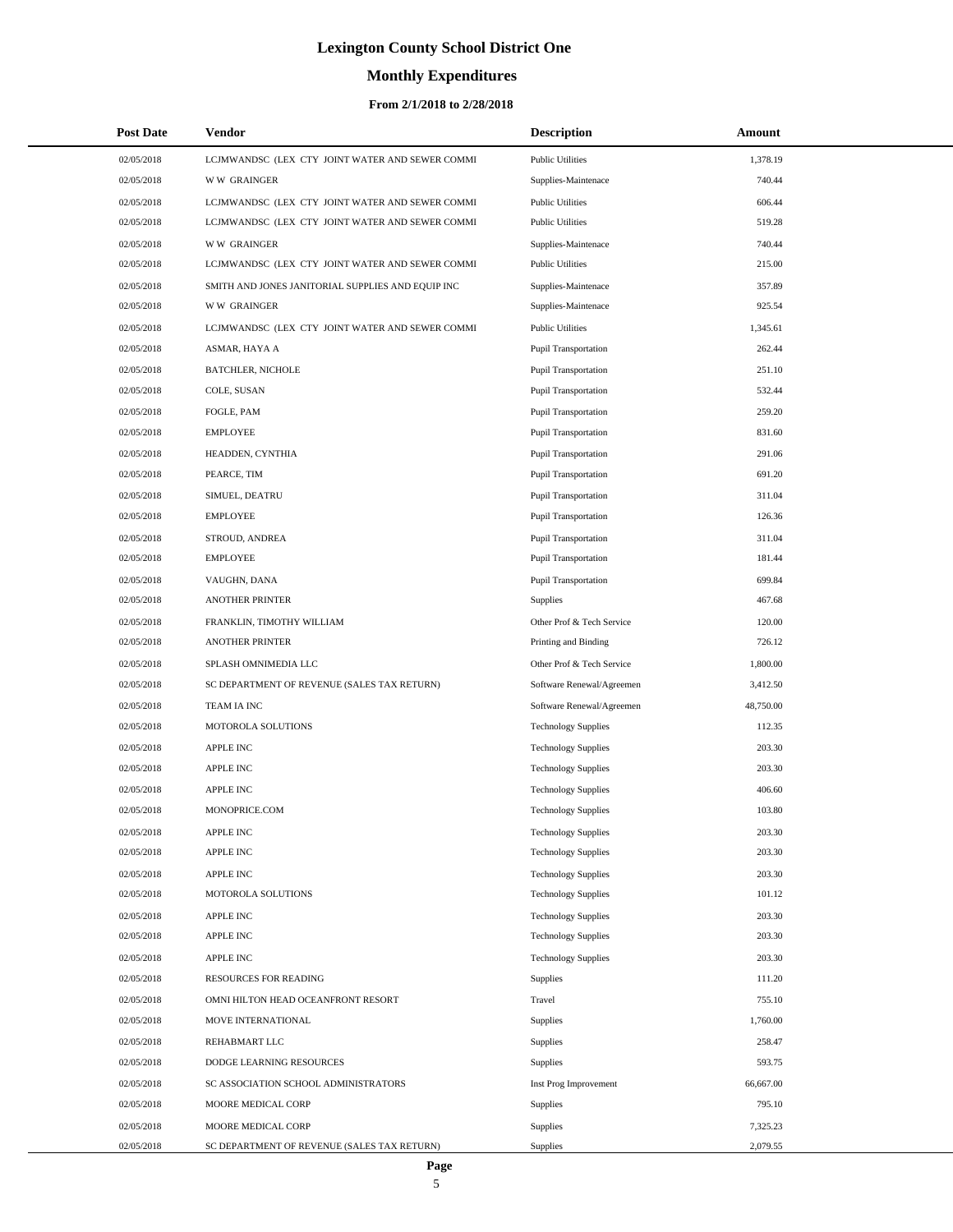# **Monthly Expenditures**

#### **From 2/1/2018 to 2/28/2018**

| <b>Post Date</b> | Vendor                                      | <b>Description</b>        | Amount    |
|------------------|---------------------------------------------|---------------------------|-----------|
| 02/05/2018       | STUDICA INC                                 | Supplies                  | 29,707.89 |
| 02/05/2018       | KAPLAN EARLY LEARNING COMPANY               | Supplies                  | 445.35    |
| 02/05/2018       | SCHOOL SPECIALTY INC                        | Supplies                  | 179.46    |
| 02/05/2018       | <b>HEINEMANN</b>                            | Supplies                  | 425.00    |
| 02/05/2018       | ALFRED WILLIAMS AND CO                      | Supplies                  | 1,087.00  |
| 02/05/2018       | ALFRED WILLIAMS AND CO                      | Supplies                  | 2,629.99  |
| 02/05/2018       | ALFRED WILLIAMS AND CO                      | Supplies                  | 4,095.83  |
| 02/05/2018       | MUSIC AND ARTS CENTER                       | Supplies                  | 7,273.86  |
| 02/05/2018       | <b>US FOODS</b>                             | Supplies                  | 155.70    |
| 02/05/2018       | SMARTPHONE MEDIC LLC                        | Pupil Activity            | 1,040.00  |
| 02/05/2018       | PELION MIDDLE SCHOOL                        | Pupil Activity            | 180.00    |
| 02/05/2018       | RICHLAND COUNTY SCHOOL DISTRICT ONE         | Pupil Activity            | 1,294.59  |
| 02/05/2018       | SCHOOL SPECIALTY INC                        | Pupil Activity            | 149.39    |
| 02/05/2018       | SCHOOL SPECIALTY INC                        | Pupil Activity            | 123.11    |
| 02/05/2018       | MCGRAW HILL EDUCATION INC                   | Pupil Activity            | 129.60    |
| 02/05/2018       | PELION MIDDLE SCHOOL                        | Pupil Activity            | 250.00    |
| 02/05/2018       | MOORE MEDICAL CORP                          | Pupil Activity            | 1,090.34  |
| 02/05/2018       | <b>BEREA HIGH SCHOOL</b>                    | Pupil Activity            | 200.00    |
| 02/05/2018       | SC ATHLETIC ADMINISTRATORS ASSOCIATION      | Pupil Activity            | 490.00    |
| 02/05/2018       | LINT, CHARLES ROBERT                        | Pupil Activity            | 120.00    |
| 02/05/2018       | HENDRICKS, KINZELL                          | Pupil Activity            | 102.30    |
| 02/05/2018       | POPE, ANDREW                                | Pupil Activity            | 101.40    |
| 02/05/2018       | T AND T SPORTS                              | Pupil Activity            | 1,294.27  |
| 02/05/2018       | <b>BSN SPORTS</b>                           | Pupil Activity            | 394.76    |
| 02/05/2018       | T AND T SPORTS                              | Pupil Activity            | 604.55    |
| 02/05/2018       | T AND T SPORTS                              | Pupil Activity            | 422.65    |
| 02/05/2018       | T AND T SPORTS                              | Pupil Activity            | 335.12    |
| 02/05/2018       | TWIST AND SHOUT                             | Pupil Activity            | 1,265.54  |
| 02/05/2018       | <b>EDWARDS SIGNS/GRAPHICS</b>               | Pupil Activity            | 400.00    |
| 02/06/2018       | DISCOVERY EDUCATION INC                     | Software Renewal/Agreemen | 2,340.00  |
| 02/06/2018       | SC DEPARTMENT OF REVENUE (SALES TAX RETURN) | Software Renewal/Agreemen | 163.80    |
| 02/06/2018       | TOWN OF LEXINGTON                           | <b>Public Utilities</b>   | 321.04    |
| 02/06/2018       | TOWN OF LEXINGTON                           | <b>Public Utilities</b>   | 2,557.93  |
| 02/06/2018       | TOWN OF LEXINGTON                           | <b>Public Utilities</b>   | 968.32    |
| 02/06/2018       | DODSON PEST CONTROL                         | Repairs and Maintenance   | 1,225.00  |
| 02/06/2018       | TOWN OF LEXINGTON                           | <b>Public Utilities</b>   | 276.91    |
| 02/06/2018       | TOWN OF LEXINGTON                           | <b>Public Utilities</b>   | 695.07    |
| 02/06/2018       | TOWN OF LEXINGTON                           | <b>Public Utilities</b>   | 644.41    |
| 02/06/2018       | TOWN OF LEXINGTON                           | <b>Public Utilities</b>   | 419.81    |
| 02/06/2018       | TOWN OF LEXINGTON                           | <b>Public Utilities</b>   | 473.93    |
| 02/06/2018       | TOWN OF LEXINGTON                           | <b>Public Utilities</b>   | 480.25    |
| 02/06/2018       | TOWN OF LEXINGTON                           | <b>Public Utilities</b>   | 177.57    |
| 02/06/2018       | TOWN OF LEXINGTON                           | <b>Public Utilities</b>   | 528.95    |
| 02/06/2018       | TOWN OF LEXINGTON                           | <b>Public Utilities</b>   | 944.94    |
| 02/06/2018       | TOWN OF LEXINGTON                           | <b>Public Utilities</b>   | 917.13    |
| 02/06/2018       | TOWN OF LEXINGTON                           | <b>Public Utilities</b>   | 2,073.30  |
| 02/06/2018       | DISCOVERY EDUCATION INC                     | Software Renewal/Agreemen | 2,340.00  |
| 02/06/2018       | SC DEPARTMENT OF REVENUE (SALES TAX RETURN) | Software Renewal/Agreemen | 163.80    |

 $\overline{a}$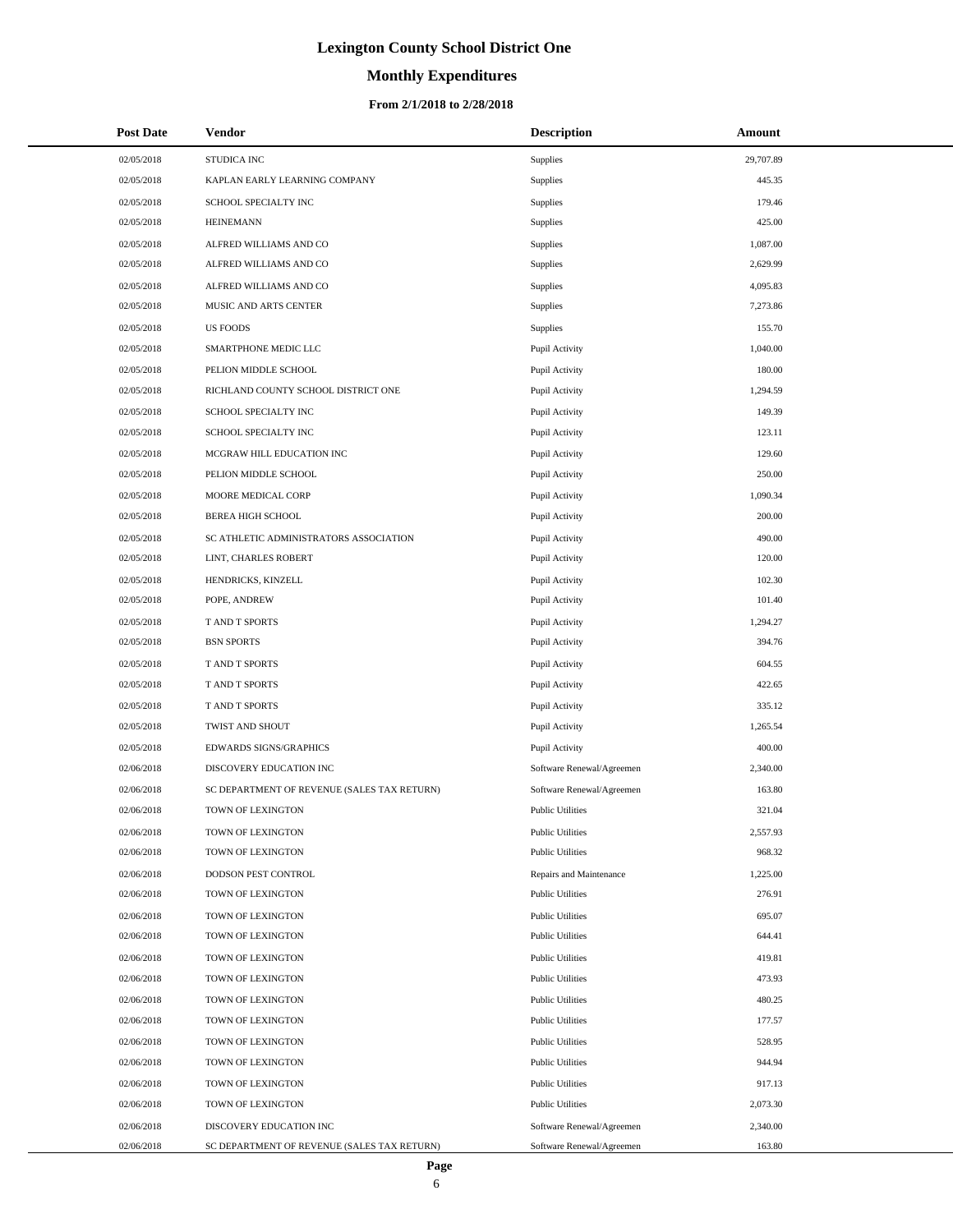# **Monthly Expenditures**

| <b>Post Date</b> | Vendor                                            | <b>Description</b>        | Amount    |  |
|------------------|---------------------------------------------------|---------------------------|-----------|--|
| 02/07/2018       | LAKESHORE LEARNING MATERIALS                      | Supplies                  | 245.03    |  |
| 02/07/2018       | FORMS AND SUPPLY INC (FSI)                        | Supplies                  | 2,158.73  |  |
| 02/07/2018       | SCHOOL SPECIALTY INC                              | Supplies                  | 345.64    |  |
| 02/07/2018       | FORMS AND SUPPLY INC (FSI)                        | <b>Supplies</b>           | 232.69    |  |
| 02/07/2018       | FORMS AND SUPPLY INC (FSI)                        | Supplies                  | 2,878.30  |  |
| 02/07/2018       | SCHOOL SPECIALTY INC                              | Supplies                  | 339.19    |  |
| 02/07/2018       | PINE PRESS OF LEXINGTON INC                       | Printing and Binding      | 302.11    |  |
| 02/07/2018       | FORMS AND SUPPLY INC (FSI)                        | Supplies                  | 108.37    |  |
| 02/07/2018       | <b>TEACHER'S DISCOVERY</b>                        | Supplies                  | 244.49    |  |
| 02/07/2018       | <b>BLACK SHEEP PROMOTIONS</b>                     | Supplies                  | 1,958.10  |  |
| 02/07/2018       | BARNES & NOBLE BOOKSELLERS INC                    | Supplies                  | 839.76    |  |
| 02/07/2018       | AUTOMOTIVE EQUIPMENT SERVICE CO (AESCO)           | Repairs and Maintenance   | 955.00    |  |
| 02/07/2018       | US INK AND TONER INC                              | <b>Supplies</b>           | 1,064.21  |  |
| 02/07/2018       | PROCARE THERAPY INC                               | Other Prof & Tech Service | 5,850.00  |  |
| 02/07/2018       | STEVE WEISS MUSIC INC                             | Supplies                  | 301.00    |  |
| 02/07/2018       | OCCUPATIONAL HEALTH                               | Other Prof & Tech Service | 249.00    |  |
| 02/07/2018       | SC ASSOCIATION SCHOOL LIBRARIANS                  | Periodicals               | 105.00    |  |
| 02/07/2018       | FOLLETT SCHOOL SOLUTIONS INC                      | <b>Library Books</b>      | 312.11    |  |
| 02/07/2018       | CONVERSE COLLEGE                                  | Inst Prog Improvement     | 375.00    |  |
| 02/07/2018       | LEXINGTON PRINTING LLC                            | Printing and Binding      | 287.83    |  |
| 02/07/2018       | FORMS AND SUPPLY INC (FSI)                        | Supplies                  | 305.01    |  |
| 02/07/2018       | <b>MCNAIR LAW FIRM PA</b>                         | <b>Legal Services</b>     | 464.00    |  |
| 02/07/2018       | <b>EMPLOYEE</b>                                   | Travel                    | 270.99    |  |
| 02/07/2018       | ALPINE SALES INC                                  | Supplies-Maintenace       | 503.33    |  |
| 02/07/2018       | FERGUSON ENTERPRISES INC FEI 27                   | Supplies-Maintenace       | 480.43    |  |
| 02/07/2018       | <b>WW GRAINGER</b>                                | Supplies-Maintenace       | 740.86    |  |
| 02/07/2018       | AMERICAN MATERIALS COMPANY LLC                    | Supplies-Maintenace       | 1,859.09  |  |
| 02/07/2018       | WILSON AND ASSOCIATES                             | Supplies-Maintenace       | 406.60    |  |
| 02/07/2018       | <b>BATTERIES PLUS BULBS</b>                       | Supplies-Maintenace       | 977.98    |  |
| 02/07/2018       | <b>WW GRAINGER</b>                                | Supplies-Maintenace       | 740.66    |  |
| 02/07/2018       | SMITH AND JONES JANITORIAL SUPPLIES AND EQUIP INC | Supplies-Maintenace       | 115.56    |  |
| 02/07/2018       | AMERICAN FLOOR MATS LLC                           | Supplies-Maintenace       | 379.80    |  |
| 02/07/2018       | SMITH AND JONES JANITORIAL SUPPLIES AND EQUIP INC | Supplies-Maintenace       | 283.33    |  |
| 02/07/2018       | <b>WW GRAINGER</b>                                | Supplies-Maintenace       | 370.43    |  |
| 02/07/2018       | PELLA WINDOW AND DOOR CO                          | Repairs and Maintenance   | 606.35    |  |
| 02/07/2018       | ESTATE MANAGEMENT SERVICES INC                    | Repairs and Maintenance   | 133.18    |  |
| 02/07/2018       | SMITH AND JONES JANITORIAL SUPPLIES AND EQUIP INC | Supplies-Maintenace       | 116.41    |  |
| 02/07/2018       | TRITEK FIRE AND SECURITY LLC                      | Repairs and Maintenance   | 132.00    |  |
| 02/07/2018       | LOWE'S                                            | Supplies-Maintenace       | 2,483.78  |  |
| 02/07/2018       | <b>SUPPLY WORKS</b>                               | Supplies-Maintenace       | 485.67    |  |
| 02/07/2018       | LEXINGTON COUNTY SHERIFF'S DEPT                   | Other Prof & Tech Service | 13,372.65 |  |
| 02/07/2018       | LEXINGTON COUNTY SHERIFF'S DEPT                   | Other Prof & Tech Service | 3,470.77  |  |
| 02/07/2018       | LEXINGTON COUNTY SHERIFF'S DEPT                   | Other Prof & Tech Service | 13,372.65 |  |
| 02/07/2018       | LEXINGTON COUNTY SHERIFF'S DEPT                   | Other Prof & Tech Service | 13,372.65 |  |
| 02/07/2018       | LEXINGTON COUNTY SHERIFF'S DEPT                   | Other Prof & Tech Service | 4,457.55  |  |
| 02/07/2018       | LEXINGTON COUNTY SHERIFF'S DEPT                   | Other Prof & Tech Service | 6,941.52  |  |
| 02/07/2018       | LEXINGTON COUNTY SHERIFF'S DEPT                   | Other Prof & Tech Service | 13,372.65 |  |
| 02/07/2018       | HINZ, BRIAN E                                     | Other Prof & Tech Service | 120.00    |  |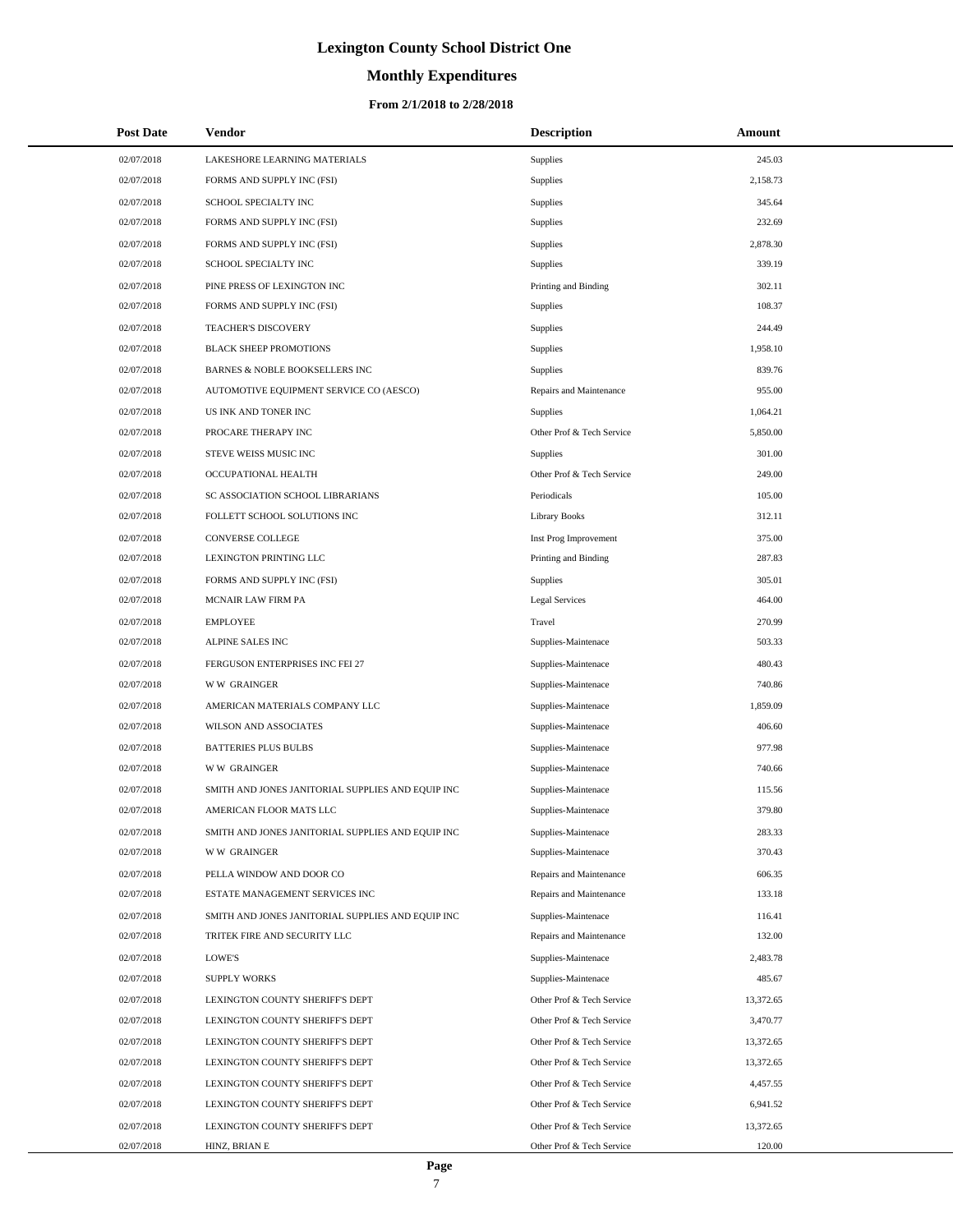# **Monthly Expenditures**

#### **From 2/1/2018 to 2/28/2018**

| <b>Post Date</b> | Vendor                                      | <b>Description</b>        | Amount    |
|------------------|---------------------------------------------|---------------------------|-----------|
| 02/07/2018       | LEXINGTON COUNTY SHERIFF'S DEPT             | Other Prof & Tech Service | 3,470.77  |
| 02/07/2018       | WILFONG, MICHAEL BRIAN                      | Other Prof & Tech Service | 120.00    |
| 02/07/2018       | SNIDER, JASON GREGORY                       | Other Prof & Tech Service | 120.00    |
| 02/07/2018       | WEBSTER, KRISTIN TAYLOR                     | Other Prof & Tech Service | 120.00    |
| 02/07/2018       | LEXINGTON COUNTY SHERIFF'S DEPT             | Other Prof & Tech Service | 13,372.65 |
| 02/07/2018       | LEXINGTON COUNTY SHERIFF'S DEPT             | Other Prof & Tech Service | 26,745.28 |
| 02/07/2018       | LEXINGTON COUNTY SHERIFF'S DEPT             | Other Prof & Tech Service | 16,843.42 |
| 02/07/2018       | LEXINGTON COUNTY SHERIFF'S DEPT             | Other Prof & Tech Service | 13,372.65 |
| 02/07/2018       | LEXINGTON COUNTY SHERIFF'S DEPT             | Other Prof & Tech Service | 6,373.22  |
| 02/07/2018       | LEXINGTON COUNTY SHERIFF'S DEPT             | Other Prof & Tech Service | 7,928.32  |
| 02/07/2018       | LEXINGTON COUNTY SHERIFF'S DEPT             | Other Prof & Tech Service | 13,372.65 |
| 02/07/2018       | LEXINGTON COUNTY SHERIFF'S DEPT             | Other Prof & Tech Service | 6,373.22  |
| 02/07/2018       | LEXINGTON COUNTY SHERIFF'S DEPT             | Other Prof & Tech Service | 16,843.42 |
| 02/07/2018       | LEXINGTON COUNTY SHERIFF'S DEPT             | Other Prof & Tech Service | 3,470.77  |
| 02/07/2018       | LEXINGTON COUNTY SHERIFF'S DEPT             | Other Prof & Tech Service | 4,457.55  |
| 02/07/2018       | LEXINGTON COUNTY SHERIFF'S DEPT             | Other Prof & Tech Service | 6,373.22  |
| 02/07/2018       | SC DEPARTMENT OF SOCIAL SERVICES            | Other Prof & Tech Service | 600.00    |
| 02/07/2018       | PITNEY BOWES (RENTMAINTSUPPLIES)            | Rentals                   | 256.80    |
| 02/07/2018       | <b>COMPORIUM</b>                            | Communication             | 6,387.52  |
| 02/07/2018       | CSC(COMMUNICATIONS SUPPLY CORP)             | Supplies                  | 111.28    |
| 02/07/2018       | MAVERICKLABEL.COM                           | Supplies                  | 1,551.38  |
| 02/07/2018       | SC DEPARTMENT OF REVENUE (SALES TAX RETURN) | <b>Supplies</b>           | 108.60    |
| 02/07/2018       | <b>COMPORIUM</b>                            | Communication             | 5,443.75  |
| 02/07/2018       | COMPORIUM                                   | Communication             | 1,868.58  |
| 02/07/2018       | <b>COMPORIUM</b>                            | Communication             | 3,419.36  |
| 02/07/2018       | DIGITAL OFFICE SOLUTIONS INC                | Repairs and Maintenance   | 435.18    |
| 02/07/2018       | <b>COMPORIUM</b>                            | Communication             | 1,924.79  |
| 02/07/2018       | COMPORIUM                                   | Communication             | 2,691.33  |
| 02/07/2018       | <b>COMPORIUM</b>                            | Communication             | 2,319.56  |
| 02/07/2018       | <b>COMPORIUM</b>                            | Communication             | 1,183.58  |
| 02/07/2018       | COMPORIUM                                   | Communication             | 2,506.42  |
| 02/07/2018       | <b>COMPORIUM</b>                            | Communication             | 1,841.11  |
| 02/07/2018       | <b>COMPORIUM</b>                            | Communication             | 1,889.91  |
| 02/07/2018       | <b>COMPORIUM</b>                            | Communication             | 1,865.00  |
| 02/07/2018       | <b>COMPORIUM</b>                            | Communication             | 2,288.26  |
| 02/07/2018       | <b>COMPORIUM</b>                            | Communication             | 2,034.95  |
| 02/07/2018       | <b>COMPORIUM</b>                            | Communication             | 2,647.56  |
| 02/07/2018       | <b>COMPORIUM</b>                            | Communication             | 4,887.49  |
| 02/07/2018       | <b>COMPORIUM</b>                            | Communication             | 2,176.38  |
| 02/07/2018       | <b>COMPORIUM</b>                            | Communication             | 2,270.47  |
| 02/07/2018       | <b>COMPORIUM</b>                            | Communication             | 2,206.91  |
| 02/07/2018       | <b>COMPORIUM</b>                            | Communication             | 2,126.11  |
| 02/07/2018       | DIGITAL OFFICE SOLUTIONS INC                | Repairs and Maintenance   | 412.04    |
| 02/07/2018       | <b>COMPORIUM</b>                            | Communication             | 2,357.90  |
| 02/07/2018       | <b>COMPORIUM</b>                            | Communication             | 2,786.72  |
| 02/07/2018       | DIGITAL OFFICE SOLUTIONS INC                | Repairs and Maintenance   | 1,264.87  |
| 02/07/2018       | <b>COMPORIUM</b>                            | Communication             | 2,235.28  |
| 02/07/2018       | <b>COMPORIUM</b>                            | Communication             | 2,269.26  |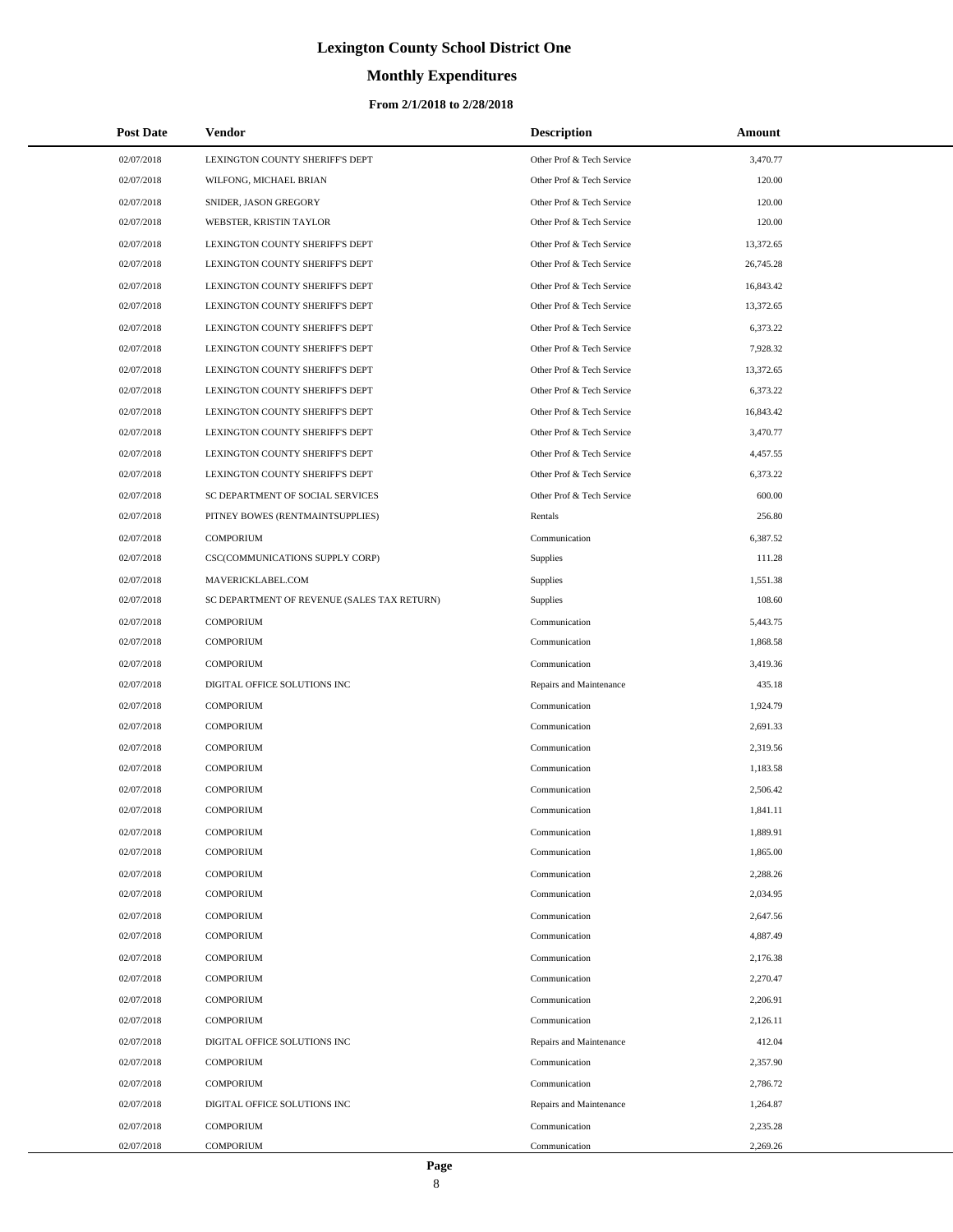#### **Monthly Expenditures**

#### **From 2/1/2018 to 2/28/2018**

| <b>Post Date</b> | Vendor                                             | <b>Description</b>         | Amount     |
|------------------|----------------------------------------------------|----------------------------|------------|
| 02/07/2018       | <b>COMPORIUM</b>                                   | Communication              | 2,160.08   |
| 02/07/2018       | <b>COMPORIUM</b>                                   | Communication              | 1,744.68   |
| 02/07/2018       | <b>COMPORIUM</b>                                   | Communication              | 1,700.69   |
| 02/07/2018       | <b>COMPORIUM</b>                                   | Communication              | 1,959.38   |
| 02/07/2018       | <b>COMPORIUM</b>                                   | Communication              | 2,216.25   |
| 02/07/2018       | <b>COMPORIUM</b>                                   | Communication              | 2,610.83   |
| 02/07/2018       | <b>COMPORIUM</b>                                   | Communication              | 6,306.12   |
| 02/07/2018       | <b>COMPORIUM</b>                                   | Communication              | 2,621.68   |
| 02/07/2018       | MONOPRICE.COM                                      | Supplies                   | 1.978.42   |
| 02/07/2018       | <b>SCHOLASTIC INC</b>                              | Supplies                   | 327.53     |
| 02/07/2018       | LEARNING BY DESIGN INC                             | Supplies                   | 349.00     |
| 02/07/2018       | <b>INFOBASE LEARNING</b>                           | Supplies                   | 599.70     |
| 02/07/2018       | HENRY SCHEIN INC MEDICAL SPECIAL MARKETS           | Supplies                   | 2,220.25   |
| 02/07/2018       | <b>HEINEMANN</b>                                   | Supplies                   | 523.18     |
| 02/07/2018       | <b>APPLE INC</b>                                   | Supplies                   | 1,121.90   |
| 02/07/2018       | TAYLOR, ELIZABETH                                  | Inst Prog Improvement      | 852.50     |
| 02/07/2018       | MIDWEST SYMP FOR LEADERSHIP BEHAVIOR DISORDERS INC | Travel                     | 2,700.00   |
| 02/07/2018       | <b>LEARNING BY DESIGN INC</b>                      | Inst Prog Improvement      | 1,425.00   |
| 02/07/2018       | STETSON AND ASSOCIATES                             | Inst Prog Improvement      | 4,446.10   |
| 02/07/2018       | <b>CAMCOR</b>                                      | <b>Technology Supplies</b> | 6,932.29   |
| 02/07/2018       | MUSIC AND ARTS CENTER                              | Supplies                   | 1,164.16   |
| 02/07/2018       | H G REYNOLDS COMPANY INC                           | Building                   | 562,568.95 |
| 02/07/2018       | <b>GS2 ENGINEERING INC</b>                         | Improv Other Than Bldg     | 225.00     |
| 02/07/2018       | <b>GS2 ENGINEERING INC</b>                         | Improv Other Than Bldg     | 2,370.10   |
| 02/07/2018       | SC DEPARTMENT OF REVENUE (SALES TAX RETURN)        | Sales Tax on Adult Meals   | 1,666.21   |
| 02/07/2018       | HERSHEYS ICE CREAM                                 | Food                       | 120.00     |
| 02/07/2018       | <b>USA SUPPLY</b>                                  | Supplies                   | 430.12     |
| 02/07/2018       | <b>USA SUPPLY</b>                                  | Supplies                   | 430.14     |
| 02/07/2018       | <b>USA SUPPLY</b>                                  | Supplies                   | 179.76     |
| 02/07/2018       | HERSHEYS ICE CREAM                                 | Food                       | 120.00     |
| 02/07/2018       | HERSHEYS ICE CREAM                                 | Food                       | 120.00     |
| 02/07/2018       | US INK AND TONER INC                               | Supplies                   | 119.68     |
| 02/07/2018       | <b>USA SUPPLY</b>                                  | Supplies                   | 334.91     |
| 02/07/2018       | <b>USA SUPPLY</b>                                  | Supplies                   | 490.06     |
| 02/07/2018       | US INK AND TONER INC                               | Supplies                   | 119.68     |
| 02/07/2018       | <b>USA SUPPLY</b>                                  | Supplies                   | 472.41     |
| 02/07/2018       | <b>USA SUPPLY</b>                                  | Supplies                   | 549.98     |
| 02/07/2018       | US INK AND TONER INC                               | Supplies                   | 233.64     |
| 02/07/2018       | HERSHEYS ICE CREAM                                 | Food                       | 264.00     |
| 02/07/2018       | <b>USA SUPPLY</b>                                  | Supplies                   | 472.41     |
| 02/07/2018       | US INK AND TONER INC                               | Supplies                   | 233.64     |
| 02/07/2018       | HERSHEYS ICE CREAM                                 | Food                       | 144.00     |
| 02/07/2018       | HERSHEYS ICE CREAM                                 | Food                       | 459.60     |
| 02/07/2018       | HERSHEYS ICE CREAM                                 | Food                       | 216.00     |
| 02/07/2018       | GENERAL SALES COMPANY                              | Supplies                   | 2,009.59   |
| 02/07/2018       | <b>USA SUPPLY</b>                                  | Supplies                   | 119.84     |
| 02/07/2018       | SMARTPHONE MEDIC LLC                               | Pupil Activity             | 487.00     |
| 02/07/2018       | SMARTPHONE MEDIC LLC                               | Pupil Activity             | 298.00     |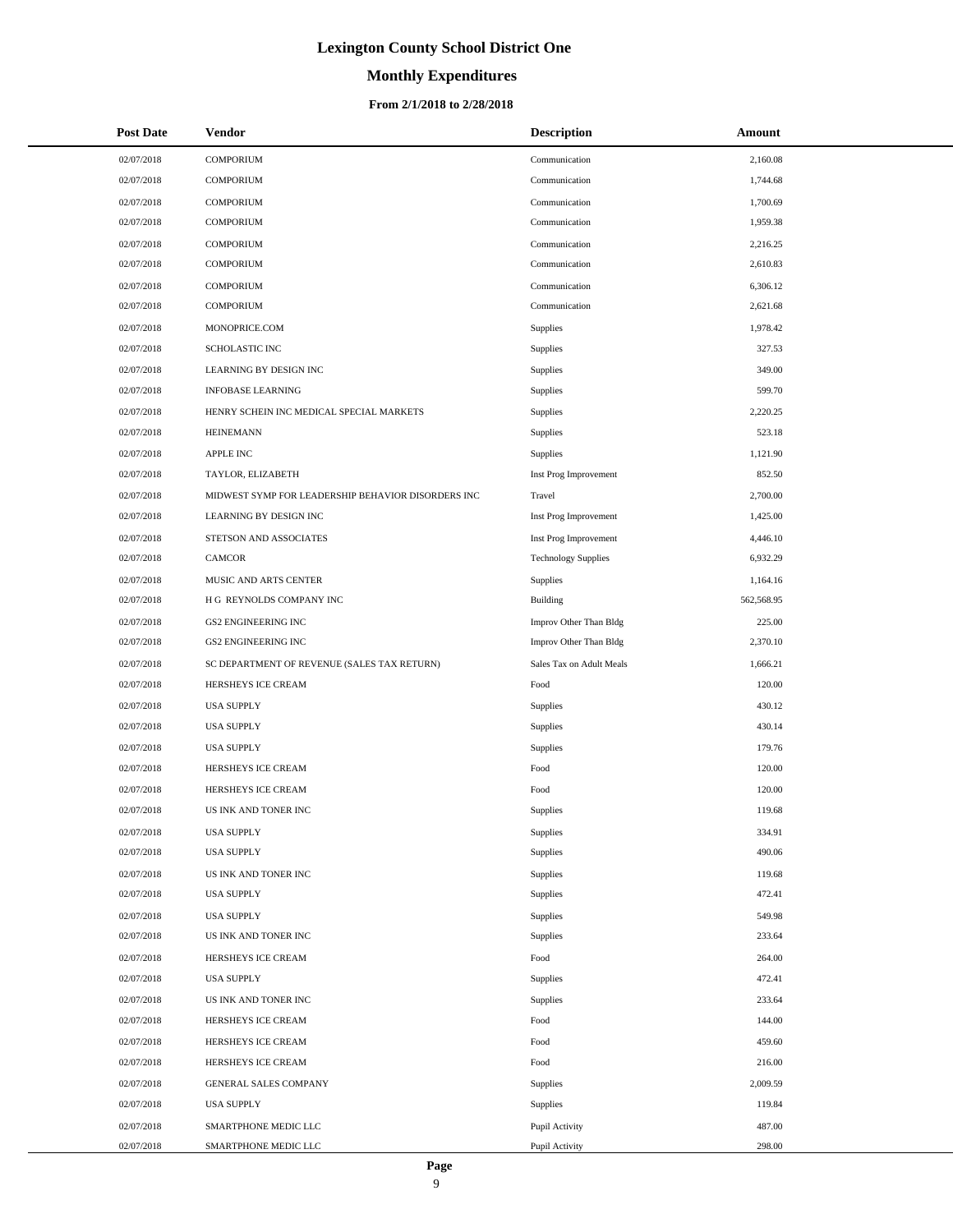# **Monthly Expenditures**

| <b>Post Date</b> | Vendor                                             | <b>Description</b>        | Amount   |
|------------------|----------------------------------------------------|---------------------------|----------|
| 02/07/2018       | BARNES & NOBLE BOOKSELLERS INC                     | Pupil Activity            | 2,758.50 |
| 02/07/2018       | WEST MUSIC CO                                      | Pupil Activity            | 1,576.95 |
| 02/07/2018       | FORMS AND SUPPLY INC (FSI)                         | Pupil Activity            | 1,631.21 |
| 02/07/2018       | BUSINESS MACHINE EXCHANGE LLC                      | Pupil Activity            | 312.02   |
| 02/07/2018       | SCHOOL SPECIALTY INC                               | Pupil Activity            | 990.04   |
| 02/07/2018       | <b>BSN SPORTS</b>                                  | Pupil Activity            | 417.30   |
| 02/07/2018       | THE FLIPPEN GROUP                                  | Pupil Activity            | 437.50   |
| 02/07/2018       | CHARLESTON MARRIOTT HOTEL                          | Pupil Activity            | 657.00   |
| 02/07/2018       | PERFORMANCE HEALTH SUPPLY INC DBA MEDCO SUPPLY     | Pupil Activity            | 406.60   |
| 02/07/2018       | <b>BEREA HIGH SCHOOL</b>                           | Pupil Activity            | 200.00   |
| 02/07/2018       | <b>BSN SPORTS</b>                                  | Pupil Activity            | 344.54   |
| 02/07/2018       | GRAY, SIDNEY L                                     | Pupil Activity            | 112.20   |
| 02/07/2018       | <b>GIVENS, MARK A</b>                              | Pupil Activity            | 122.10   |
| 02/07/2018       | WILLIAMS, PAMELA                                   | Pupil Activity            | 130.20   |
| 02/07/2018       | BELLAMY, AGUSTA D                                  | Pupil Activity            | 104.10   |
| 02/07/2018       | COMBS, OBIE                                        | Pupil Activity            | 107.70   |
| 02/07/2018       | CONLEY, CHARLES MICHAEL                            | Pupil Activity            | 160.00   |
| 02/07/2018       | HARMON, SCOTT                                      | Pupil Activity            | 174.40   |
| 02/07/2018       | LEYEN, THOMAS                                      | Pupil Activity            | 123.20   |
| 02/07/2018       | FIRST TO THE FINISH SPORTS INC                     | Pupil Activity            | 348.00   |
| 02/07/2018       | THREADS EMBROIDERY LLC                             | Pupil Activity            | 256.80   |
| 02/07/2018       | <b>GAMEDAY TURF LLC</b>                            | Pupil Activity            | 1,200.00 |
| 02/07/2018       | MIDWAY ELEMENTARY SCHOOL                           | Pupil Activity            | 105.00   |
| 02/07/2018       | <b>BSN SPORTS</b>                                  | Pupil Activity            | 282.48   |
| 02/07/2018       | THE TROPHY & AWARDS CENTER                         | Pupil Activity            | 192.60   |
| 02/07/2018       | THREADS EMBROIDERY LLC                             | Pupil Activity            | 173.34   |
| 02/07/2018       | <b>BSN SPORTS</b>                                  | Pupil Activity            | 770.84   |
| 02/07/2018       | T AND T SPORTS                                     | Pupil Activity            | 346.68   |
| 02/07/2018       | CAROLINA SIGNS AND DESIGN                          | Pupil Activity            | 1,851.30 |
| 02/07/2018       | RIDDELL / ALL AMERICAN                             | Pupil Activity            | 4,473.88 |
| 02/07/2018       | SMITH, BRIAN                                       | Pupil Activity            | 105.00   |
| 02/07/2018       | COLUMBIA FLAG AND SIGN COMPANY LLC                 | Pupil Activity            | 411.95   |
| 02/08/2018       | COMPUTER DESIGN CONSULTING SERVICE LLC             | Printing and Binding      | 998.31   |
| 02/08/2018       | EMBASSY SUITES AT KINGSTON PLANTATION              | Travel                    | 297.92   |
| 02/08/2018       | SHUPING EQUIPMENT INC                              | Supplies                  | 1,203.75 |
| 02/08/2018       | <b>EMPLOYEE</b>                                    | Travel                    | 121.93   |
| 02/08/2018       | <b>EMPLOYEE</b>                                    | Travel                    | 172.91   |
| 02/08/2018       | <b>EMPLOYEE</b>                                    | Travel                    | 239.68   |
| 02/08/2018       | ASCD                                               | Dues and Fees             | 1,085.00 |
| 02/08/2018       | <b>EMPLOYEE</b>                                    | Travel                    | 166.39   |
| 02/08/2018       | <b>EMPLOYEE</b>                                    | Travel                    | 168.53   |
| 02/08/2018       | <b>EMPLOYEE</b>                                    | Travel                    | 145.52   |
| 02/08/2018       | <b>EMPLOYEE</b>                                    | Travel                    | 210.79   |
| 02/08/2018       | <b>EMPLOYEE</b>                                    | Travel                    | 132.68   |
| 02/08/2018       | THE WALL STREET JOURNAL                            | Supplies                  | 478.88   |
| 02/08/2018       | SC DEPARTMENT OF EDUCATION OFFICE OF TRANSPORTATIO | Pupil Transportation      | 4,762.92 |
| 02/08/2018       | SHARPE, STEFAN ALEXANDER                           | Other Prof & Tech Service | 240.00   |
| 02/08/2018       | EMPLOYEE                                           | Travel                    | 132.41   |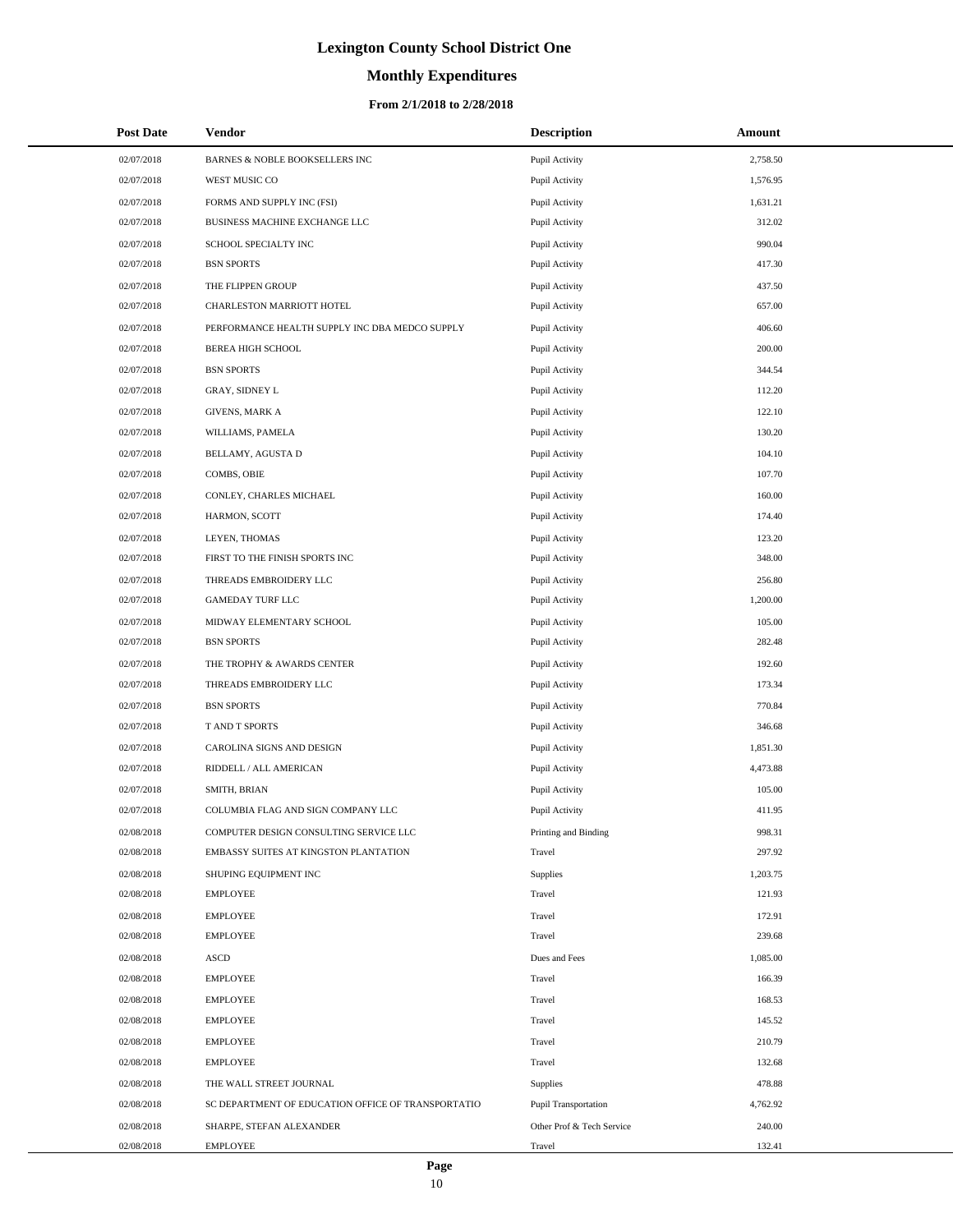# **Monthly Expenditures**

#### **From 2/1/2018 to 2/28/2018**

| <b>Post Date</b> | Vendor                         | <b>Description</b>         | Amount    |
|------------------|--------------------------------|----------------------------|-----------|
| 02/08/2018       | COMPORIUM                      | Communication              | 13,563.70 |
| 02/08/2018       | <b>COMPORIUM</b>               | Communication              | 6,196.63  |
| 02/08/2018       | <b>COMPORIUM</b>               | Communication              | 2,031.68  |
| 02/08/2018       | <b>COMPORIUM</b>               | Communication              | 3,732.31  |
| 02/08/2018       | <b>COMPORIUM</b>               | Communication              | 2,105.34  |
| 02/08/2018       | <b>COMPORIUM</b>               | Communication              | 3,345.88  |
| 02/08/2018       | <b>COMPORIUM</b>               | Communication              | 2,418.16  |
| 02/08/2018       | <b>COMPORIUM</b>               | Communication              | 1,369.93  |
| 02/08/2018       | <b>COMPORIUM</b>               | Communication              | 3,179.75  |
| 02/08/2018       | <b>COMPORIUM</b>               | Communication              | 2,009.56  |
| 02/08/2018       | <b>COMPORIUM</b>               | Communication              | 2,112.74  |
| 02/08/2018       | <b>COMPORIUM</b>               | Communication              | 2,033.26  |
| 02/08/2018       | <b>COMPORIUM</b>               | Communication              | 2,261.83  |
| 02/08/2018       | <b>COMPORIUM</b>               | Communication              | 2,258.37  |
| 02/08/2018       | <b>COMPORIUM</b>               | Communication              | 3,119.39  |
| 02/08/2018       | <b>COMPORIUM</b>               | Communication              | 5,591.54  |
| 02/08/2018       | DIGITAL OFFICE SOLUTIONS INC   | Repairs and Maintenance    | 1,751.07  |
| 02/08/2018       | <b>COMPORIUM</b>               | Communication              | 2,523.73  |
| 02/08/2018       | <b>COMPORIUM</b>               | Communication              | 2,496.98  |
| 02/08/2018       | <b>COMPORIUM</b>               | Communication              | 2,607.85  |
| 02/08/2018       | <b>COMPORIUM</b>               | Communication              | 2,253.26  |
| 02/08/2018       | <b>COMPORIUM</b>               | Communication              | 2,530.53  |
| 02/08/2018       | <b>COMPORIUM</b>               | Communication              | 3,117.13  |
| 02/08/2018       | <b>COMPORIUM</b>               | Communication              | 2,467.45  |
| 02/08/2018       | <b>COMPORIUM</b>               | Communication              | 2,395.07  |
| 02/08/2018       | <b>COMPORIUM</b>               | Communication              | 2,337.47  |
| 02/08/2018       | <b>COMPORIUM</b>               | Communication              | 1,912.54  |
| 02/08/2018       | <b>COMPORIUM</b>               | Communication              | 1,863.79  |
| 02/08/2018       | <b>COMPORIUM</b>               | Communication              | 2,246.85  |
| 02/08/2018       | <b>COMPORIUM</b>               | Communication              | 2,334.71  |
| 02/08/2018       | <b>COMPORIUM</b>               | Communication              | 2,891.85  |
| 02/08/2018       | <b>COMPORIUM</b>               | Communication              | 6,860.67  |
| 02/08/2018       | COMPORIUM                      | Communication              | 2,822.33  |
| 02/08/2018       | RIFTON EQUIPMENT               | Supplies                   | 913.25    |
| 02/08/2018       | HEINEMANN                      | Supplies                   | 774.73    |
| 02/08/2018       | <b>GS2 ENGINEERING INC</b>     | <b>Building</b>            | 8,854.95  |
| 02/08/2018       | JENKINS HANCOCK AND SIDES      | Improv Other Than Bldg     | 2,252.10  |
| 02/08/2018       | <b>EMPLOYEE</b>                | Travel                     | 118.24    |
| 02/08/2018       | <b>EMPLOYEE</b>                | Travel                     | 265.63    |
| 02/08/2018       | <b>BSN SPORTS</b>              | Pupil Activity             | 374.13    |
| 02/08/2018       | RICHLAND NORTHEAST HIGH SCHOOL | Pupil Activity             | 300.00    |
| 02/08/2018       | <b>BSN SPORTS</b>              | Pupil Activity             | 2,632.20  |
| 02/09/2018       | DIGITAL OFFICE SOLUTIONS INC   | <b>Supplies</b>            | 755.10    |
| 02/09/2018       | MUSICIAN SUPPLY                | Supplies                   | 267.49    |
| 02/09/2018       | MUSICIAN SUPPLY                | <b>Technology Supplies</b> | 170.13    |
| 02/09/2018       | EMPLOYEE                       | Travel                     | 237.71    |
| 02/09/2018       | <b>EMPLOYEE</b>                | Travel                     | 167.99    |
| 02/09/2018       | <b>EMPLOYEE</b>                | Travel                     | 113.42    |

 $\overline{a}$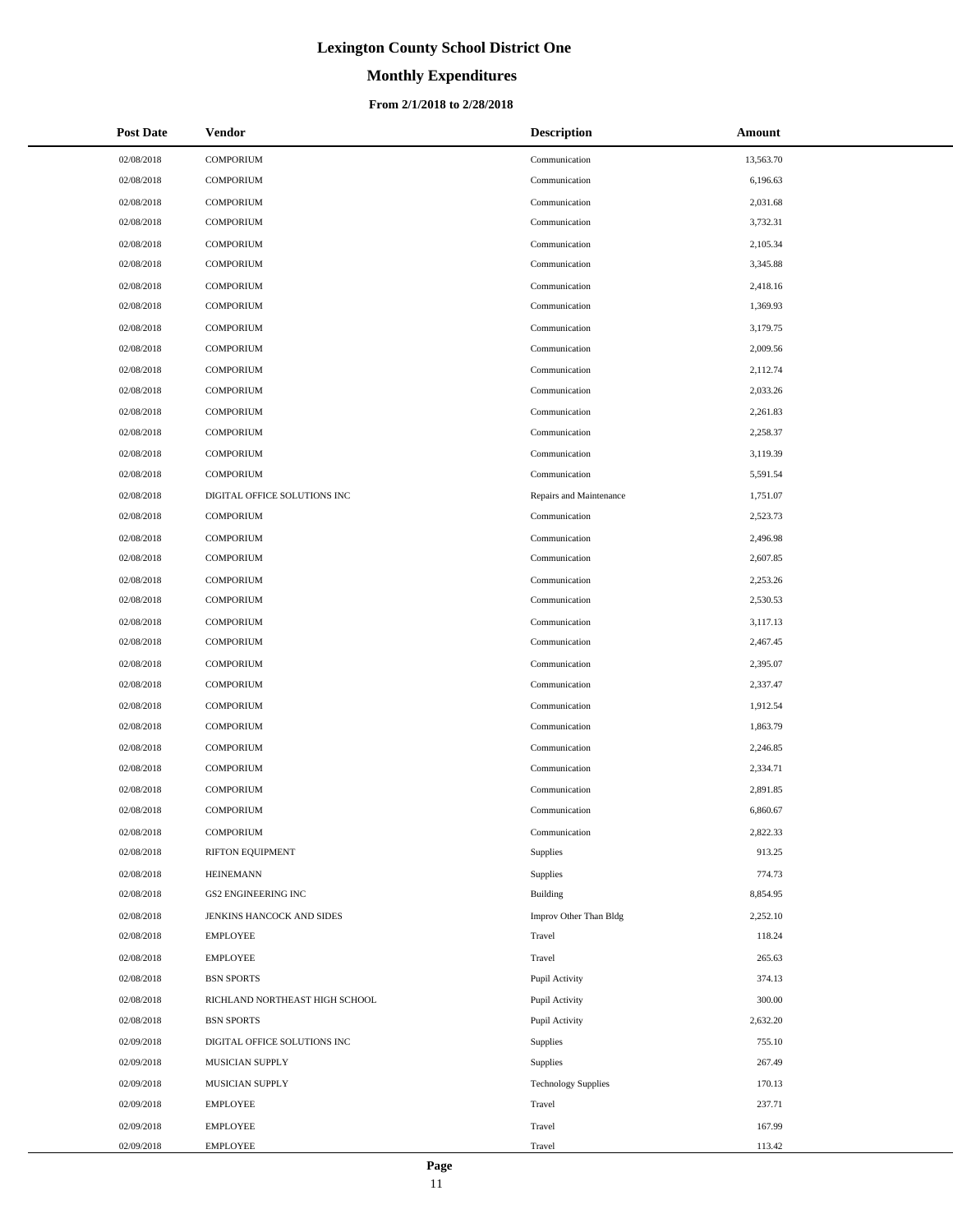# **Monthly Expenditures**

| <b>Post Date</b> | Vendor                                             | <b>Description</b>            | Amount   |
|------------------|----------------------------------------------------|-------------------------------|----------|
| 02/09/2018       | <b>EMPLOYEE</b>                                    | Travel                        | 167.99   |
| 02/09/2018       | STATE DEPARTMENT OF EDUCATION LEX DIST ONEBUS SHOP | Pupil Transportation          | 234.36   |
| 02/09/2018       | THE LINCOLN ELECTRIC COMPANY                       | Supplies                      | 2,101.90 |
| 02/09/2018       | RENAISSANCE CONCOURSE ATLANTA AIRPORT              | Travel                        | 297.57   |
| 02/09/2018       | TRADEWINDS ISLAND GRAND RESORTS                    | Travel                        | 3,254.40 |
| 02/09/2018       | <b>EMPLOYEE</b>                                    | Travel                        | 500.00   |
| 02/09/2018       | OCCUPATIONAL HEALTH                                | <b>Supplies</b>               | 243.00   |
| 02/09/2018       | FOLLETT SCHOOL SOLUTIONS INC                       | <b>Library Books</b>          | 973.61   |
| 02/09/2018       | <b>EMPLOYEE</b>                                    | Travel                        | 147.50   |
| 02/09/2018       | <b>EMPLOYEE</b>                                    | Travel                        | 204.35   |
| 02/09/2018       | <b>EMPLOYEE</b>                                    | Travel                        | 196.66   |
| 02/09/2018       | CERTIFIED TRANSLATION SERVICES                     | Other Prof & Tech Service     | 228.44   |
| 02/09/2018       | <b>EMPLOYEE</b>                                    | Travel                        | 205.33   |
| 02/09/2018       | <b>EMPLOYEE</b>                                    | Travel                        | 205.33   |
| 02/09/2018       | <b>EMPLOYEE</b>                                    | Travel                        | 205.33   |
| 02/09/2018       | <b>EMPLOYEE</b>                                    | Travel                        | 205.33   |
| 02/09/2018       | <b>EMPLOYEE</b>                                    | Travel                        | 128.00   |
| 02/09/2018       | <b>EMPLOYEE</b>                                    | Travel                        | 333.68   |
| 02/09/2018       | <b>EMPLOYEE</b>                                    | Travel                        | 185.59   |
| 02/09/2018       | <b>EMPLOYEE</b>                                    | Travel                        | 429.52   |
| 02/09/2018       | <b>EMPLOYEE</b>                                    | Travel                        | 186.18   |
| 02/09/2018       | <b>EMPLOYEE</b>                                    | Travel                        | 393.75   |
| 02/09/2018       | ACE GLASS CO INC                                   | Repairs and Maintenance       | 115.28   |
| 02/09/2018       | WESTBERRY, STACEY                                  | Repairs and Maintenance       | 331.27   |
| 02/09/2018       | ACE GLASS CO INC                                   | Repairs and Maintenance       | 1,946.27 |
| 02/09/2018       | A Z LAWN MOWER PARTS                               | Supplies-Maintenace           | 116.63   |
| 02/09/2018       | CULLUM SERVICES INC                                | Repairs and Maintenance       | 1,335.10 |
| 02/09/2018       | A Z LAWN MOWER PARTS                               | Supplies-Maintenace           | 236.47   |
| 02/09/2018       | <b>CITY OF CAYCE</b>                               | <b>Public Utilities</b>       | 3,141.43 |
| 02/09/2018       | A Z LAWN MOWER PARTS                               | Supplies-Maintenace           | 236.47   |
| 02/09/2018       | CITY OF CAYCE                                      | <b>Public Utilities</b>       | 4,437.59 |
| 02/09/2018       | PALMETTO PROPANE                                   | Energy                        | 609.84   |
| 02/09/2018       | CULLUM SERVICES INC                                | Repairs and Maintenance       | 310.59   |
| 02/09/2018       | ACE GLASS CO INC                                   | Repairs and Maintenance       | 257.81   |
| 02/09/2018       | A Z LAWN MOWER PARTS                               | Supplies-Maintenace           | 812.67   |
| 02/09/2018       | <b>EMPLOYEE</b>                                    | Travel                        | 210.79   |
| 02/09/2018       | FORMS AND SUPPLY INC (FSI)                         | <b>Supplies</b>               | 367.33   |
| 02/09/2018       | POSTMASTER 010                                     | Rentals                       | 496.00   |
| 02/09/2018       | POWER SCHOOL GROUP LLC                             | Software Renewal/Agreemen     | 1,909.11 |
| 02/09/2018       | <b>APPLE INC</b>                                   | <b>Technology Supplies</b>    | 845.30   |
| 02/09/2018       | <b>HEINEMANN</b>                                   | <b>Supplies</b>               | 479.00   |
| 02/09/2018       | <b>EMPLOYEE</b>                                    | Travel                        | 255.83   |
| 02/09/2018       | NANCY K PERRY CHILDREN'S SHELTER                   | <b>Instructional Services</b> | 3,615.00 |
| 02/09/2018       | AIKIDO ACADEMY OF SELF DEFENSE LLC                 | Other Prof & Tech Service     | 150.00   |
| 02/09/2018       | <b>EMPLOYEE</b>                                    | Travel                        | 327.65   |
| 02/09/2018       | <b>EMPLOYEE</b>                                    | Travel                        | 340.49   |
| 02/09/2018       | <b>EMPLOYEE</b>                                    | Travel                        | 326.58   |
| 02/09/2018       | R L BRYAN CO TEXTBOOK DEPOSITORY                   | Supplies                      | 2,723.93 |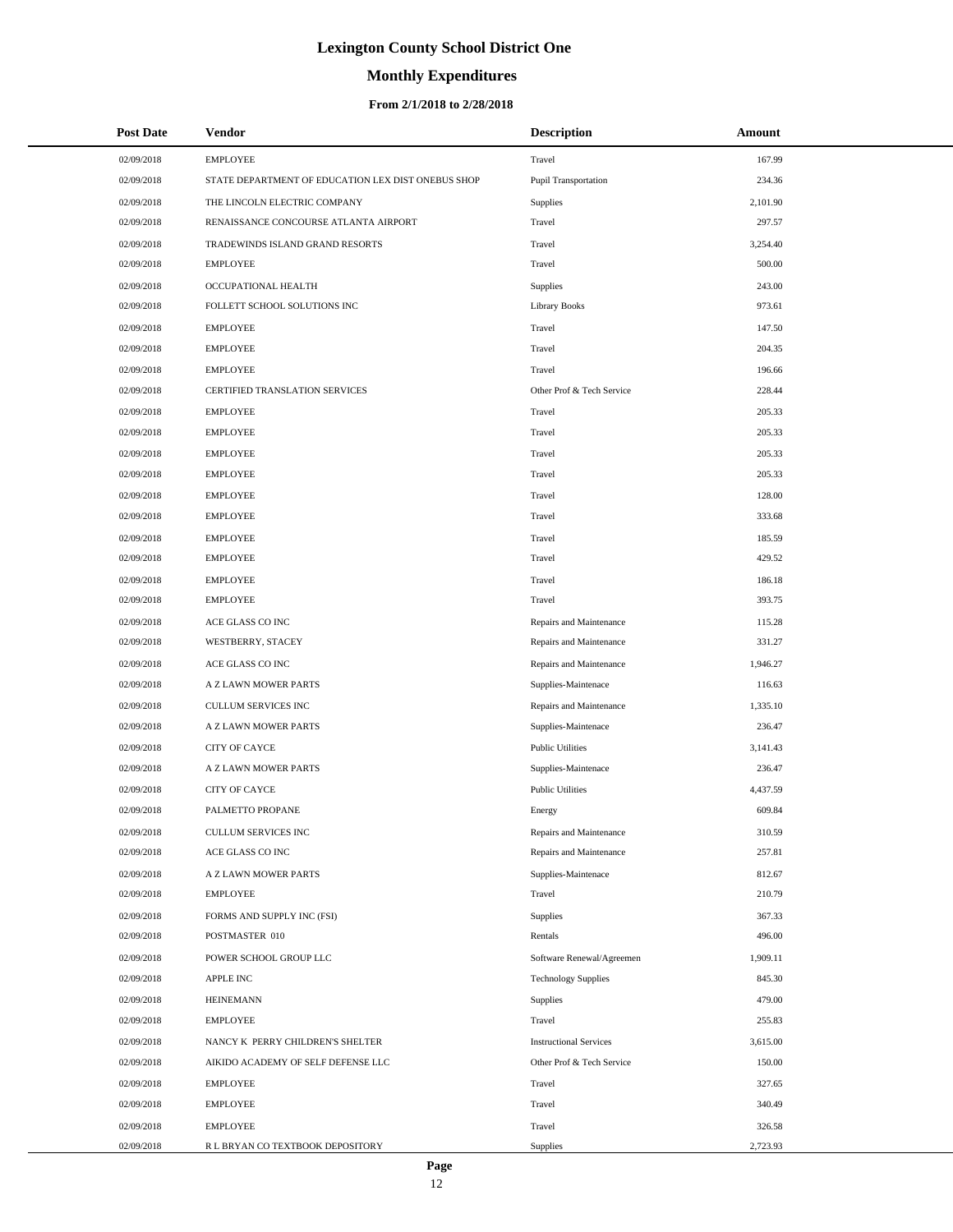# **Monthly Expenditures**

| <b>Post Date</b> | <b>Vendor</b>                                     | <b>Description</b>                   | Amount    |
|------------------|---------------------------------------------------|--------------------------------------|-----------|
| 02/09/2018       | PROVIDENCE HOSPITAL LLC                           | Other Prof & Tech Service            | 930.00    |
| 02/09/2018       | <b>EMPLOYEE</b>                                   | Travel                               | 511.66    |
| 02/09/2018       | PRO ED INC                                        | Supplies                             | 2,242.94  |
| 02/09/2018       | MUSIC AND ARTS CENTER                             | Supplies                             | 3,132.96  |
| 02/09/2018       | PITSCO EDUCATION HEARILY AND COMPANY              | Pupil Activity                       | 240.75    |
| 02/09/2018       | <b>BSN SPORTS</b>                                 | Pupil Activity                       | 954.98    |
| 02/09/2018       | <b>MUSICIAN SUPPLY</b>                            | Pupil Activity                       | 176.55    |
| 02/12/2018       | SCHOOL SPECIALTY INC                              | Supplies                             | 125.24    |
| 02/12/2018       | SOFTWARE ONE INC                                  | <b>Technology Supplies-Immersion</b> | 364.10    |
| 02/12/2018       | HP INC                                            | <b>Technology Supplies</b>           | 287.83    |
| 02/12/2018       | FISHER SCIENTIFIC COMPANY LLC                     | Supplies-Instruction                 | 357.36    |
| 02/12/2018       | EDMENTUM HOLDINGS INC                             | Software Renewal/Agreemen            | 8,217.60  |
| 02/12/2018       | HYATT PLACE CHARLESTON                            | Travel                               | 1,466.08  |
| 02/12/2018       | <b>SC HOSA</b>                                    | Travel                               | 320.00    |
| 02/12/2018       | FLORIDA LEAGUE OF IB SCHOOLS (FLIBS)              | Travel                               | 8,325.00  |
| 02/12/2018       | <b>SCHOOL HEALTH CORP</b>                         | Supplies                             | 172.50    |
| 02/12/2018       | MACGILL & CO                                      | Supplies                             | 265.36    |
| 02/12/2018       | DEAFINITELY TAKING REQUESTS                       | Other Prof & Tech Service            | 130.00    |
| 02/12/2018       | MONOPRICE.COM                                     | Supplies                             | 209.98    |
| 02/12/2018       | <b>TRAVEL</b>                                     | Travel                               | 1,796.30  |
| 02/12/2018       | <b>TRAVEL</b>                                     | Travel                               | 785.58    |
| 02/12/2018       | GREATER LEXINGTON CHAMBER AND VISTITOR CENTER     | Dues and Fees                        | 295.00    |
| 02/12/2018       | SCHOOL SPECIALTY INC                              | Supplies                             | 129.80    |
| 02/12/2018       | MANSFIELD OIL CO OF GAINESVILLE INC               | Supplies-Maintenace                  | 4,022.06  |
| 02/12/2018       | SMITH AND JONES JANITORIAL SUPPLIES AND EQUIP INC | Supplies-Maintenace                  | 386.48    |
| 02/12/2018       | SMITH AND JONES JANITORIAL SUPPLIES AND EQUIP INC | <b>Supplies</b>                      | 1,362.76  |
| 02/12/2018       | SOUTHEASTERN PAPER                                | Supplies-Maintenace                  | 467.38    |
| 02/12/2018       | <b>BARNES PROPANE</b>                             | Energy                               | 603.91    |
| 02/12/2018       | SOUTHEASTERN PAPER                                | Supplies-Maintenace                  | 1,171.01  |
| 02/12/2018       | SOUTHEASTERN PAPER                                | Supplies-Maintenace                  | 441.70    |
| 02/12/2018       | SMITH AND JONES JANITORIAL SUPPLIES AND EQUIP INC | Supplies-Maintenace                  | 100.41    |
| 02/12/2018       | SOUTHEASTERN PAPER                                | Supplies-Maintenace                  | 801.22    |
| 02/12/2018       | SMITH AND JONES JANITORIAL SUPPLIES AND EQUIP INC | Supplies-Maintenace                  | 481.14    |
| 02/12/2018       | SOUTHEASTERN PAPER                                | Supplies-Maintenace                  | 667.68    |
| 02/12/2018       | SMITH AND JONES JANITORIAL SUPPLIES AND EQUIP INC | Supplies-Maintenace                  | 1,145.71  |
| 02/12/2018       | SOUTHEASTERN PAPER                                | Supplies-Maintenace                  | 200.30    |
| 02/12/2018       | TOWN OF LEXINGTON                                 | Other Prof & Tech Service            | 9,275.00  |
| 02/12/2018       | TOWN OF LEXINGTON                                 | Other Prof & Tech Service            | 5,830.00  |
| 02/12/2018       | TOWN OF LEXINGTON                                 | Other Prof & Tech Service            | 14,917.22 |
| 02/12/2018       | TOWN OF LEXINGTON                                 | Other Prof & Tech Service            | 15,263.43 |
| 02/12/2018       | GOVAN, TERRY                                      | Other Prof & Tech Service            | 120.00    |
| 02/12/2018       | LINT, CHARLES ROBERT                              | Other Prof & Tech Service            | 120.00    |
| 02/12/2018       | MOORE, MARK                                       | Other Prof & Tech Service            | 120.00    |
| 02/12/2018       | TOWN OF LEXINGTON                                 | Other Prof & Tech Service            | 5,829.99  |
| 02/12/2018       | TOWN OF LEXINGTON                                 | Other Prof & Tech Service            | 7,789.99  |
| 02/12/2018       | TOWN OF LEXINGTON                                 | Other Prof & Tech Service            | 15,840.71 |
| 02/12/2018       | TOWN OF LEXINGTON                                 | Other Prof & Tech Service            | 28,133.21 |
| 02/12/2018       | DELL COMPUTERS                                    | <b>Technology Supplies</b>           | 384.17    |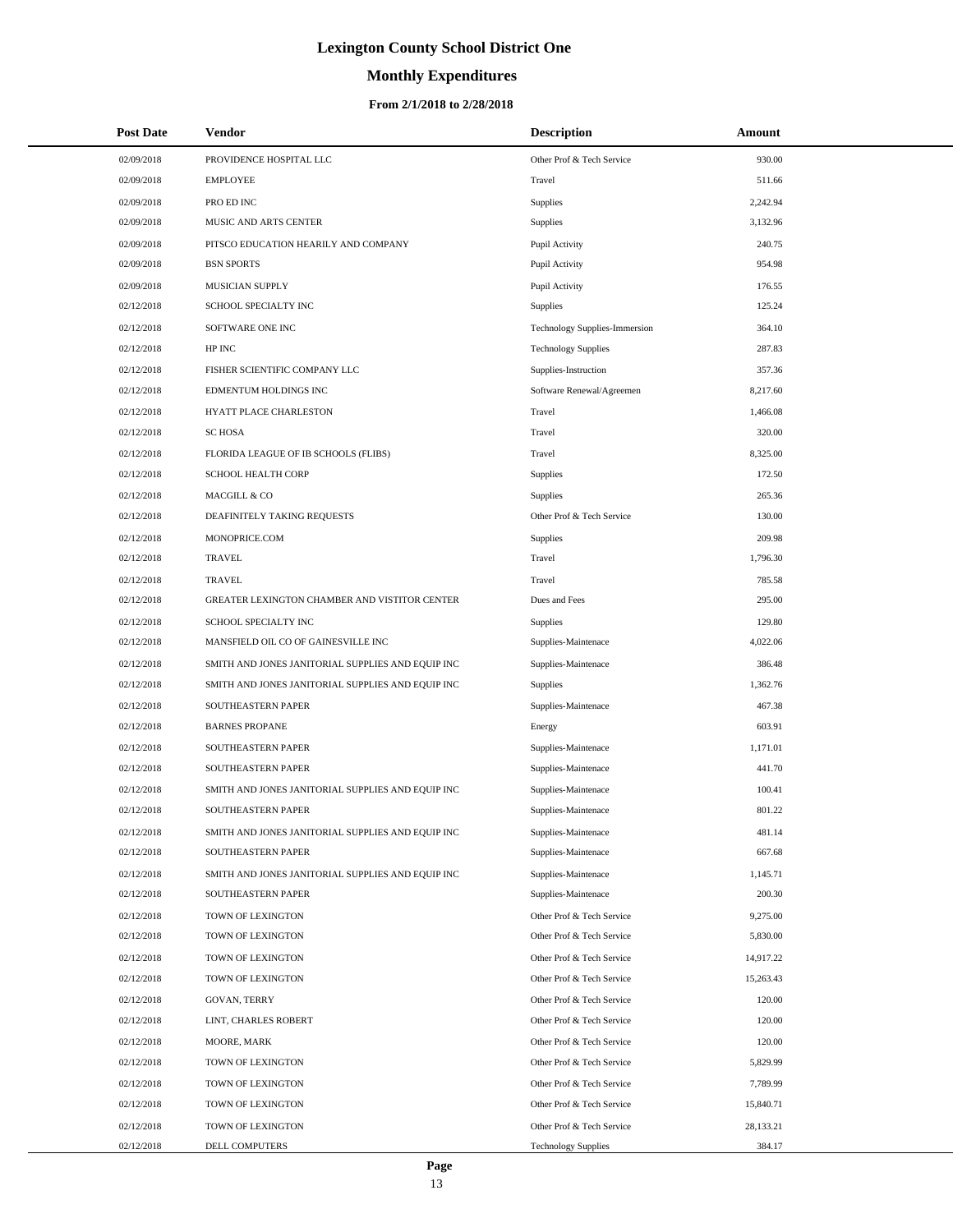# **Monthly Expenditures**

#### **From 2/1/2018 to 2/28/2018**

| <b>Post Date</b> | Vendor                                             | <b>Description</b>         | Amount   |  |
|------------------|----------------------------------------------------|----------------------------|----------|--|
| 02/12/2018       | DIGITAL OFFICE SOLUTIONS INC                       | Repairs and Maintenance    | 1,005.69 |  |
| 02/12/2018       | CDWG ACCT 305089                                   | <b>Technology Supplies</b> | 564.25   |  |
| 02/12/2018       | CDWG ACCT 305089                                   | <b>Technology Supplies</b> | 564.27   |  |
| 02/12/2018       | CDWG ACCT 305089                                   | <b>Technology Supplies</b> | 186.09   |  |
| 02/12/2018       | CDWG ACCT 305089                                   | <b>Technology Supplies</b> | 186.09   |  |
| 02/12/2018       | CDWG ACCT 305089                                   | <b>Technology Supplies</b> | 1,128.51 |  |
| 02/12/2018       | STATE DEPARTMENT OF EDUCATION LEX DIST ONEBUS SHOP | Pupil Transportation       | 401.76   |  |
| 02/12/2018       | STATE DEPARTMENT OF EDUCATION LEX DIST ONEBUS SHOP | Pupil Transportation       | 223.20   |  |
| 02/12/2018       | <b>GROVE MEDICAL</b>                               | <b>Supplies</b>            | 381.17   |  |
| 02/12/2018       | EMBASSY SUITES AT KINGSTON PLANTATION              | Travel                     | 351.66   |  |
| 02/12/2018       | STATE DEPARTMENT OF EDUCATION LEX DIST ONEBUS SHOP | Pupil Transportation       | 724.16   |  |
| 02/12/2018       | STATE DEPARTMENT OF EDUCATION LEX DIST ONEBUS SHOP | Pupil Transportation       | 1,235.04 |  |
| 02/12/2018       | STATE DEPARTMENT OF EDUCATION LEX DIST ONEBUS SHOP | Pupil Transportation       | 1,990.20 |  |
| 02/12/2018       | MINI WAREHOUSE OF LEXINGTON                        | Rentals                    | 198.00   |  |
| 02/12/2018       | ON TRACK PRESS                                     | Inst Prog Improvement      | 3,200.00 |  |
| 02/12/2018       | LAKESHORE LEARNING MATERIALS                       | Supplies                   | 101.14   |  |
| 02/12/2018       | MECHANICAL DESIGN                                  | Other Prof & Tech Service  | 3,935.75 |  |
| 02/12/2018       | MECHANICAL DESIGN                                  | Other Prof & Tech Service  | 1,300.00 |  |
| 02/12/2018       | <b>MECHANICAL DESIGN</b>                           | Other Prof & Tech Service  | 4,290.00 |  |
| 02/12/2018       | BARNES & NOBLE BOOKSELLERS INC                     | Pupil Activity             | 622.79   |  |
| 02/12/2018       | HP INC                                             | Pupil Activity             | 287.83   |  |
| 02/12/2018       | LINT, CHARLES ROBERT                               | Pupil Activity             | 210.00   |  |
| 02/12/2018       | COMBS, OBIE                                        | Pupil Activity             | 113.10   |  |
| 02/12/2018       | RHODES, REGINAL L                                  | Pupil Activity             | 114.90   |  |
| 02/12/2018       | RHODES, RONNIE                                     | Pupil Activity             | 127.50   |  |
| 02/12/2018       | RITTER, WILLIAM KEITH                              | Pupil Activity             | 113.10   |  |
| 02/12/2018       | ROBINSON, LAMAZ                                    | Pupil Activity             | 119.40   |  |
| 02/12/2018       | SMITH, BRIAN                                       | Pupil Activity             | 120.00   |  |
| 02/12/2018       | NESBITT, JOHNNIE A                                 | Pupil Activity             | 105.00   |  |
| 02/12/2018       | SHUMPERT, GROVER KEITH                             | Pupil Activity             | 105.00   |  |
| 02/12/2018       | STROCK, BENJAMIN H                                 | Pupil Activity             | 105.00   |  |
| 02/12/2018       | DURRELL, RONALD G                                  | Pupil Activity             | 114.00   |  |
| 02/12/2018       | HOWELL, RONALD L                                   | Pupil Activity             | 102.30   |  |
| 02/12/2018       | WILLIAMS, PAMELA                                   | Pupil Activity             | 123.90   |  |
| 02/12/2018       | T AND T SPORTS                                     | Pupil Activity             | 558.54   |  |
| 02/12/2018       | HALO BRANDED SOLUTIONS INC                         | Pupil Activity             | 248.45   |  |
| 02/12/2018       | <b>GOFLASHWIN</b>                                  | Pupil Activity             | 115.21   |  |
| 02/12/2018       | <b>EMPLOYEE</b>                                    | Pupil Activity             | 304.45   |  |
| 02/12/2018       | STATE DEPARTMENT OF EDUCATION LEX DIST ONEBUS SHOP | Pupil Transportation       | 124.00   |  |
| 02/13/2018       | FORMS AND SUPPLY INC (FSI)                         | <b>Supplies</b>            | 323.02   |  |
| 02/13/2018       | SCHOOL SPECIALTY INC                               | Supplies                   | 427.67   |  |
| 02/13/2018       | MUSICIAN SUPPLY                                    | Supplies                   | 738.30   |  |
| 02/13/2018       | ACCURATE LABEL DESIGNS INC                         | Supplies                   | 550.00   |  |
| 02/13/2018       | PRESENTATION SYSTEMS SOUTH INC                     | <b>Supplies</b>            | 1,142.34 |  |
| 02/13/2018       | TRIUNE MARKETING CO                                | Supplies                   | 1,423.10 |  |
| 02/13/2018       | HAMPTON INN AND SUITES GREENVILLE AIRPORT          | Pupil Transportation       | 1,364.00 |  |
| 02/13/2018       | <b>HAMPTON INN</b>                                 | Pupil Transportation       | 248.64   |  |
| 02/13/2018       | HAMPTON INN                                        | Travel                     | 248.64   |  |

 $\overline{a}$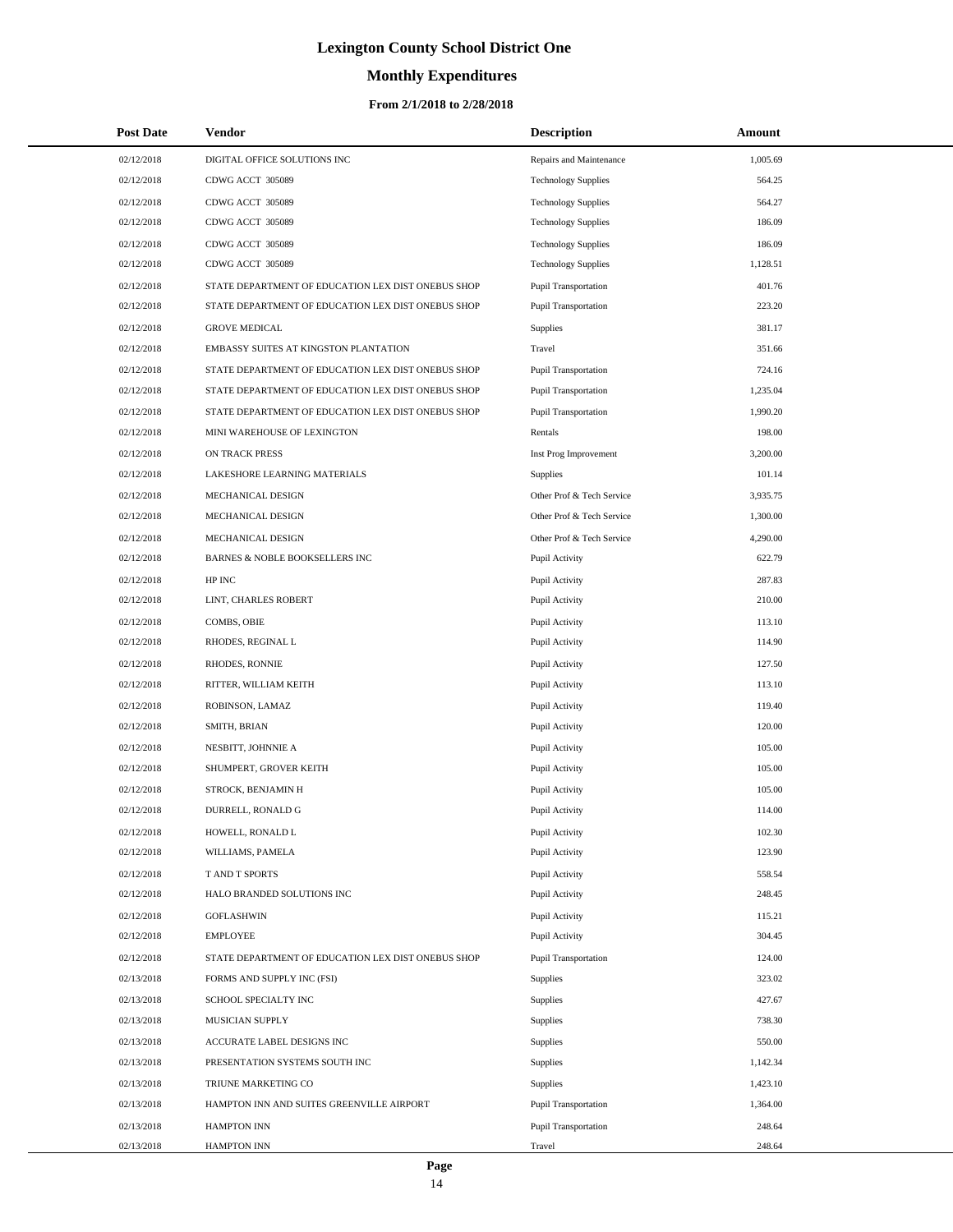# **Monthly Expenditures**

| <b>Post Date</b> | Vendor                                             | <b>Description</b>        | Amount   |  |
|------------------|----------------------------------------------------|---------------------------|----------|--|
| 02/13/2018       | MUSIC THEATRE INTERNATIONAL                        | Supplies                  | 1,465.00 |  |
| 02/13/2018       | PECKNEL MUSIC CO INC                               | Supplies                  | 1,764.43 |  |
| 02/13/2018       | <b>SCHOLASTIC INC</b>                              | Supplies                  | 208.44   |  |
| 02/13/2018       | EMBASSY SUITES CHARLESTON CONVENTION CENTER        | Travel                    | 1,032.60 |  |
| 02/13/2018       | HYATT REGENCY GREENVILLE                           | Travel                    | 368.02   |  |
| 02/13/2018       | CONNECTING ELEMENTS                                | Supplies                  | 1,486.83 |  |
| 02/13/2018       | FORMS AND SUPPLY INC (FSI)                         | Supplies                  | 120.81   |  |
| 02/13/2018       | SMITH AND JONES JANITORIAL SUPPLIES AND EQUIP INC  | Supplies-Maintenace       | 423.38   |  |
| 02/13/2018       | TRITEK FIRE AND SECURITY LLC                       | Repairs and Maintenance   | 176.00   |  |
| 02/13/2018       | SMITH AND JONES JANITORIAL SUPPLIES AND EQUIP INC  | Supplies-Maintenace       | 170.34   |  |
| 02/13/2018       | SMITH AND JONES JANITORIAL SUPPLIES AND EQUIP INC  | Supplies-Maintenace       | 410.88   |  |
| 02/13/2018       | SMITH AND JONES JANITORIAL SUPPLIES AND EQUIP INC  | Supplies-Maintenace       | 116.42   |  |
| 02/13/2018       | MANSFIELD OIL CO OF GAINESVILLE INC                | Pupil Transportation      | 1,128.98 |  |
| 02/13/2018       | TOWN OF LEXINGTON                                  | Other Prof & Tech Service | 140.00   |  |
| 02/13/2018       | PROFESSIONAL PRINTERS LTD                          | Printing and Binding      | 209.72   |  |
| 02/13/2018       | FORMS AND SUPPLY INC (FSI)                         | Supplies                  | 367.33   |  |
| 02/13/2018       | CSC(COMMUNICATIONS SUPPLY CORP)                    | Supplies                  | 350.96   |  |
| 02/13/2018       | POSITIVE PROMOTIONS INC                            | Supplies                  | 575.25   |  |
| 02/13/2018       | <b>HEINEMANN</b>                                   | Supplies                  | 150.00   |  |
| 02/13/2018       | MACHINE AND WELDING SUPPLY CO DBA ARC3 GASES SOUTH | Supplies                  | 355.03   |  |
| 02/13/2018       | MOORE MEDICAL CORP                                 | Supplies                  | 855.46   |  |
| 02/13/2018       | MOORE MEDICAL CORP                                 | Supplies                  | 387.15   |  |
| 02/13/2018       | <b>HEINEMANN</b>                                   | Supplies                  | 167.25   |  |
| 02/13/2018       | SAM ASH MEGASTORES LLC                             | Supplies                  | 7,314.52 |  |
| 02/13/2018       | NUIDEA SCHOOL SUPPLY CO                            | Supplies                  | 5,639.97 |  |
| 02/13/2018       | SMARTPHONE MEDIC LLC                               | Pupil Activity            | 749.00   |  |
| 02/13/2018       | THE LAMPO GROUP INC                                | Pupil Activity            | 428.00   |  |
| 02/13/2018       | MUSICAL INNOVATIONS                                | Pupil Activity            | 1,141.84 |  |
| 02/13/2018       | <b>JW PEPPER</b>                                   | Pupil Activity            | 103.49   |  |
| 02/13/2018       | TRIUNE MARKETING CO                                | Pupil Activity            | 652.70   |  |
| 02/13/2018       | CAROLINA BIOLOGICAL SUPPLY CO                      | Pupil Activity            | 1,106.34 |  |
| 02/13/2018       | <b>APPLE INC</b>                                   | Pupil Activity            | 478.29   |  |
| 02/13/2018       | WARDS NATURAL SCIENCE EST LLC                      | Pupil Activity            | 104.67   |  |
| 02/13/2018       | TOWN OF LEXINGTON                                  | Pupil Activity            | 315.00   |  |
| 02/13/2018       | PERFORMANCE HEALTH SUPPLY INC DBA MEDCO SUPPLY     | Pupil Activity            | 1,218.95 |  |
| 02/13/2018       | T AND T SPORTS                                     | Pupil Activity            | 4,623.47 |  |
| 02/13/2018       | TOWN OF LEXINGTON                                  | Pupil Activity            | 840.00   |  |
| 02/13/2018       | TOWN OF LEXINGTON                                  | Pupil Activity            | 140.00   |  |
| 02/13/2018       | <b>BSN SPORTS</b>                                  | Pupil Activity            | 2,295.15 |  |
| 02/13/2018       | BLYTHEWOOD HIGH SCHOOL                             | Pupil Activity            | 575.00   |  |
| 02/13/2018       | TOWN OF LEXINGTON                                  | Pupil Activity            | 420.00   |  |
| 02/14/2018       | FORMS AND SUPPLY INC (FSI)                         | Supplies                  | 1,184.49 |  |
| 02/14/2018       | FOLLETT SCHOOL SOLUTIONS INC                       | Supplies                  | 180.00   |  |
| 02/14/2018       | TEACHERS COLLEGE READING AND WRITING PROJECT       | Travel                    | 575.00   |  |
| 02/14/2018       | ARTIST TRAVEL CONSULTANTS LLC                      | Pupil Transportation      | 1,107.25 |  |
| 02/14/2018       | ARTIST TRAVEL CONSULTANTS LLC                      | Travel                    | 396.00   |  |
| 02/14/2018       | MANAGEDPRINT                                       | Supplies                  | 599.20   |  |
| 02/14/2018       | THE OFFICE PAL                                     | Supplies                  | 391.66   |  |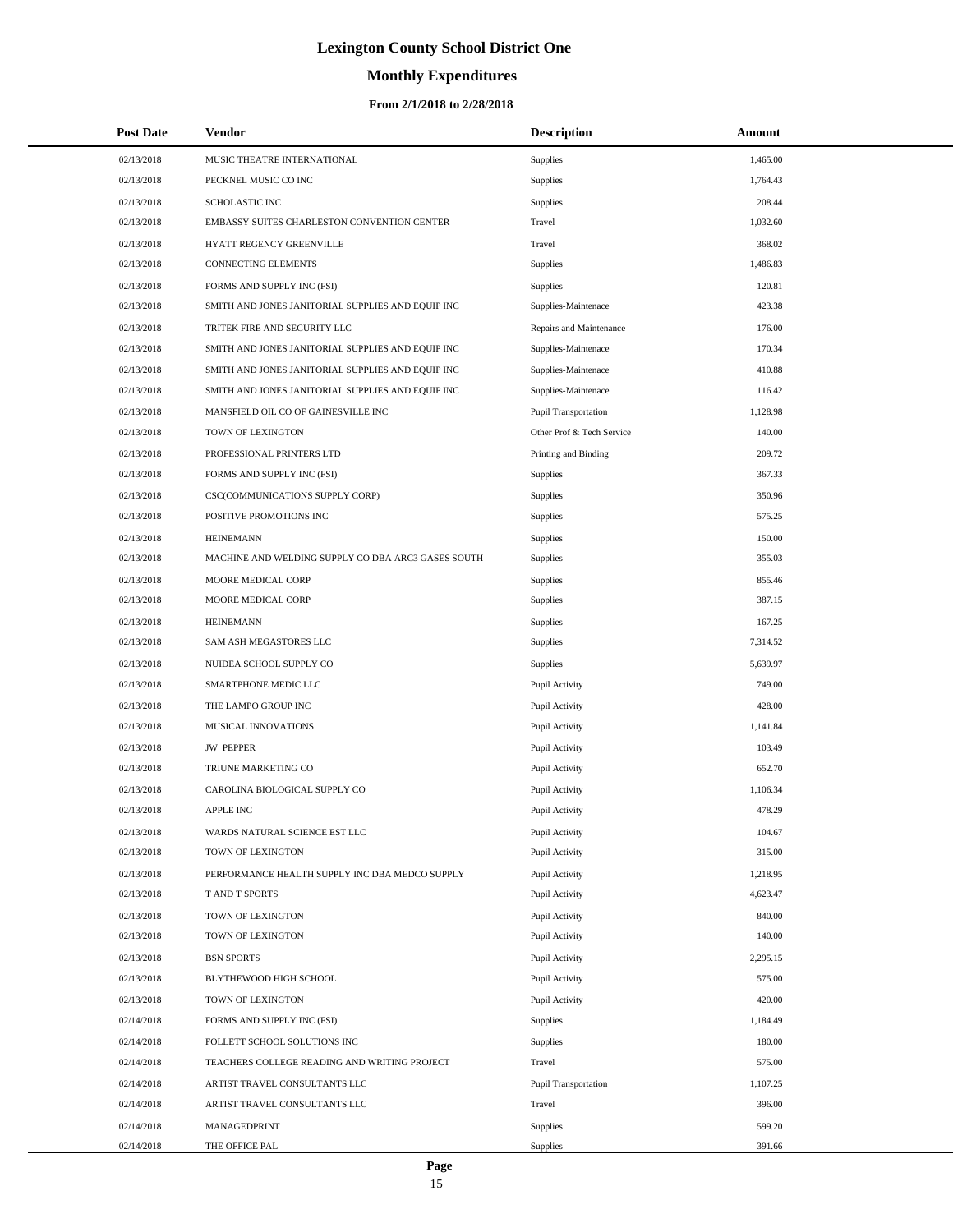# **Monthly Expenditures**

| <b>Post Date</b> | Vendor                                            | <b>Description</b>         | Amount    |  |
|------------------|---------------------------------------------------|----------------------------|-----------|--|
| 02/14/2018       | MOORE MEDICAL CORP                                | Supplies-Instruction       | 469.73    |  |
| 02/14/2018       | EMBASSY SUITES CHARLESTON CONVENTION CENTER       | Travel                     | 843.40    |  |
| 02/14/2018       | EMBASSY SUITES CHARLESTON CONVENTION CENTER       | Travel                     | 843.40    |  |
| 02/14/2018       | <b>SCHOSA</b>                                     | Travel                     | 240.00    |  |
| 02/14/2018       | FOLLETT SCHOOL SOLUTIONS INC                      | Library Books              | 3,876.84  |  |
| 02/14/2018       | HYATT REGENCY GREENVILLE                          | Travel                     | 368.02    |  |
| 02/14/2018       | CERTIFIED TRANSLATION SERVICES                    | Other Prof & Tech Service  | 670.00    |  |
| 02/14/2018       | SC SCHOOL BOARD ASSOCIATION                       | Travel                     | 1,925.00  |  |
| 02/14/2018       | COMPASS GROUP DBA CANTEEN REFRESHMENT SERV        | Supplies-Maintenace        | 540.94    |  |
| 02/14/2018       | INTERNETWORK ENGINEERING                          | <b>Technology Supplies</b> | 8,396.71  |  |
| 02/14/2018       | DADE PAPER AND BAG CO                             | Supplies-Maintenace        | 275.42    |  |
| 02/14/2018       | <b>WW GRAINGER</b>                                | Supplies-Maintenace        | 114.70    |  |
| 02/14/2018       | SMITH AND JONES JANITORIAL SUPPLIES AND EQUIP INC | Supplies-Maintenace        | 726.75    |  |
| 02/14/2018       | WASHINGTON RADIO REPORTS INC                      | Software Renewal/Agreemen  | 315.00    |  |
| 02/14/2018       | COLLINS, STEPHEN M                                | Other Prof & Tech Service  | 120.00    |  |
| 02/14/2018       | HINZ, BRIAN E                                     | Other Prof & Tech Service  | 120.00    |  |
| 02/14/2018       | SMITH, HOWARD                                     | Other Prof & Tech Service  | 120.00    |  |
| 02/14/2018       | WILFONG, MICHAEL BRIAN                            | Other Prof & Tech Service  | 150.00    |  |
| 02/14/2018       | SNIDER, JASON GREGORY                             | Other Prof & Tech Service  | 120.00    |  |
| 02/14/2018       | CDWG ACCT 305089                                  | <b>Technology Supplies</b> | 159.43    |  |
| 02/14/2018       | CDWG ACCT 305089                                  | <b>Technology Supplies</b> | 159.43    |  |
| 02/14/2018       | COMPUTER DESIGN CONSULTING SERVICE LLC            | Printing and Binding       | 553.36    |  |
| 02/14/2018       | TEACHERS COLLEGE READING AND WRITING PROJECT      | Travel                     | 650.00    |  |
| 02/14/2018       | <b>NCS PEARSON</b>                                | Software Renewal/Agreemen  | 642.00    |  |
| 02/14/2018       | <b>NCS PEARSON</b>                                | Supplies                   | 813.32    |  |
| 02/14/2018       | SC DEPARTMENT OF REVENUE (SALES TAX RETURN)       | Supplies                   | 159.18    |  |
| 02/14/2018       | WORLDPOINT CORPORATE HEADQUARTERS                 | Supplies                   | 4,413.28  |  |
| 02/14/2018       | LAKESHORE LEARNING MATERIALS                      | Supplies                   | 824.47    |  |
| 02/14/2018       | <b>GS2 ENGINEERING INC</b>                        | Improv Other Than Bldg     | 879.80    |  |
| 02/14/2018       | <b>GS2 ENGINEERING INC</b>                        | Improv Other Than Bldg     | 390.60    |  |
| 02/14/2018       | <b>GS2 ENGINEERING INC</b>                        | Improv Other Than Bldg     | 390.60    |  |
| 02/14/2018       | <b>COMPORIUM</b>                                  | Communication              | 391.04    |  |
| 02/14/2018       | <b>US FOODS</b>                                   | Supplies                   | 653.39    |  |
| 02/14/2018       | SYSCO FOOD SERV OF COLUMBIA                       | Food                       | 7,555.32  |  |
| 02/14/2018       | EARTHGRAINS BAKING COMPANIES INC                  | <b>Bread</b>               | 243.75    |  |
| 02/14/2018       | BORDEN DAIRY CO OF SC LLC                         | Milk                       | 823.54    |  |
| 02/14/2018       | SENN BROTHERS INC                                 | Produce                    | 190.75    |  |
| 02/14/2018       | <b>US FOODS</b>                                   | Supplies                   | 600.48    |  |
| 02/14/2018       | SYSCO FOOD SERV OF COLUMBIA                       | Food                       | 3,195.36  |  |
| 02/14/2018       | BORDEN DAIRY CO OF SC LLC                         | Milk                       | 801.13    |  |
| 02/14/2018       | SENN BROTHERS INC                                 | Produce                    | 334.00    |  |
| 02/14/2018       | <b>US FOODS</b>                                   | Supplies                   | 1,066.58  |  |
| 02/14/2018       | SYSCO FOOD SERV OF COLUMBIA                       | Food                       | 10,023.57 |  |
| 02/14/2018       | BORDEN DAIRY CO OF SC LLC                         | Milk                       | 411.97    |  |
| 02/14/2018       | SENN BROTHERS INC                                 | Produce                    | 413.95    |  |
| 02/14/2018       | <b>US FOODS</b>                                   | Supplies                   | 1,399.74  |  |
| 02/14/2018       | SYSCO FOOD SERV OF COLUMBIA                       | Food                       | 10,916.33 |  |
| 02/14/2018       | BORDEN DAIRY CO OF SC LLC                         | Milk                       | 1,480.56  |  |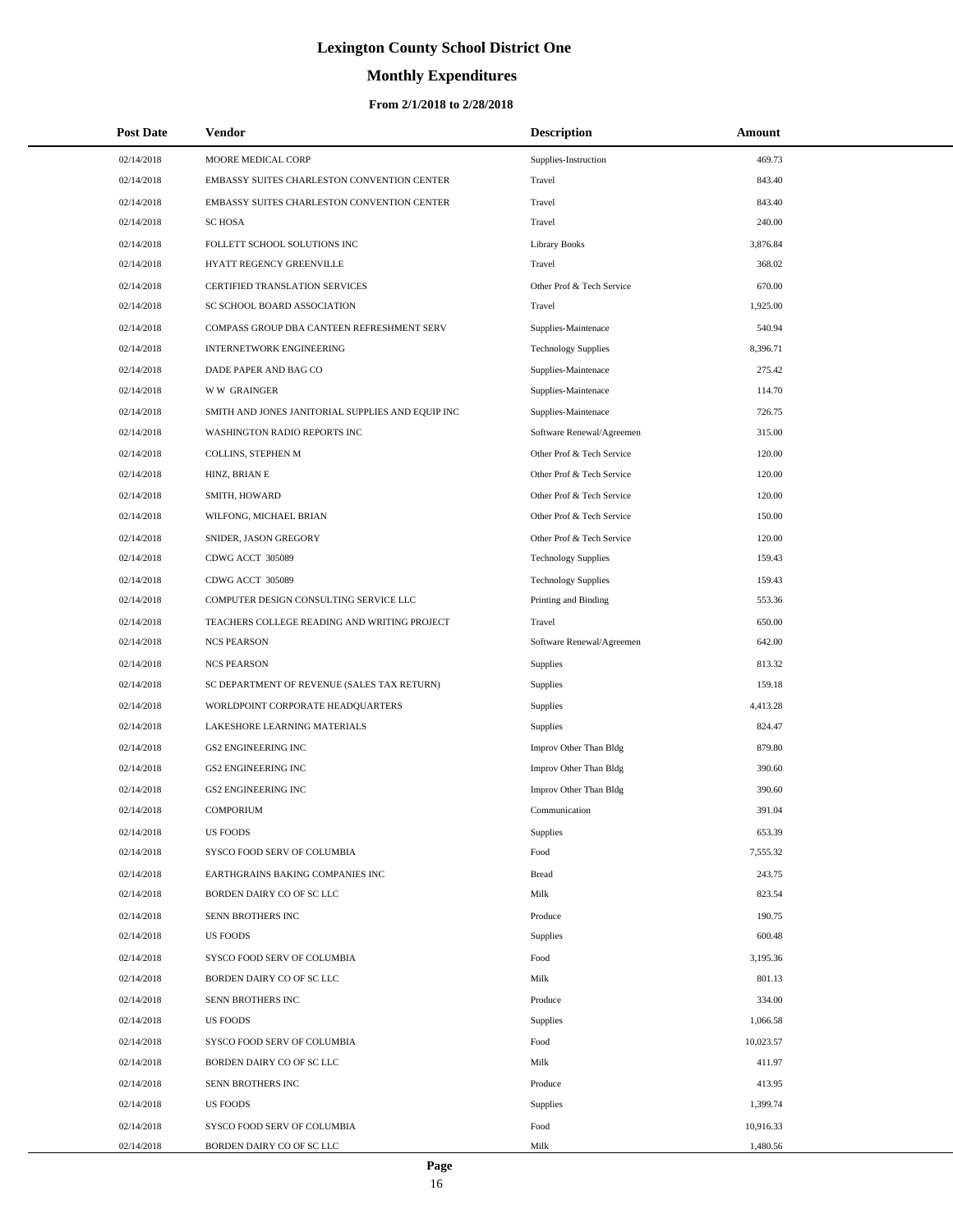# **Monthly Expenditures**

| <b>Post Date</b> | Vendor                           | <b>Description</b> | Amount    |
|------------------|----------------------------------|--------------------|-----------|
| 02/14/2018       | SENN BROTHERS INC                | Produce            | 130.00    |
| 02/14/2018       | <b>US FOODS</b>                  | Supplies           | 189.86    |
| 02/14/2018       | SYSCO FOOD SERV OF COLUMBIA      | Food               | 4,126.25  |
| 02/14/2018       | BORDEN DAIRY CO OF SC LLC        | Milk               | 457.39    |
| 02/14/2018       | SENN BROTHERS INC                | Produce            | 274.50    |
| 02/14/2018       | <b>US FOODS</b>                  | Supplies           | 132.87    |
| 02/14/2018       | SYSCO FOOD SERV OF COLUMBIA      | Food               | 4,832.57  |
| 02/14/2018       | BORDEN DAIRY CO OF SC LLC        | Milk               | 1,702.08  |
| 02/14/2018       | SENN BROTHERS INC                | Produce            | 380.21    |
| 02/14/2018       | <b>US FOODS</b>                  | Supplies           | 117.44    |
| 02/14/2018       | SYSCO FOOD SERV OF COLUMBIA      | Food               | 1,535.49  |
| 02/14/2018       | <b>US FOODS</b>                  | Supplies           | 411.06    |
| 02/14/2018       | SYSCO FOOD SERV OF COLUMBIA      | Food               | 3,927.59  |
| 02/14/2018       | BORDEN DAIRY CO OF SC LLC        | Milk               | 256.94    |
| 02/14/2018       | SENN BROTHERS INC                | Produce            | 415.70    |
| 02/14/2018       | SYSCO FOOD SERV OF COLUMBIA      | Food               | 2,787.55  |
| 02/14/2018       | EARTHGRAINS BAKING COMPANIES INC | <b>Bread</b>       | 118.75    |
| 02/14/2018       | BORDEN DAIRY CO OF SC LLC        | Milk               | 828.04    |
| 02/14/2018       | SENN BROTHERS INC                | Produce            | 201.45    |
| 02/14/2018       | <b>US FOODS</b>                  | Supplies           | 582.32    |
| 02/14/2018       | SYSCO FOOD SERV OF COLUMBIA      | Food               | 6,647.80  |
| 02/14/2018       | BORDEN DAIRY CO OF SC LLC        | Milk               | 1,292.41  |
| 02/14/2018       | SENN BROTHERS INC                | Produce            | 178.25    |
| 02/14/2018       | <b>US FOODS</b>                  | Supplies           | 593.49    |
| 02/14/2018       | SYSCO FOOD SERV OF COLUMBIA      | Food               | 9,709.79  |
| 02/14/2018       | BORDEN DAIRY CO OF SC LLC        | Milk               | 922.75    |
| 02/14/2018       | SENN BROTHERS INC                | Produce            | 429.40    |
| 02/14/2018       | <b>US FOODS</b>                  | Supplies           | 416.78    |
| 02/14/2018       | SYSCO FOOD SERV OF COLUMBIA      | Food               | 2,754.21  |
| 02/14/2018       | EARTHGRAINS BAKING COMPANIES INC | <b>Bread</b>       | 216.25    |
| 02/14/2018       | BORDEN DAIRY CO OF SC LLC        | Milk               | 1,342.69  |
| 02/14/2018       | SENN BROTHERS INC                | Produce            | 391.25    |
| 02/14/2018       | <b>US FOODS</b>                  | <b>Supplies</b>    | 1,461.54  |
| 02/14/2018       | SYSCO FOOD SERV OF COLUMBIA      | Food               | 8,647.74  |
| 02/14/2018       | BORDEN DAIRY CO OF SC LLC        | Milk               | 833.03    |
| 02/14/2018       | SENN BROTHERS INC                | Produce            | 638.82    |
| 02/14/2018       | <b>US FOODS</b>                  | <b>Supplies</b>    | 1,211.47  |
| 02/14/2018       | SYSCO FOOD SERV OF COLUMBIA      | Food               | 17,713.83 |
| 02/14/2018       | BORDEN DAIRY CO OF SC LLC        | Milk               | 1,450.69  |
| 02/14/2018       | SENN BROTHERS INC                | Produce            | 202.25    |
| 02/14/2018       | <b>US FOODS</b>                  | <b>Supplies</b>    | 645.15    |
| 02/14/2018       | SYSCO FOOD SERV OF COLUMBIA      | Food               | 6,574.76  |
| 02/14/2018       | BORDEN DAIRY CO OF SC LLC        | Milk               | 783.53    |
| 02/14/2018       | SENN BROTHERS INC                | Produce            | 323.90    |
| 02/14/2018       | <b>US FOODS</b>                  | <b>Supplies</b>    | 559.61    |
| 02/14/2018       | SYSCO FOOD SERV OF COLUMBIA      | Food               | 4,828.64  |
| 02/14/2018       | BORDEN DAIRY CO OF SC LLC        | Milk               | 503.75    |
| 02/14/2018       | SENN BROTHERS INC                | Produce            | 327.50    |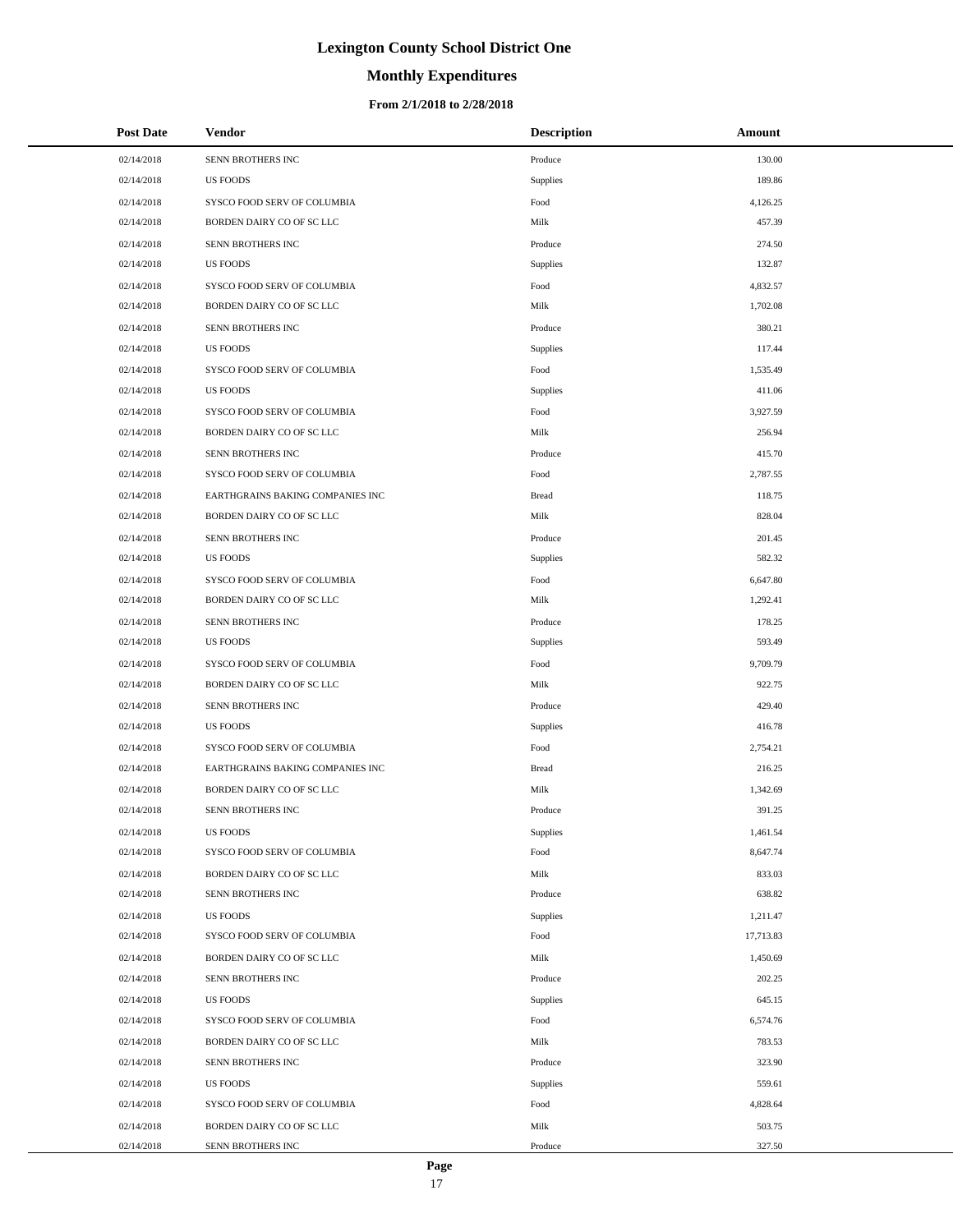# **Monthly Expenditures**

| <b>Post Date</b> | Vendor                      | <b>Description</b> | Amount   |
|------------------|-----------------------------|--------------------|----------|
| 02/14/2018       | <b>US FOODS</b>             | Supplies           | 619.71   |
| 02/14/2018       | SYSCO FOOD SERV OF COLUMBIA | Food               | 4,112.97 |
| 02/14/2018       | BORDEN DAIRY CO OF SC LLC   | Milk               | 672.58   |
| 02/14/2018       | SENN BROTHERS INC           | Produce            | 129.20   |
| 02/14/2018       | <b>US FOODS</b>             | Supplies           | 330.32   |
| 02/14/2018       | SYSCO FOOD SERV OF COLUMBIA | Food               | 2,016.72 |
| 02/14/2018       | BORDEN DAIRY CO OF SC LLC   | Milk               | 747.57   |
| 02/14/2018       | SENN BROTHERS INC           | Produce            | 278.45   |
| 02/14/2018       | <b>US FOODS</b>             | Supplies           | 385.71   |
| 02/14/2018       | SYSCO FOOD SERV OF COLUMBIA | Food               | 5,379.71 |
| 02/14/2018       | BORDEN DAIRY CO OF SC LLC   | Milk               | 1,047.50 |
| 02/14/2018       | SENN BROTHERS INC           | Produce            | 221.50   |
| 02/14/2018       | <b>US FOODS</b>             | Supplies           | 519.47   |
| 02/14/2018       | SYSCO FOOD SERV OF COLUMBIA | Food               | 7,346.06 |
| 02/14/2018       | BORDEN DAIRY CO OF SC LLC   | Milk               | 716.21   |
| 02/14/2018       | <b>US FOODS</b>             | Supplies           | 754.13   |
| 02/14/2018       | SYSCO FOOD SERV OF COLUMBIA | Food               | 5,401.79 |
| 02/14/2018       | BORDEN DAIRY CO OF SC LLC   | Milk               | 1,082.64 |
| 02/14/2018       | SENN BROTHERS INC           | Produce            | 163.75   |
| 02/14/2018       | <b>US FOODS</b>             | Supplies           | 372.40   |
| 02/14/2018       | SYSCO FOOD SERV OF COLUMBIA | Food               | 2,339.18 |
| 02/14/2018       | BORDEN DAIRY CO OF SC LLC   | Milk               | 770.73   |
| 02/14/2018       | SENN BROTHERS INC           | Produce            | 373.88   |
| 02/14/2018       | <b>US FOODS</b>             | Supplies           | 1,144.20 |
| 02/14/2018       | SYSCO FOOD SERV OF COLUMBIA | Food               | 8,002.11 |
| 02/14/2018       | BORDEN DAIRY CO OF SC LLC   | Milk               | 1,352.86 |
| 02/14/2018       | SENN BROTHERS INC           | Produce            | 651.00   |
| 02/14/2018       | <b>US FOODS</b>             | Supplies           | 503.34   |
| 02/14/2018       | SYSCO FOOD SERV OF COLUMBIA | Food               | 3,183.96 |
| 02/14/2018       | BORDEN DAIRY CO OF SC LLC   | Milk               | 800.99   |
| 02/14/2018       | SENN BROTHERS INC           | Produce            | 293.75   |
| 02/14/2018       | <b>US FOODS</b>             | Supplies           | 353.68   |
| 02/14/2018       | SYSCO FOOD SERV OF COLUMBIA | Food               | 5,699.63 |
| 02/14/2018       | BORDEN DAIRY CO OF SC LLC   | Milk               | 914.87   |
| 02/14/2018       | SENN BROTHERS INC           | Produce            | 114.69   |
| 02/14/2018       | <b>US FOODS</b>             | Supplies           | 377.46   |
| 02/14/2018       | SYSCO FOOD SERV OF COLUMBIA | Food               | 3,396.11 |
| 02/14/2018       | BORDEN DAIRY CO OF SC LLC   | Milk               | 884.99   |
| 02/14/2018       | SENN BROTHERS INC           | Produce            | 250.10   |
| 02/14/2018       | <b>US FOODS</b>             | Supplies           | 909.81   |
| 02/14/2018       | SYSCO FOOD SERV OF COLUMBIA | Food               | 7,142.26 |
| 02/14/2018       | BORDEN DAIRY CO OF SC LLC   | Milk               | 1,023.28 |
| 02/14/2018       | SENN BROTHERS INC           | Produce            | 440.75   |
| 02/14/2018       | <b>US FOODS</b>             | Supplies           | 602.42   |
| 02/14/2018       | SYSCO FOOD SERV OF COLUMBIA | Food               | 6,310.16 |
| 02/14/2018       | BORDEN DAIRY CO OF SC LLC   | Milk               | 632.97   |
| 02/14/2018       | SENN BROTHERS INC           | Produce            | 197.50   |
| 02/14/2018       | US FOODS                    | Supplies           | 319.58   |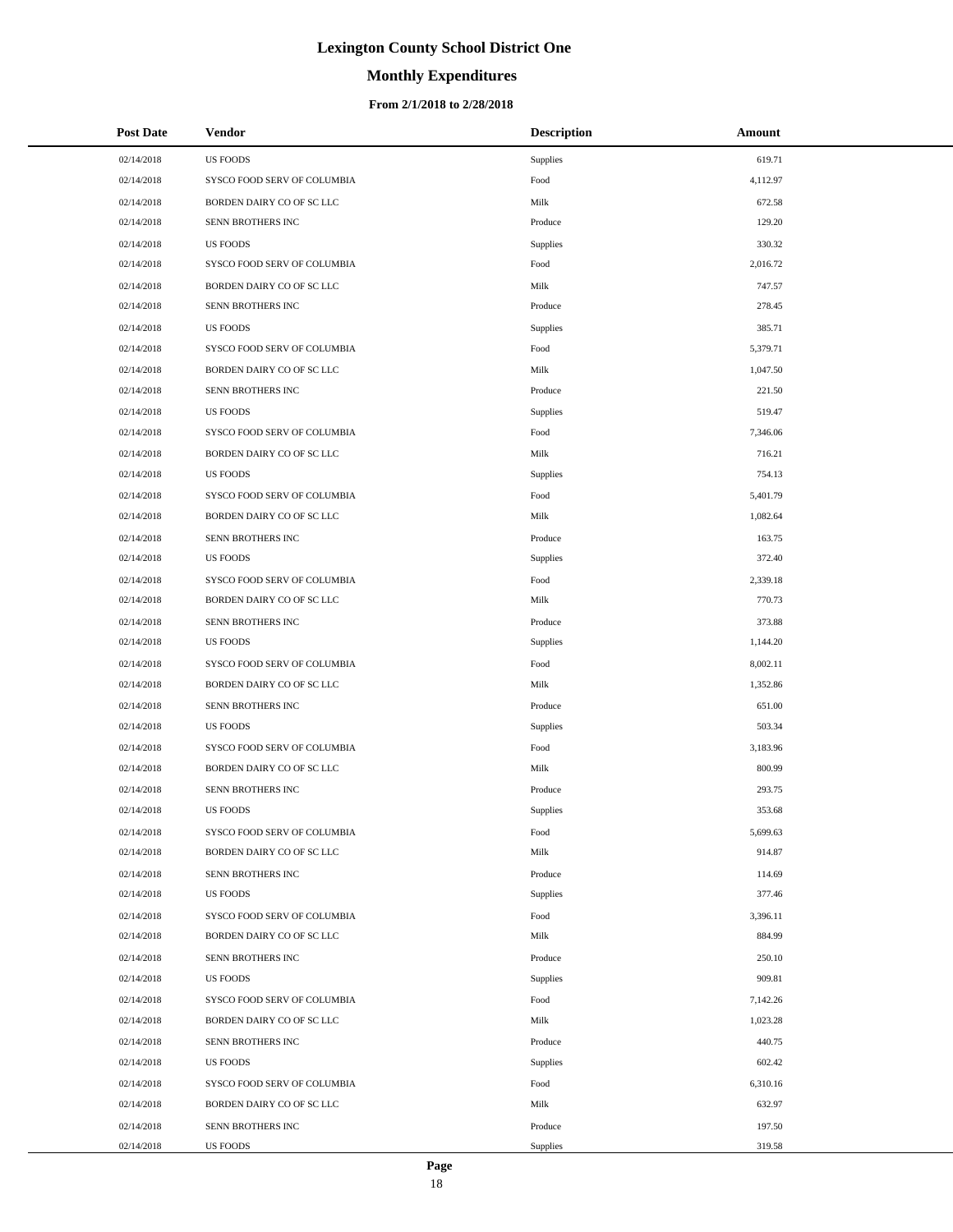# **Monthly Expenditures**

| <b>Post Date</b> | Vendor                                 | <b>Description</b>        | Amount   |
|------------------|----------------------------------------|---------------------------|----------|
| 02/14/2018       | SYSCO FOOD SERV OF COLUMBIA            | Food                      | 8,809.35 |
| 02/14/2018       | BORDEN DAIRY CO OF SC LLC              | Milk                      | 1,152.18 |
| 02/14/2018       | SENN BROTHERS INC                      | Produce                   | 358.72   |
| 02/14/2018       | <b>US FOODS</b>                        | Supplies                  | 363.85   |
| 02/14/2018       | SYSCO FOOD SERV OF COLUMBIA            | Food                      | 2,935.91 |
| 02/14/2018       | BORDEN DAIRY CO OF SC LLC              | Milk                      | 609.90   |
| 02/14/2018       | SENN BROTHERS INC                      | Produce                   | 378.00   |
| 02/14/2018       | WEST MUSIC CO                          | Pupil Activity            | 112.50   |
| 02/14/2018       | LANGUAGE TESTING INTERNATIONAL INC     | Pupil Activity            | 430.00   |
| 02/14/2018       | WEST MUSIC CO                          | Pupil Activity            | 173.43   |
| 02/14/2018       | MIXON, CHRISTOPHER DOUGLAS             | Pupil Activity            | 120.00   |
| 02/14/2018       | REED, JOHN MARCUS                      | Pupil Activity            | 120.00   |
| 02/14/2018       | CUMMINGS, KEVIN                        | Pupil Activity            | 101.40   |
| 02/14/2018       | FRANKLIN, STACEY                       | Pupil Activity            | 106.10   |
| 02/14/2018       | PICKENS, CHARLIE W                     | Pupil Activity            | 104.10   |
| 02/14/2018       | <b>BSN SPORTS</b>                      | Pupil Activity            | 407.56   |
| 02/14/2018       | <b>BSN SPORTS</b>                      | Pupil Activity            | 2,295.15 |
| 02/14/2018       | SUMMERVILLE HIGH SCHOOL                | Pupil Activity            | 250.00   |
| 02/14/2018       | DORMAN HIGH SCHOOL                     | Pupil Activity            | 525.00   |
| 02/14/2018       | FORT DORCHESTER HIGH SCHOOL            | Pupil Activity            | 325.00   |
| 02/14/2018       | STEINER TOURNAMENT MANAGEMENT          | Pupil Activity            | 625.00   |
| 02/14/2018       | WOODSIDE PLANTATION COUNTRY CLUB INC   | Pupil Activity            | 150.00   |
| 02/14/2018       | WREN HIGH SCHOOL                       | Pupil Activity            | 325.00   |
| 02/14/2018       | ATLAS ORGANICS INC                     | Other Prof & Tech Service | 259.00   |
| 02/15/2018       | DIGITAL OFFICE SOLUTIONS INC           | Supplies                  | 106.47   |
| 02/15/2018       | CDWG ACCT 305089                       | Software Renewal/Agreemen | 668.75   |
| 02/15/2018       | SCANTRON CORP (FORMS SOFTWARE SCANNER) | Supplies                  | 748.47   |
| 02/15/2018       | <b>EMPLOYEE</b>                        | Travel                    | 480.00   |
| 02/15/2018       | <b>EMPLOYEE</b>                        | Travel                    | 206.50   |
| 02/15/2018       | <b>EMPLOYEE</b>                        | Travel                    | 204.58   |
| 02/15/2018       | <b>EMPLOYEE</b>                        | Travel                    | 206.50   |
| 02/15/2018       | <b>EMPLOYEE</b>                        | Travel                    | 206.50   |
| 02/15/2018       | <b>EMPLOYEE</b>                        | Travel                    | 206.50   |
| 02/15/2018       | <b>LEARNING LABS INC</b>               | Supplies                  | 160.47   |
| 02/15/2018       | <b>EMPLOYEE</b>                        | Travel                    | 234.12   |
| 02/15/2018       | <b>EMPLOYEE</b>                        | Travel                    | 156.01   |
| 02/15/2018       | <b>EMPLOYEE</b>                        | Travel                    | 107.16   |
| 02/15/2018       | <b>SOLIANT HEALTH</b>                  | Other Prof & Tech Service | 1,155.00 |
| 02/15/2018       | <b>EMPLOYEE</b>                        | Travel                    | 119.31   |
| 02/15/2018       | CERTIFIED TRANSLATION SERVICES         | Other Prof & Tech Service | 170.42   |
| 02/15/2018       | <b>EMPLOYEE</b>                        | Travel-Teacher Staff Dev  | 259.00   |
| 02/15/2018       | <b>EMPLOYEE</b>                        | Travel                    | 205.33   |
| 02/15/2018       | <b>EMPLOYEE</b>                        | Travel                    | 336.89   |
| 02/15/2018       | <b>EMPLOYEE</b>                        | Travel                    | 147.50   |
| 02/15/2018       | <b>EMPLOYEE</b>                        | Travel                    | 168.53   |
| 02/15/2018       | FORMS AND SUPPLY INC (FSI)             | Supplies                  | 171.16   |
| 02/15/2018       | SIMPLEXGRINNELL                        | Repairs and Maintenance   | 312.00   |
| 02/15/2018       | CITY ELECTRIC SUPPLY CO                | Supplies-Maintenace       | 228.72   |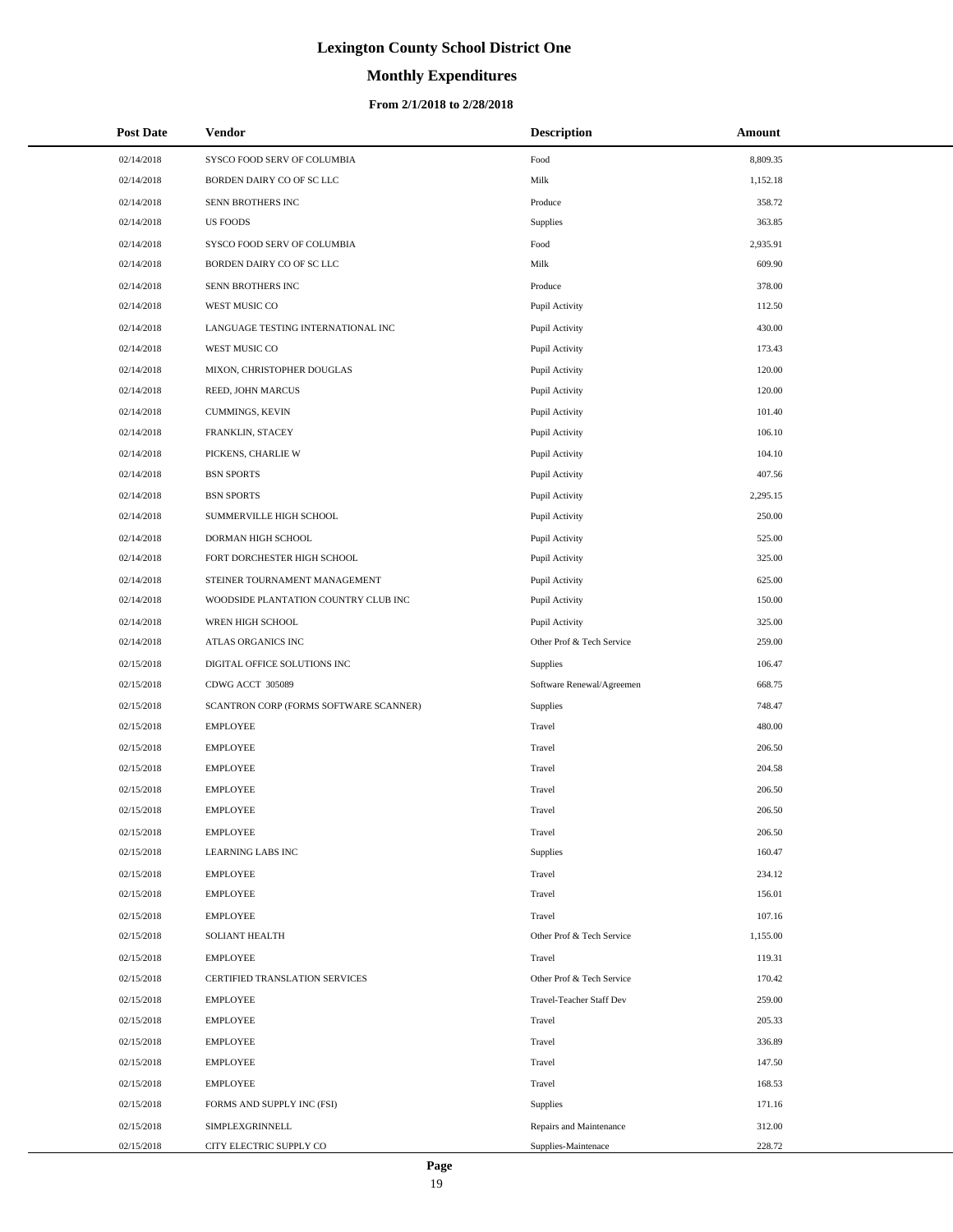# **Monthly Expenditures**

#### **From 2/1/2018 to 2/28/2018**

| <b>Post Date</b> | Vendor                                          | <b>Description</b>            | Amount   |
|------------------|-------------------------------------------------|-------------------------------|----------|
| 02/15/2018       | SOUTHEASTERN PAPER                              | Supplies-Maintenace           | 307.13   |
| 02/15/2018       | INTERSTATE SOLUTIONS                            | Supplies-Maintenace           | 248.24   |
| 02/15/2018       | CITY ELECTRIC SUPPLY CO                         | Supplies-Maintenace           | 425.87   |
| 02/15/2018       | FERGUSON ENTERPRISES INC FEI 27                 | Supplies-Maintenace           | 512.53   |
| 02/15/2018       | SOUTHEASTERN PAPER                              | Supplies-Maintenace           | 154.08   |
| 02/15/2018       | CONCEPT UNLIMITED INC                           | Supplies-Maintenace           | 351.00   |
| 02/15/2018       | SOUTHEASTERN PAPER                              | Supplies-Maintenace           | 280.43   |
| 02/15/2018       | <b>INTERSTATE SOLUTIONS</b>                     | Supplies-Maintenace           | 310.30   |
| 02/15/2018       | SIMPLEXGRINNELL                                 | Repairs and Maintenance       | 2,760.00 |
| 02/15/2018       | <b>EMPLOYEE</b>                                 | Travel                        | 348.29   |
| 02/15/2018       | <b>EMPLOYEE</b>                                 | Travel                        | 154.08   |
| 02/15/2018       | <b>EMPLOYEE</b>                                 | Travel                        | 380.92   |
| 02/15/2018       | <b>EMPLOYEE</b>                                 | Travel                        | 270.44   |
| 02/15/2018       | <b>EMPLOYEE</b>                                 | Travel                        | 307.09   |
| 02/15/2018       | ROBINSON, ADRIAN                                | Other Prof & Tech Service     | 120.00   |
| 02/15/2018       | <b>EMPLOYEE</b>                                 | Travel                        | 118.78   |
| 02/15/2018       | <b>EMPLOYEE</b>                                 | Travel                        | 302.54   |
| 02/15/2018       | <b>EMPLOYEE</b>                                 | Travel                        | 432.02   |
| 02/15/2018       | <b>EMPLOYEE</b>                                 | Travel                        | 213.47   |
| 02/15/2018       | <b>EMPLOYEE</b>                                 | Travel                        | 145.31   |
| 02/15/2018       | <b>EMPLOYEE</b>                                 | Travel                        | 122.52   |
| 02/15/2018       | <b>EMPLOYEE</b>                                 | Travel                        | 152.53   |
| 02/15/2018       | <b>EMPLOYEE</b>                                 | Travel                        | 141.78   |
| 02/15/2018       | <b>EMPLOYEE</b>                                 | Travel                        | 100.95   |
| 02/15/2018       | <b>EMPLOYEE</b>                                 | Travel                        | 226.31   |
| 02/15/2018       | <b>EMPLOYEE</b>                                 | Travel                        | 230.59   |
| 02/15/2018       | <b>EMPLOYEE</b>                                 | Travel                        | 131.61   |
| 02/15/2018       | <b>EMPLOYEE</b>                                 | Travel                        | 304.15   |
| 02/15/2018       | <b>EMPLOYEE</b>                                 | Travel                        | 127.60   |
| 02/15/2018       | <b>EMPLOYEE</b>                                 | Travel                        | 103.52   |
| 02/15/2018       | <b>EMPLOYEE</b>                                 | Travel                        | 230.05   |
| 02/15/2018       | <b>EMPLOYEE</b>                                 | Travel                        | 174.68   |
| 02/15/2018       | <b>EMPLOYEE</b>                                 | Travel                        | 151.67   |
| 02/15/2018       | <b>EMPLOYEE</b>                                 | Travel                        | 105.40   |
| 02/15/2018       | <b>EMPLOYEE</b>                                 | Travel                        | 732.09   |
| 02/15/2018       | <b>EMPLOYEE</b>                                 | Travel                        | 108.61   |
| 02/15/2018       | UNIFIED AV SYSTEMS INC DBA MULTI MEDIA SERVICES | Technology Equipment D F      | 7,998.25 |
| 02/15/2018       | SOUTHERN EDUCATIONAL SYSTEMS INC                | Supplies                      | 1,561.13 |
| 02/15/2018       | <b>EMPLOYEE</b>                                 | Travel                        | 330.47   |
| 02/15/2018       | <b>EMPLOYEE</b>                                 | Travel                        | 337.43   |
| 02/15/2018       | HERSHEYS ICE CREAM                              | Food                          | 132.00   |
| 02/15/2018       | <b>US FOODS</b>                                 | Commodity Distribution Charge | 122.85   |
| 02/15/2018       | <b>US FOODS</b>                                 | Commodity Distribution Charge | 144.90   |
| 02/15/2018       | HERSHEYS ICE CREAM                              | Food                          | 168.00   |
| 02/15/2018       | <b>US FOODS</b>                                 | Commodity Distribution Charge | 151.20   |
| 02/15/2018       | <b>US FOODS</b>                                 | Commodity Distribution Charge | 116.55   |
| 02/15/2018       | <b>US FOODS</b>                                 | Commodity Distribution Charge | 122.85   |
| 02/15/2018       | US FOODS                                        | Commodity Distribution Charge | 129.15   |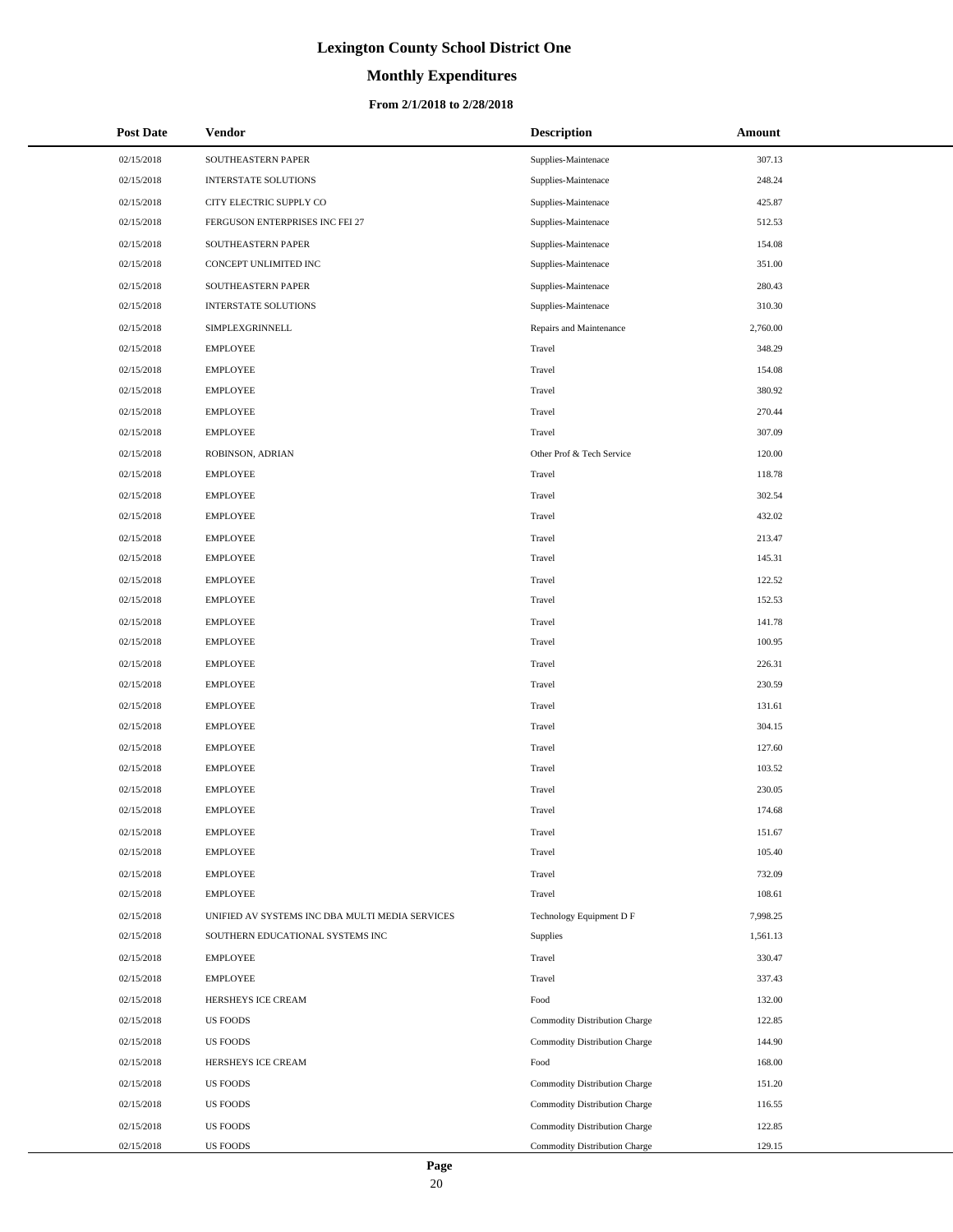# **Monthly Expenditures**

#### **From 2/1/2018 to 2/28/2018**

| <b>Post Date</b> | Vendor                                             | <b>Description</b>               | Amount    |
|------------------|----------------------------------------------------|----------------------------------|-----------|
| 02/15/2018       | <b>US FOODS</b>                                    | Commodity Distribution Charge    | 135.45    |
| 02/15/2018       | HERSHEYS ICE CREAM                                 | Food                             | 120.00    |
| 02/15/2018       | <b>US FOODS</b>                                    | Commodity Distribution Charge    | 132.30    |
| 02/15/2018       | HERSHEYS ICE CREAM                                 | Food                             | 120.00    |
| 02/15/2018       | <b>US FOODS</b>                                    | Commodity Distribution Charge    | 126.00    |
| 02/15/2018       | HERSHEYS ICE CREAM                                 | Food                             | 288.00    |
| 02/15/2018       | <b>US FOODS</b>                                    | Commodity Distribution Charge    | 129.15    |
| 02/15/2018       | <b>US FOODS</b>                                    | Commodity Distribution Charge    | 132.30    |
| 02/15/2018       | <b>US FOODS</b>                                    | Commodity Distribution Charge    | 122.85    |
| 02/15/2018       | <b>US FOODS</b>                                    | Commodity Distribution Charge    | 128.06    |
| 02/15/2018       | <b>EMPLOYEE</b>                                    | Pupil Activity                   | 134.84    |
| 02/15/2018       | <b>EMPLOYEE</b>                                    | Pupil Activity                   | 196.84    |
| 02/16/2018       | PRESENTATION SYSTEMS SOUTH INC                     | Supplies                         | 427.79    |
| 02/16/2018       | SCHOOL SPECIALTY INC                               | Supplies                         | 282.03    |
| 02/16/2018       | DELL COMPUTERS                                     | Supplies                         | 2,121.56  |
| 02/16/2018       | STATE DEPARTMENT OF EDUCATION LEX DIST ONEBUS SHOP | Pupil Transportation             | 471.20    |
| 02/16/2018       | DAYS INN AND SUITES                                | <b>Pupil Transportation-Inst</b> | 1,945.00  |
| 02/16/2018       | <b>HAMPTON INN</b>                                 | <b>Pupil Transportation-Inst</b> | 745.92    |
| 02/16/2018       | PALMETTO MICROFILM SYSTEMS INC                     | <b>Supplies</b>                  | 1,275.55  |
| 02/16/2018       | STATE DEPARTMENT OF EDUCATION LEX DIST ONEBUS SHOP | <b>Pupil Transportation</b>      | 251.47    |
| 02/16/2018       | PROCARE THERAPY INC                                | Other Prof & Tech Service        | 1,950.00  |
| 02/16/2018       | LEXINGTON COUNTY SCHOOL DIST 1                     | Pupil Transportation             | 502.20    |
| 02/16/2018       | CERTIFIED TRANSLATION SERVICES                     | Other Prof & Tech Service        | 733.98    |
| 02/16/2018       | SCE&G                                              | <b>Public Utilities</b>          | 627.31    |
| 02/16/2018       | SCE&G                                              | <b>Public Utilities</b>          | 1,297.17  |
| 02/16/2018       | SCE&G                                              | <b>Public Utilities</b>          | 1,385.96  |
| 02/16/2018       | SCE&G                                              | <b>Public Utilities</b>          | 19,213.48 |
| 02/16/2018       | SCE&G                                              | <b>Public Utilities</b>          | 11,617.70 |
| 02/16/2018       | SCE&G                                              | <b>Public Utilities</b>          | 27,659.27 |
| 02/16/2018       | SCE&G                                              | Public Utilities                 | 16,763.89 |
| 02/16/2018       | <b>WW GRAINGER</b>                                 | Supplies-Maintenace              | 185.11    |
| 02/16/2018       | SCE&G                                              | <b>Public Utilities</b>          | 11,117.42 |
| 02/16/2018       | SCE&G                                              | <b>Public Utilities</b>          | 9,366.51  |
| 02/16/2018       | SCE&G                                              | <b>Public Utilities</b>          | 48,622.03 |
| 02/16/2018       | SCE&G                                              | <b>Public Utilities</b>          | 10,655.20 |
| 02/16/2018       | SCE&G                                              | <b>Public Utilities</b>          | 10,438.80 |
| 02/16/2018       | SCE&G                                              | <b>Public Utilities</b>          | 24,034.94 |
| 02/16/2018       | SCE&G                                              | <b>Public Utilities</b>          | 13,040.44 |
| 02/16/2018       | SCE&G                                              | <b>Public Utilities</b>          | 3,943.80  |
| 02/16/2018       | SCE&G                                              | <b>Public Utilities</b>          | 19,402.74 |
| 02/16/2018       | SCE&G                                              | <b>Public Utilities</b>          | 13,784.85 |
| 02/16/2018       | <b>SCE&amp;G</b>                                   | <b>Public Utilities</b>          | 11,591.74 |
| 02/16/2018       | GENERATOR SERVICES INC                             | Repairs and Maintenance          | 2,050.23  |
| 02/16/2018       | SCE&G                                              | <b>Public Utilities</b>          | 16,187.92 |
| 02/16/2018       | SCE&G                                              | <b>Public Utilities</b>          | 18,355.59 |
| 02/16/2018       | SCE&G                                              | <b>Public Utilities</b>          | 50,582.55 |
| 02/16/2018       | SCE&G                                              | <b>Public Utilities</b>          | 15,967.90 |
| 02/16/2018       | <b>WW GRAINGER</b>                                 | Supplies-Maintenace              | 925.55    |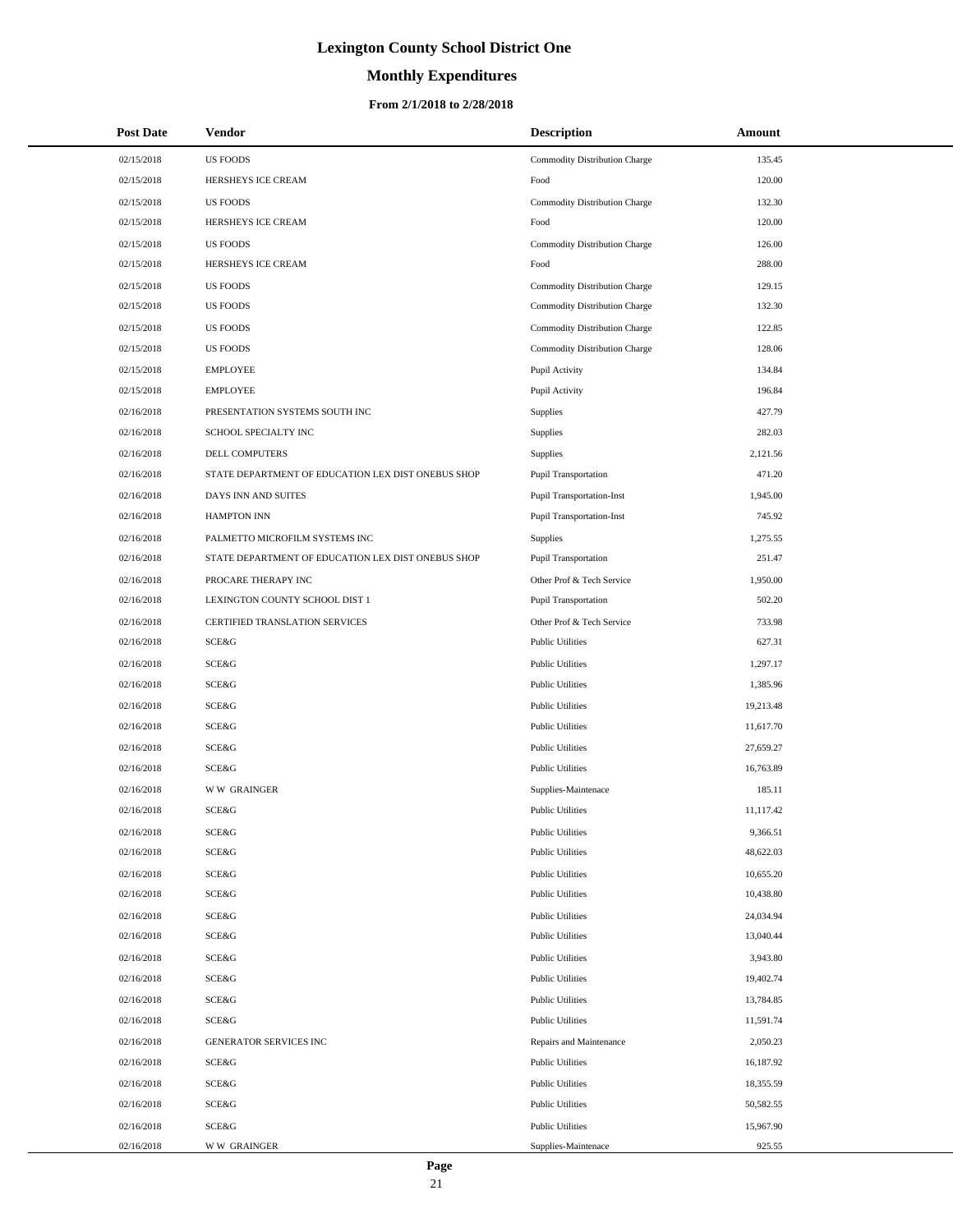# **Monthly Expenditures**

| <b>Post Date</b> | <b>Vendor</b>                                      | <b>Description</b>            | Amount    |
|------------------|----------------------------------------------------|-------------------------------|-----------|
| 02/16/2018       | <b>SCE&amp;G</b>                                   | <b>Public Utilities</b>       | 264.72    |
| 02/16/2018       | FRANKLIN, TIMOTHY WILLIAM                          | Other Prof & Tech Service     | 120.00    |
| 02/16/2018       | THE TROPHY & AWARDS CENTER                         | Other Objects                 | 240.75    |
| 02/16/2018       | LESESNE INDUSTRIES INC                             | Supplies                      | 104.00    |
| 02/16/2018       | PRESENTATION SYSTEMS SOUTH INC                     | Supplies                      | 2,326.77  |
| 02/16/2018       | SCHOOL SPECIALTY INC                               | Supplies                      | 127.87    |
| 02/16/2018       | AUTOMOTIVE EQUIPMENT SERVICE CO (AESCO)            | Supplies                      | 1,671.34  |
| 02/16/2018       | FINISHMASTER INC                                   | Supplies                      | 1,208.18  |
| 02/16/2018       | WOOD APPLIED BEHAVIOR CONSULTING                   | <b>Pupil Services</b>         | 5,750.00  |
| 02/16/2018       | GLENN ASSOCIATES SURVEYING INC                     | Other Prof & Tech Service     | 20,473.00 |
| 02/16/2018       | PRO KITCHEN ONLINE LLC                             | <b>Supplies</b>               | 4,456.46  |
| 02/16/2018       | SCHOOL SPECIALTY INC                               | Pupil Activity                | 128.96    |
| 02/16/2018       | THE OFFICE PAL                                     | Pupil Activity                | 6,809.47  |
| 02/16/2018       | SCHOOL SPECIALTY INC                               | Pupil Activity                | 93.79     |
| 02/16/2018       | <b>NEFF</b>                                        | Pupil Activity                | 423.40    |
| 02/16/2018       | US SPECIALTY COATINGS INC                          | Pupil Activity                | 1,171.83  |
| 02/16/2018       | <b>BSN SPORTS</b>                                  | Pupil Activity                | 134.80    |
| 02/16/2018       | <b>EMPLOYEE</b>                                    | Pupil Activity                | 130.41    |
| 02/16/2018       | <b>GOLF TEAM PRODUCTS</b>                          | Pupil Activity                | 105.00    |
| 02/19/2018       | <b>HEINEMANN</b>                                   | Supplies                      | 3,656.00  |
| 02/19/2018       | SCHOOL SPECIALTY INC                               | Supplies                      | 148.79    |
| 02/19/2018       | NATIONAL PAIDEIA CENTER                            | <b>Instructional Services</b> | 2,500.00  |
| 02/19/2018       | FORMS AND SUPPLY INC (FSI)                         | Supplies                      | 258.94    |
| 02/19/2018       | FORMS AND SUPPLY INC (FSI)                         | Supplies                      | 891.40    |
| 02/19/2018       | SCHOOL SPECIALTY INC                               | Supplies                      | 1,653.48  |
| 02/19/2018       | THE OFFICE PAL                                     | Supplies                      | 1,077.08  |
| 02/19/2018       | FORMS AND SUPPLY INC (FSI)                         | Supplies                      | 401.25    |
| 02/19/2018       | <b>LOWE'S</b>                                      | Supplies                      | 274.16    |
| 02/19/2018       | MACHINE AND WELDING SUPPLY CO DBA ARC3 GASES SOUTH | Supplies                      | 846.31    |
| 02/19/2018       | HP INC                                             | <b>Technology Supplies</b>    | 735.09    |
| 02/19/2018       | SOUTHEASTERN SPEECH AND LANGUAGE SERVICES LLC      | Other Prof & Tech Service     | 6,557.83  |
| 02/19/2018       | FORMS AND SUPPLY INC (FSI)                         | <b>Technology Supplies</b>    | 538.03    |
| 02/19/2018       | TRUSTUS MEDICAL TRANSPORT                          | Other Prof & Tech Service     | 2,625.00  |
| 02/19/2018       | SC DEPARTMENT OF REVENUE (SALES TAX RETURN)        | <b>Supplies</b>               | $-0.35$   |
| 02/19/2018       | SCHOOL NURSE SUPPLY INC                            | Supplies                      | 253.00    |
| 02/19/2018       | DATA MANAGEMENT INC                                | Travel                        | 1,998.62  |
| 02/19/2018       | CULLUM SERVICES INC                                | Repairs and Maintenance       | 1,343.75  |
| 02/19/2018       | CULLUM SERVICES INC                                | Repairs and Maintenance       | 4,792.50  |
| 02/19/2018       | <b>CULLUM SERVICES INC</b>                         | Repairs and Maintenance       | 1,108.08  |
| 02/19/2018       | CULLUM SERVICES INC                                | Repairs and Maintenance       | 3,937.50  |
| 02/19/2018       | CULLUM SERVICES INC                                | Repairs and Maintenance       | 1,023.75  |
| 02/19/2018       | CULLUM SERVICES INC                                | Repairs and Maintenance       | 360.00    |
| 02/19/2018       | CULLUM SERVICES INC                                | Repairs and Maintenance       | 1,379.17  |
| 02/19/2018       | CULLUM SERVICES INC                                | Repairs and Maintenance       | 440.63    |
| 02/19/2018       | CULLUM SERVICES INC                                | Repairs and Maintenance       | 2,730.00  |
| 02/19/2018       | CULLUM SERVICES INC                                | Repairs and Maintenance       | 757.50    |
| 02/19/2018       | CULLUM SERVICES INC                                | Repairs and Maintenance       | 1,372.50  |
| 02/19/2018       | CULLUM SERVICES INC                                | Repairs and Maintenance       | 1,355.63  |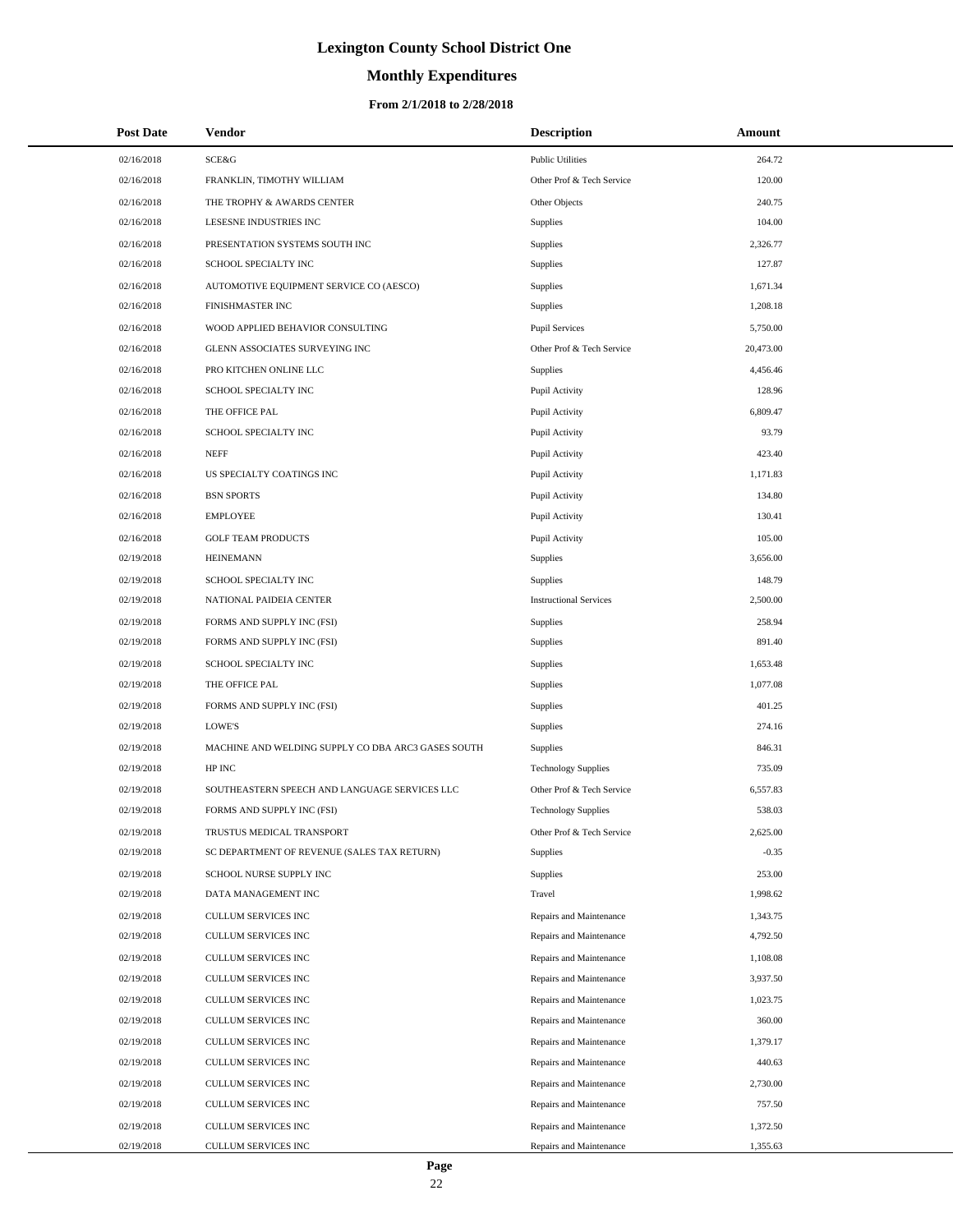# **Monthly Expenditures**

#### **From 2/1/2018 to 2/28/2018**

| <b>Post Date</b> | Vendor                                             | <b>Description</b>         | Amount   |
|------------------|----------------------------------------------------|----------------------------|----------|
| 02/19/2018       | PELLA WINDOW AND DOOR CO                           | Repairs and Maintenance    | 569.72   |
| 02/19/2018       | CULLUM SERVICES INC                                | Repairs and Maintenance    | 1,059.38 |
| 02/19/2018       | <b>CULLUM SERVICES INC</b>                         | Repairs and Maintenance    | 1,331.25 |
| 02/19/2018       | CULLUM SERVICES INC                                | Repairs and Maintenance    | 1,792.50 |
| 02/19/2018       | CULLUM SERVICES INC                                | Repairs and Maintenance    | 3,788.54 |
| 02/19/2018       | CULLUM SERVICES INC                                | Repairs and Maintenance    | 1,691.25 |
| 02/19/2018       | CULLUM SERVICES INC                                | Repairs and Maintenance    | 1,537.50 |
| 02/19/2018       | SMITH AND JONES JANITORIAL SUPPLIES AND EQUIP INC  | Supplies-Maintenace        | 141.66   |
| 02/19/2018       | CULLUM SERVICES INC                                | Repairs and Maintenance    | 1,149.38 |
| 02/19/2018       | CULLUM SERVICES INC                                | Repairs and Maintenance    | 2,651.25 |
| 02/19/2018       | CULLUM SERVICES INC                                | Repairs and Maintenance    | 1,125.00 |
| 02/19/2018       | PALMETTO METAL PRODUCTS INC                        | Supplies-Maintenace        | 561.75   |
| 02/19/2018       | CULLUM SERVICES INC                                | Repairs and Maintenance    | 1,515.00 |
| 02/19/2018       | CULLUM SERVICES INC                                | Repairs and Maintenance    | 1,376.25 |
| 02/19/2018       | <b>CULLUM SERVICES INC</b>                         | Repairs and Maintenance    | 1,530.00 |
| 02/19/2018       | <b>CULLUM SERVICES INC</b>                         | Repairs and Maintenance    | 1,205.60 |
| 02/19/2018       | CULLUM SERVICES INC                                | Repairs and Maintenance    | 1,276.88 |
| 02/19/2018       | CULLUM SERVICES INC                                | Repairs and Maintenance    | 620.62   |
| 02/19/2018       | <b>CULLUM SERVICES INC</b>                         | Repairs and Maintenance    | 2,371.88 |
| 02/19/2018       | CULLUM SERVICES INC                                | Repairs and Maintenance    | 1,453.12 |
| 02/19/2018       | CULLUM SERVICES INC                                | Repairs and Maintenance    | 2,437.50 |
| 02/19/2018       | CULLUM SERVICES INC                                | Repairs and Maintenance    | 5,887.50 |
| 02/19/2018       | CULLUM SERVICES INC                                | Repairs and Maintenance    | 1,453.13 |
| 02/19/2018       | COLLINS, STEPHEN M                                 | Other Prof & Tech Service  | 120.00   |
| 02/19/2018       | MIXON, CHRISTOPHER DOUGLAS                         | Other Prof & Tech Service  | 120.00   |
| 02/19/2018       | MCMANUS, JOHN-PATRICK A.                           | Other Prof & Tech Service  | 120.00   |
| 02/19/2018       | MOORE, MARK                                        | Other Prof & Tech Service  | 120.00   |
| 02/19/2018       | TREASTER, BENJAMIN F                               | Other Prof & Tech Service  | 120.00   |
| 02/19/2018       | THE OFFICE PAL                                     | Supplies                   | 1,790.80 |
| 02/19/2018       | SC DEPARTMENT OF EDUCATION OFFICE OF SCHOOL LEADER | Dues and Fees              | 400.00   |
| 02/19/2018       | CABLE AND CONNECTIONS                              | Supplies                   | 430.68   |
| 02/19/2018       | CITY ELECTRIC SUPPLY CO                            | Supplies                   | 171.10   |
| 02/19/2018       | THE OFFICE PAL                                     | Supplies                   | 386.32   |
| 02/19/2018       | FORMS AND SUPPLY INC (FSI)                         | Supplies                   | 587.16   |
| 02/19/2018       | SCHOOL SPECIALTY INC                               | Supplies                   | 128.38   |
| 02/19/2018       | <b>HEINEMANN</b>                                   | Supplies                   | 1,694.00 |
| 02/19/2018       | WHITE KNOLL MIDDLE SCHOOL                          | Pupil Activity             | 250.00   |
| 02/19/2018       | REALLY GOOD STUFF                                  | Pupil Activity             | 191.76   |
| 02/19/2018       | THE OFFICE PAL                                     | Pupil Activity             | 1,579.38 |
| 02/19/2018       | <b>JW PEPPER</b>                                   | Pupil Activity             | 679.90   |
| 02/19/2018       | <b>COASTAL ENTERPRISES</b>                         | Pupil Activity             | 1,294.60 |
| 02/19/2018       | PITSCO EDUCATION HEARILY AND COMPANY               | Pupil Activity             | 373.42   |
| 02/19/2018       | AMERICAN PHYSICAL THERAPY ASSO (APTA)              | Pupil Activity             | 425.00   |
| 02/20/2018       | FORMS AND SUPPLY INC (FSI)                         | Supplies                   | 314.26   |
| 02/20/2018       | US INK AND TONER INC                               | Supplies                   | 854.47   |
| 02/20/2018       | FORMS AND SUPPLY INC (FSI)                         | Supplies                   | 232.24   |
| 02/20/2018       | MOORE MEDICAL CORP                                 | Supplies-Instruction       | 263.22   |
| 02/20/2018       | APPLE INC                                          | <b>Technology Supplies</b> | 1,249.76 |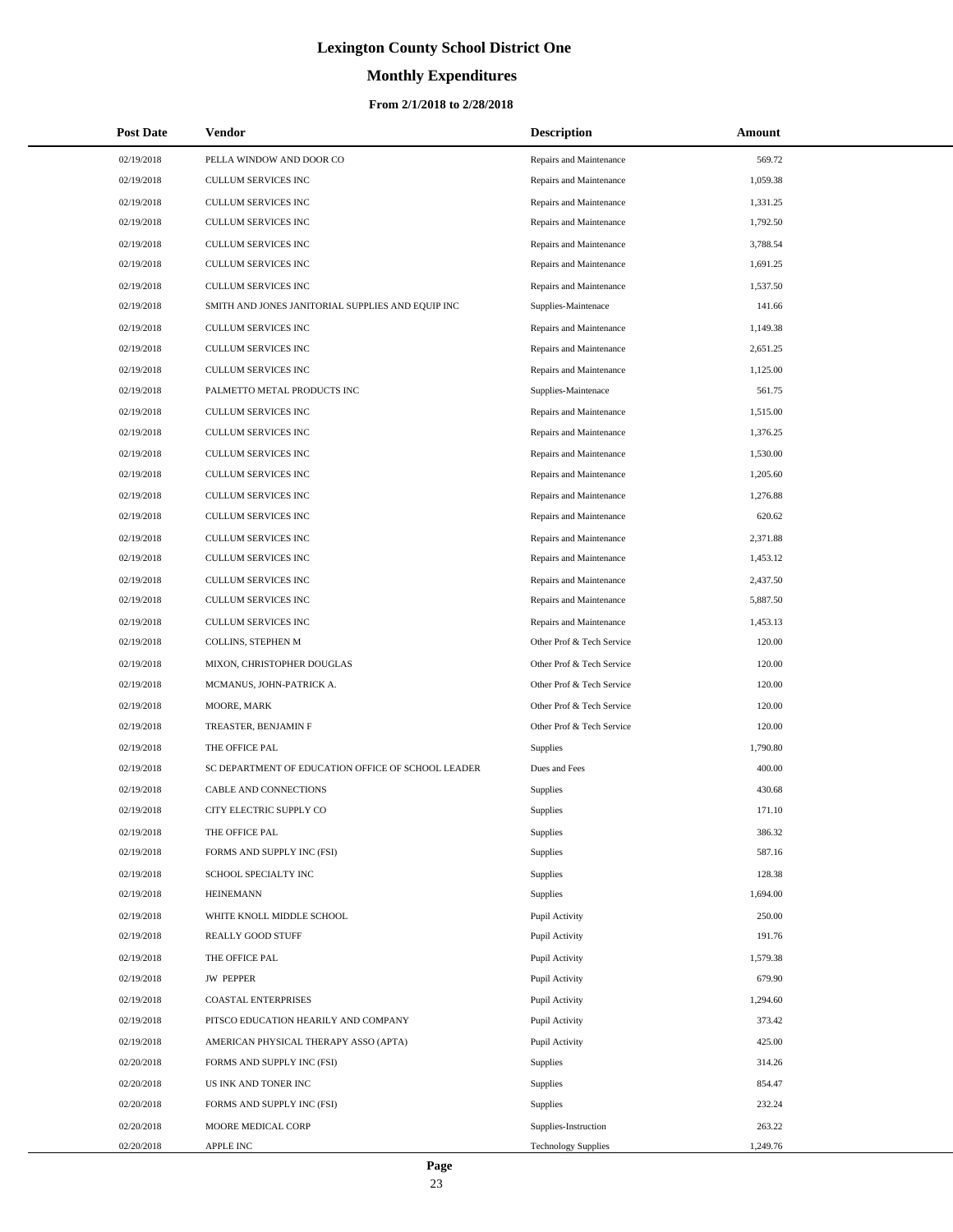# **Monthly Expenditures**

#### **From 2/1/2018 to 2/28/2018**

| <b>Post Date</b> | Vendor                                      | <b>Description</b>             | Amount    |
|------------------|---------------------------------------------|--------------------------------|-----------|
| 02/20/2018       | EMBASSY SUITES CHARLESTON CONVENTION CENTER | Travel                         | 684.70    |
| 02/20/2018       | MUSICIAN SUPPLY                             | Supplies                       | 116.63    |
| 02/20/2018       | SOUTHEASTERN THEATRE CONFERENCE INC         | Travel                         | 317.00    |
| 02/20/2018       | <b>JW PEPPER</b>                            | Supplies                       | 174.90    |
| 02/20/2018       | <b>MASTERWORKS PRESS</b>                    | Supplies                       | 275.00    |
| 02/20/2018       | DELL COMPUTERS                              | Supplies                       | 296.58    |
| 02/20/2018       | DELL COMPUTERS                              | <b>Technology Supplies</b>     | 317.78    |
| 02/20/2018       | FOLLETT SCHOOL SOLUTIONS INC                | <b>Library Books</b>           | 1,373.60  |
| 02/20/2018       | <b>EBSCO</b>                                | Periodicals                    | 402.11    |
| 02/20/2018       | HILTON MYRTLE BEACH RESORT                  | Travel                         | 826.56    |
| 02/20/2018       | HAMPTON INN TRAVELERS REST                  | Travel                         | 244.42    |
| 02/20/2018       | FORMS AND SUPPLY INC (FSI)                  | Supplies                       | 101.97    |
| 02/20/2018       | CDWG ACCT 305089                            | Supplies                       | 738.30    |
| 02/20/2018       | DADE PAPER AND BAG CO                       | Supplies-Maintenace            | 220.33    |
| 02/20/2018       | TERMINIX COMMERCIAL                         | Repairs and Maintenance        | 650.10    |
| 02/20/2018       | MIDCAROLINA ELEC COOP INC                   | <b>Public Utilities</b>        | 36,704.00 |
| 02/20/2018       | CHECKER YELLOW CAB CO INC                   | <b>Pupil Transportation</b>    | 11,862.00 |
| 02/20/2018       | SPIVEY, STEPHEN J                           | Other Prof & Tech Service      | 120.00    |
| 02/20/2018       | CDWG ACCT 305089                            | Software Renewal/Agreemen      | 9,886.50  |
| 02/20/2018       | SC DEPARTMENT OF REVENUE (SALES TAX RETURN) | Software Renewal/Agreemen      | 602.35    |
| 02/20/2018       | COMMUNICATION MANAGEMENT INC                | <b>Technology Supplies</b>     | 852.71    |
| 02/20/2018       | DATA NETWORK SOLUTIONS                      | <b>Technology Supplies</b>     | 567.41    |
| 02/20/2018       | COMMUNICATION MANAGEMENT INC                | <b>Technology Supplies</b>     | 1,166.91  |
| 02/20/2018       | <b>CAMCOR</b>                               | Supplies                       | 1,488.91  |
| 02/20/2018       | ATTAINMENT CO INC                           | Supplies                       | 348.00    |
| 02/20/2018       | <b>NCS PEARSON</b>                          | Software Renewal/Agreemen      | 742.19    |
| 02/20/2018       | HAMPTON INN GREENVILLE                      | Travel                         | 1,066.24  |
| 02/20/2018       | PITSCO EDUCATION HEARILY AND COMPANY        | Supplies                       | 663.40    |
| 02/20/2018       | DAVIS FRAWLEY ATTORNEYS AT LAW              | <b>Legal Services</b>          | 225.00    |
| 02/20/2018       | CLARK POWELL ASSOCIATES INC                 | <b>Technology Supplies</b>     | 262.15    |
| 02/20/2018       | PITSCO EDUCATION HEARILY AND COMPANY        | Pupil Activity                 | 449.40    |
| 02/20/2018       | <b>JW PEPPER</b>                            | Pupil Activity                 | 129.25    |
| 02/20/2018       | PORKCHOP PRODUCTIONS                        | Pupil Activity                 | 200.00    |
| 02/20/2018       | LEXINGTON TECHNOLOGY CENTER                 | Pupil Act-Fee/Collection Refnd | 155.00    |
| 02/20/2018       | CAROLINA BIOLOGICAL SUPPLY CO               | Pupil Activity                 | 1,535.31  |
| 02/20/2018       | THE TROPHY & AWARDS CENTER                  | Pupil Activity                 | 256.80    |
| 02/20/2018       | <b>NASPINC</b>                              | Pupil Activity                 | 820.00    |
| 02/20/2018       | <b>BSN SPORTS</b>                           | Pupil Activity                 | 5,105.12  |
| 02/20/2018       | LEXINGTON HIGH SCHOOL                       | Pupil Activity                 | 200.00    |
| 02/20/2018       | SCHOOL CUTS SCREENING AND EMBROIDERY        | Pupil Activity                 | 417.30    |
| 02/20/2018       | <b>CAMCOR</b>                               | Supplies                       | 1,275.61  |
| 02/20/2018       | PORKCHOP PRODUCTIONS                        | <b>Instructional Services</b>  | 1,000.00  |
| 02/20/2018       | SC DEPARTMENT OF REVENUE (SALES TAX RETURN) | Supplies                       | 100.45    |
| 02/20/2018       | STENHOUSE PUBLISHERS                        | Supplies                       | 1,435.00  |
| 02/21/2018       | DELL COMPUTERS                              | Supplies                       | 317.76    |
| 02/21/2018       | SCHOOL SPECIALTY INC                        | Supplies                       | 140.23    |
| 02/21/2018       | FORMS AND SUPPLY INC (FSI)                  | Supplies                       | 2,609.94  |
| 02/21/2018       | RAPTOR TECHNOLOGIES LLC                     | Supplies                       | 300.00    |

 $\overline{a}$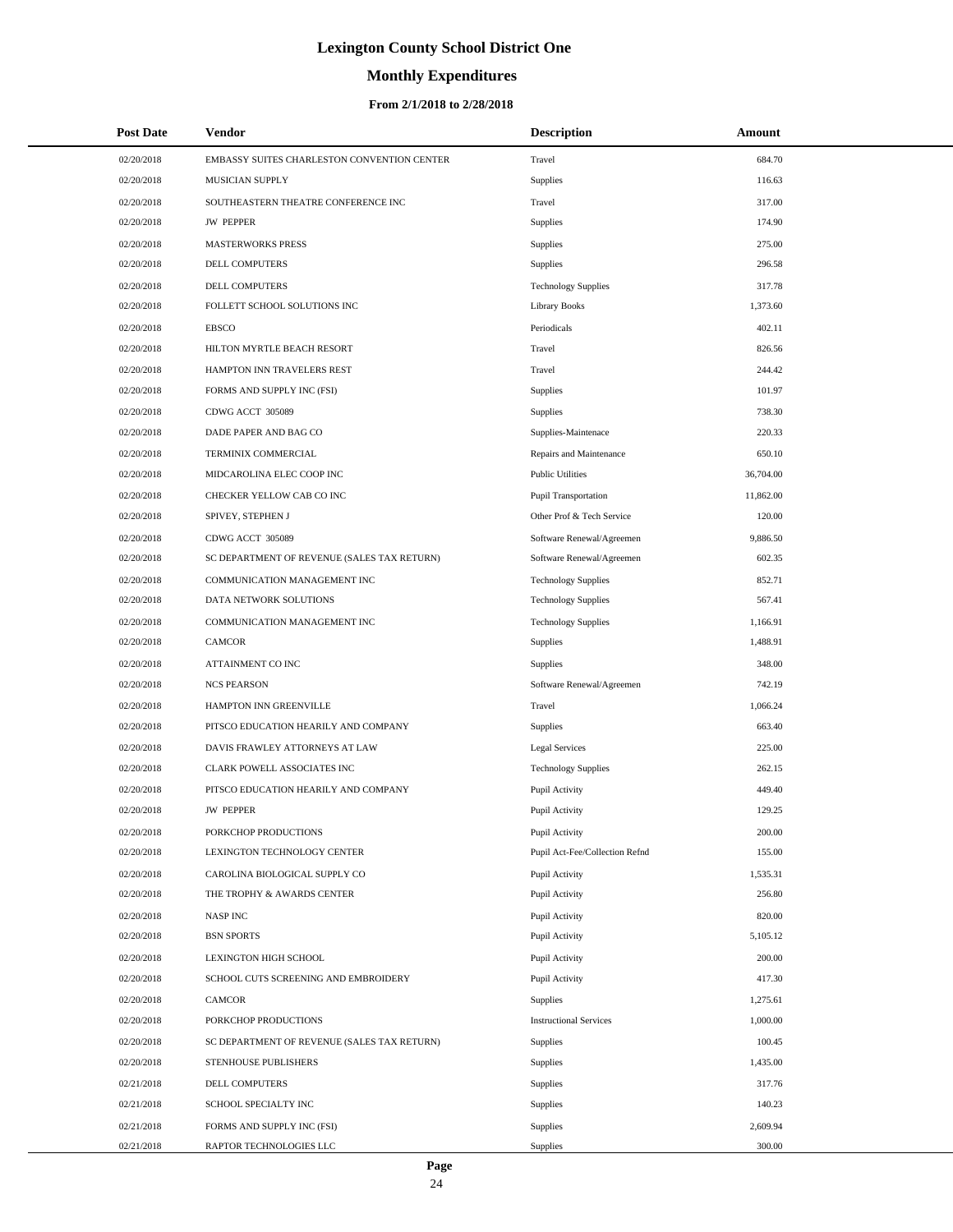# **Monthly Expenditures**

#### **From 2/1/2018 to 2/28/2018**

| <b>Post Date</b> | Vendor                                             | <b>Description</b>         | Amount     |
|------------------|----------------------------------------------------|----------------------------|------------|
| 02/21/2018       | STATE DEPARTMENT OF EDUCATION LEX DIST ONEBUS SHOP | Pupil Transportation       | 364.06     |
| 02/21/2018       | HP INC                                             | <b>Technology Supplies</b> | 234.33     |
| 02/21/2018       | PBS DISTRIBUTION LLC                               | <b>Library Books</b>       | 109.99     |
| 02/21/2018       | FOLLETT SCHOOL SOLUTIONS INC                       | Library Books              | 430.33     |
| 02/21/2018       | <b>APPLE INC</b>                                   | <b>Technology Supplies</b> | 405.94     |
| 02/21/2018       | AMERICAN SCHOOL COUNSELOR ASSOCIATION              | Supplies                   | 600.00     |
| 02/21/2018       | DUFF AND CHILDS LLC                                | <b>Legal Services</b>      | 7,064.99   |
| 02/21/2018       | HALLIGAN MAHONEY AND WILLIAMS                      | <b>Legal Services</b>      | 26,158.96  |
| 02/21/2018       | CHARLESTON MARRIOTT HOTEL                          | Travel                     | 1,006.64   |
| 02/21/2018       | MILONE AND MACBROOM INC                            | Other Prof & Tech Service  | 8,858.00   |
| 02/21/2018       | <b>SUPPLY WORKS</b>                                | Supplies-Maintenace        | 303.35     |
| 02/21/2018       | QUINCY COMPRESSOR LLC                              | Supplies-Maintenace        | 288.81     |
| 02/21/2018       | <b>SUPPLY WORKS</b>                                | Supplies-Maintenace        | 108.50     |
| 02/21/2018       | <b>SUPPLY WORKS</b>                                | Supplies-Maintenace        | 286.96     |
| 02/21/2018       | PALMETTO PROPANE                                   | Energy                     | 122.83     |
| 02/21/2018       | <b>SUPPLY WORKS</b>                                | Supplies-Maintenace        | 610.50     |
| 02/21/2018       | <b>LEBLEU ENTERPRISES</b>                          | Supplies-Maintenace        | 162.44     |
| 02/21/2018       | <b>SUPPLY WORKS</b>                                | Supplies-Maintenace        | 108.50     |
| 02/21/2018       | <b>SUPPLY WORKS</b>                                | Supplies-Maintenace        | 169.52     |
| 02/21/2018       | <b>SUPPLY WORKS</b>                                | Supplies-Maintenace        | 531.79     |
| 02/21/2018       | SMITH, BRIAN                                       | Other Prof & Tech Service  | 120.00     |
| 02/21/2018       | GOVAN, TERRY                                       | Other Prof & Tech Service  | 120.00     |
| 02/21/2018       | <b>READABLE INK</b>                                | Other Prof & Tech Service  | 1,040.00   |
| 02/21/2018       | CITY ELECTRIC SUPPLY CO                            | Supplies                   | 513.28     |
| 02/21/2018       | FORMS AND SUPPLY INC (FSI)                         | Supplies                   | 161.31     |
| 02/21/2018       | CLARK POWELL ASSOCIATES INC                        | <b>Technology Supplies</b> | 393.53     |
| 02/21/2018       | <b>APPLE INC</b>                                   | <b>Technology Supplies</b> | 997.24     |
| 02/21/2018       | <b>APPLE INC</b>                                   | <b>Technology Supplies</b> | 169.06     |
| 02/21/2018       | <b>APPLE INC</b>                                   | <b>Technology Supplies</b> | 169.06     |
| 02/21/2018       | <b>APPLE INC</b>                                   | <b>Technology Supplies</b> | 1,994.48   |
| 02/21/2018       | APPLE INC                                          | <b>Technology Supplies</b> | 1,166.30   |
| 02/21/2018       | APPLE INC                                          | <b>Technology Supplies</b> | 253.59     |
| 02/21/2018       | <b>APPLE INC</b>                                   | <b>Technology Supplies</b> | 279.27     |
| 02/21/2018       | APPLE INC                                          | <b>Technology Supplies</b> | 997.24     |
| 02/21/2018       | APPLE INC                                          | <b>Technology Supplies</b> | 1,321.45   |
| 02/21/2018       | <b>APPLE INC</b>                                   | <b>Technology Supplies</b> | 422.65     |
| 02/21/2018       | <b>APPLE INC</b>                                   | <b>Technology Supplies</b> | 2,248.07   |
| 02/21/2018       | <b>APPLE INC</b>                                   | <b>Technology Supplies</b> | 1,994.48   |
| 02/21/2018       | FRANKLIN COVEY                                     | Travel                     | 2,034.00   |
| 02/21/2018       | KNOWLEDGE MATTERS INC                              | Software Renewal/Agreemen  | 5,258.50   |
| 02/21/2018       | EMBASSY SUITES CHARLESTON CONVENTION CENTER        | Travel                     | 421.70     |
| 02/21/2018       | NATIONAL RESTAURANT ASSOCIATION SOLUTIONS LLC      | Other Prof & Tech Service  | 216.00     |
| 02/21/2018       | NATIONAL RESTAURANT ASSOCIATION SOLUTIONS LLC      | <b>Supplies</b>            | 512.39     |
| 02/21/2018       | HP INC                                             | <b>Technology Supplies</b> | 683.73     |
| 02/21/2018       | <b>USCUTTER INC</b>                                | <b>Supplies</b>            | 1,175.00   |
| 02/21/2018       | <b>GS2 ENGINEERING INC</b>                         | Building                   | 7,580.80   |
| 02/21/2018       | LCJMWANDSC (LEX CTY JOINT WATER AND SEWER COMMI    | Improv Other Than Bldg     | 167,119.00 |
| 02/21/2018       | <b>GS2 ENGINEERING INC</b>                         | Improv Other Than Bldg     | 2,220.10   |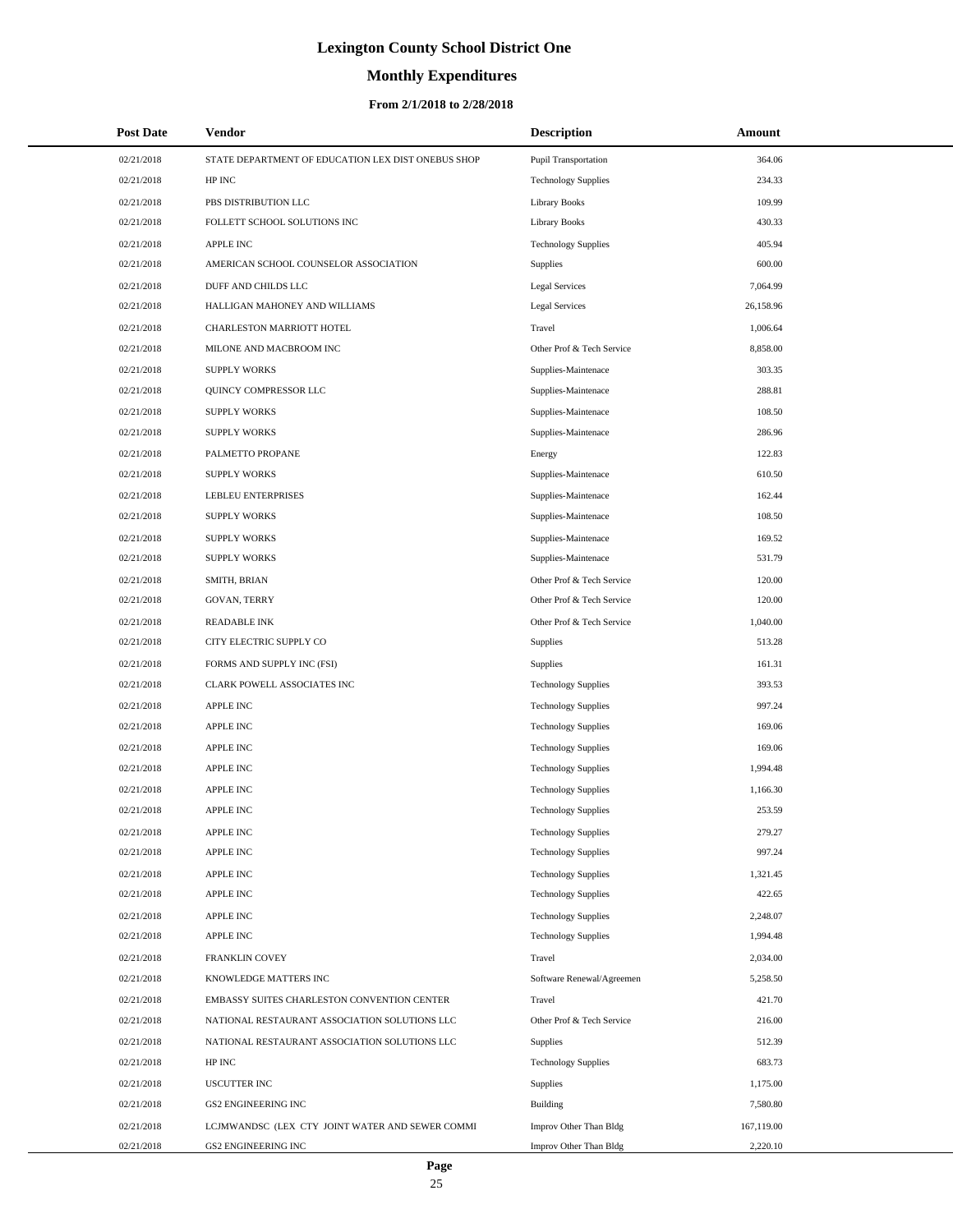# **Monthly Expenditures**

| <b>Post Date</b> | <b>Vendor</b>                    | <b>Description</b>            | Amount   |
|------------------|----------------------------------|-------------------------------|----------|
| 02/21/2018       | SMARTPHONE MEDIC LLC             | Pupil Activity                | 848.00   |
| 02/21/2018       | SHEALY'S BARBEQUE                | Pupil Activity                | 712.50   |
| 02/22/2018       | FORMS AND SUPPLY INC (FSI)       | <b>Supplies</b>               | 438.96   |
| 02/22/2018       | SCHOOL SPECIALTY INC             | <b>Supplies</b>               | 195.69   |
| 02/22/2018       | MUSICAL INNOVATIONS              | Supplies                      | 156.00   |
| 02/22/2018       | <b>EMPLOYEE</b>                  | Travel                        | 260.55   |
| 02/22/2018       | <b>EMPLOYEE</b>                  | Travel                        | 208.98   |
| 02/22/2018       | <b>EMPLOYEE</b>                  | Travel                        | 125.68   |
| 02/22/2018       | <b>EMPLOYEE</b>                  | Travel                        | 196.88   |
| 02/22/2018       | <b>EMPLOYEE</b>                  | Supplies-Maintenace           | 479.90   |
| 02/22/2018       | CITY ELECTRIC SUPPLY CO          | Supplies-Maintenace           | 451.40   |
| 02/22/2018       | HAVIRD OIL CO                    | Supplies-Maintenace           | 600.27   |
| 02/22/2018       | HILLS MACHINERY COMPANY LLC      | Supplies-Maintenace           | 392.00   |
| 02/22/2018       | SHERWIN WILLIAMS                 | Supplies-Maintenace           | 1,750.52 |
| 02/22/2018       | KENDALL ELEVATOR COMPANY         | Repairs and Maintenance       | 1,000.00 |
| 02/22/2018       | PALMETTO PLAYGROUNDS LLC         | Supplies-Maintenace           | 120.38   |
| 02/22/2018       | ACE GLASS CO INC                 | Repairs and Maintenance       | 1,521.70 |
| 02/22/2018       | PALMETTO PLAYGROUNDS LLC         | Supplies-Maintenace           | 140.44   |
| 02/22/2018       | PALMETTO PLAYGROUNDS LLC         | Supplies-Maintenace           | 372.36   |
| 02/22/2018       | PALMETTO PLAYGROUNDS LLC         | Supplies-Maintenace           | 100.31   |
| 02/22/2018       | <b>ALEX'S NURSERY</b>            | Supplies-Maintenace           | 1,177.00 |
| 02/22/2018       | PALMETTO PLAYGROUNDS LLC         | Supplies-Maintenace           | 160.50   |
| 02/22/2018       | KENDALL ELEVATOR COMPANY         | Repairs and Maintenance       | 1,000.00 |
| 02/22/2018       | PALMETTO PLAYGROUNDS LLC         | Supplies-Maintenace           | 620.60   |
| 02/22/2018       | <b>EMPLOYEE</b>                  | <b>Supplies</b>               | 149.00   |
| 02/22/2018       | <b>EMPLOYEE</b>                  | Travel                        | 115.29   |
| 02/22/2018       | PITNEY BOWES (RENTMAINTSUPPLIES) | <b>Supplies</b>               | 1,145.86 |
| 02/22/2018       | <b>BATTERIES PLUS BULBS</b>      | <b>Technology Supplies</b>    | 116.58   |
| 02/22/2018       | <b>EMPLOYEE</b>                  | Travel                        | 101.65   |
| 02/22/2018       | <b>EMPLOYEE</b>                  | Travel                        | 258.94   |
| 02/22/2018       | <b>EMPLOYEE</b>                  | Travel                        | 139.10   |
| 02/22/2018       | <b>EMPLOYEE</b>                  | Travel                        | 114.76   |
| 02/22/2018       | <b>EMPLOYEE</b>                  | Travel                        | 318.86   |
| 02/22/2018       | NANCY K PERRY CHILDREN'S SHELTER | <b>Instructional Services</b> | 382.50   |
| 02/22/2018       | SHAMPY, MADELAINE DAISY          | Other Prof & Tech Service     | 225.00   |
| 02/22/2018       | STATE DEPARTMENT OF EDUCATION    | Inst Prog Improvement         | 200.00   |
| 02/22/2018       | SCHOOL SPECIALTY INC             | Supplies                      | 968.49   |
| 02/22/2018       | MCGRAW HILL EDUCATION INC        | Software Renewal/Agreemen     | 299.94   |
| 02/22/2018       | MCGRAW HILL EDUCATION INC        | <b>Supplies</b>               | 2,592.04 |
| 02/22/2018       | SMARTPHONE MEDIC LLC             | Pupil Activity                | 149.00   |
| 02/22/2018       | BLICK ART MATERIALS LLC          | Pupil Activity                | 421.77   |
| 02/22/2018       | FORMS AND SUPPLY INC (FSI)       | Pupil Activity                | 2,072.38 |
| 02/22/2018       | T AND T SPORTS                   | Pupil Activity                | 2,258.77 |
| 02/22/2018       | <b>EMPLOYEE</b>                  | Pupil Activity                | 112.38   |
| 02/23/2018       | TRIUNE MARKETING CO              | Supplies                      | 355.78   |
| 02/23/2018       | <b>EMPLOYEE</b>                  | Travel                        | 147.50   |
| 02/23/2018       | <b>SCHOLASTIC INC</b>            | <b>Supplies</b>               | 467.88   |
| 02/23/2018       | PINE PRESS OF LEXINGTON INC      | Printing and Binding          | 105.97   |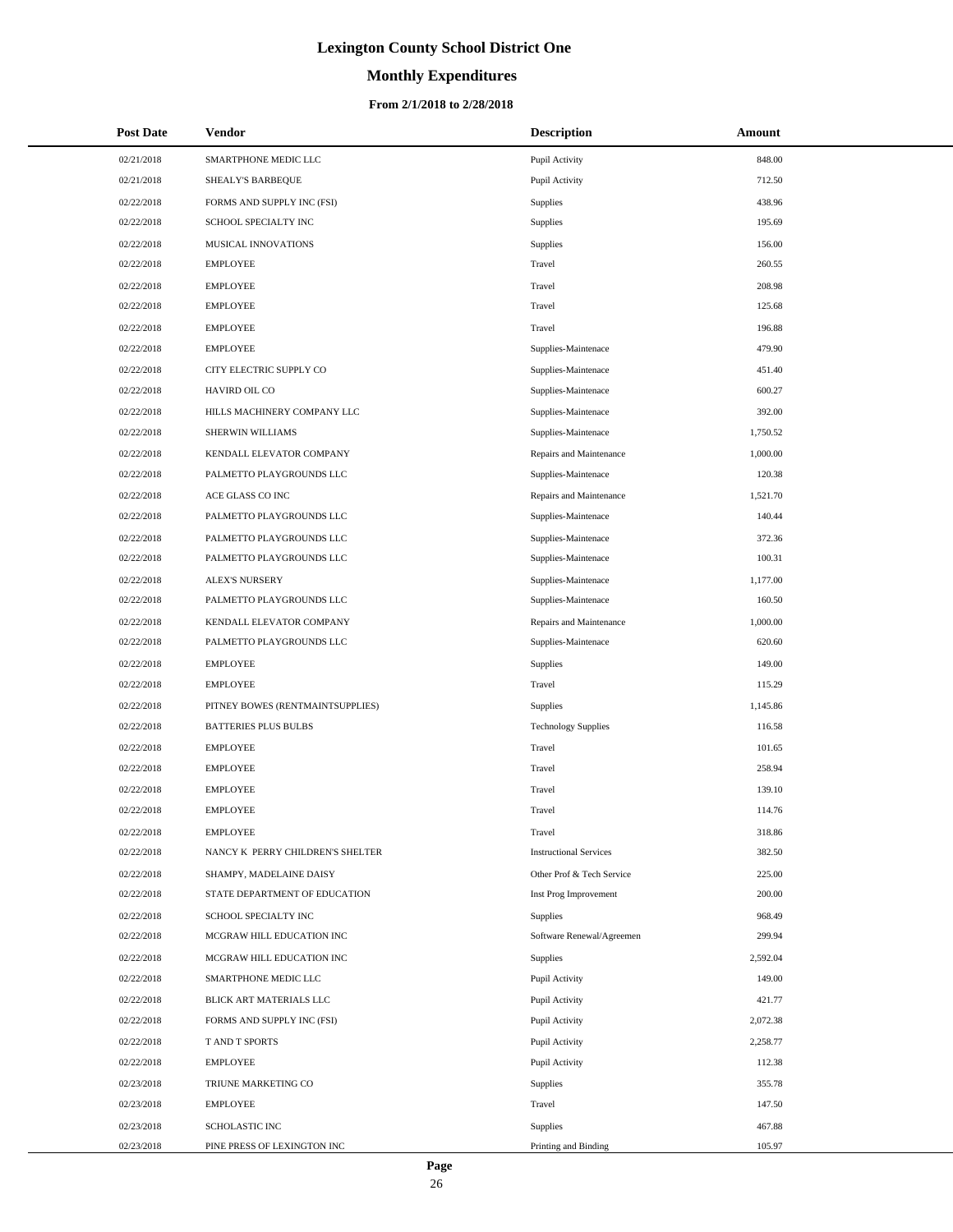# **Monthly Expenditures**

#### **From 2/1/2018 to 2/28/2018**

| <b>Post Date</b> | <b>Vendor</b>                                     | <b>Description</b>         | Amount    |
|------------------|---------------------------------------------------|----------------------------|-----------|
| 02/23/2018       | PRECISION ROLLER                                  | Supplies                   | 577.13    |
| 02/23/2018       | <b>EMPLOYEE</b>                                   | Travel                     | 294.14    |
| 02/23/2018       | <b>EMPLOYEE</b>                                   | Travel                     | 185.00    |
| 02/23/2018       | <b>EMPLOYEE</b>                                   | Travel                     | 185.00    |
| 02/23/2018       | <b>EMPLOYEE</b>                                   | Travel                     | 185.00    |
| 02/23/2018       | FORMS AND SUPPLY INC (FSI)                        | Supplies                   | 308.80    |
| 02/23/2018       | <b>EMPLOYEE</b>                                   | Travel                     | 208.15    |
| 02/23/2018       | PINE PRESS OF LEXINGTON INC                       | Printing and Binding       | 454.47    |
| 02/23/2018       | <b>EMPLOYEE</b>                                   | Travel                     | 476.05    |
| 02/23/2018       | <b>EMPLOYEE</b>                                   | Travel                     | 206.50    |
| 02/23/2018       | <b>EMPLOYEE</b>                                   | Travel                     | 354.00    |
| 02/23/2018       | COBB PEDIATRIC THERAPY SERIVCES                   | Other Prof & Tech Service  | 9,292.50  |
| 02/23/2018       | <b>EMPLOYEE</b>                                   | Travel                     | 181.91    |
| 02/23/2018       | <b>EMPLOYEE</b>                                   | Travel                     | 322.98    |
| 02/23/2018       | <b>EMPLOYEE</b>                                   | Travel                     | 206.50    |
| 02/23/2018       | AMERICAN SCHOOL COUNSELOR ASSOCIATION             | Supplies                   | 795.00    |
| 02/23/2018       | <b>EMPLOYEE</b>                                   | Travel-Teacher Staff Dev   | 380.91    |
| 02/23/2018       | <b>EMPLOYEE</b>                                   | Travel                     | 110.21    |
| 02/23/2018       | SMITH AND JONES JANITORIAL SUPPLIES AND EQUIP INC | Supplies-Maintenace        | 128.40    |
| 02/23/2018       | <b>EMPLOYEE</b>                                   | Other Prof & Tech Service  | 125.00    |
| 02/23/2018       | T AND T SPORTS                                    | Supplies-Maintenace        | 454.75    |
| 02/23/2018       | <b>CLEAN AIRE INC</b>                             | Repairs and Maintenance    | 2,165.00  |
| 02/23/2018       | <b>CLEAN AIRE INC</b>                             | Repairs and Maintenance    | 3,015.00  |
| 02/23/2018       | PALMETTO PROPANE                                  | Energy                     | 776.88    |
| 02/23/2018       | SMITH AND JONES JANITORIAL SUPPLIES AND EQUIP INC | Supplies-Maintenace        | 566.68    |
| 02/23/2018       | <b>TAND T SPORTS</b>                              | Supplies-Maintenace        | 612.31    |
| 02/23/2018       | FINLEY, STEPHEN CRAIG                             | Other Prof & Tech Service  | 120.00    |
| 02/23/2018       | LINT, CHARLES ROBERT                              | Other Prof & Tech Service  | 120.00    |
| 02/23/2018       | DTC WORLDWIDE                                     | Supplies                   | 2,925.25  |
| 02/23/2018       | PRODUCTIONS UNLIMITED INC                         | Supplies                   | 1,701.30  |
| 02/23/2018       | SC DEPARTMENT OF REVENUE (SALES TAX RETURN)       | <b>Supplies</b>            | 102.41    |
| 02/23/2018       | <b>APPLE INC</b>                                  | <b>Technology Supplies</b> | 1,016.50  |
| 02/23/2018       | CAMCOR                                            | <b>Technology Supplies</b> | 400.45    |
| 02/23/2018       | CAMCOR                                            | <b>Technology Supplies</b> | 800.90    |
| 02/23/2018       | APPLE INC                                         | <b>Technology Supplies</b> | 1,016.50  |
| 02/23/2018       | <b>APPLE INC</b>                                  | <b>Technology Supplies</b> | 609.90    |
| 02/23/2018       | CAMCOR                                            | <b>Technology Supplies</b> | 400.45    |
| 02/23/2018       | APPLE INC                                         | <b>Technology Supplies</b> | 609.90    |
| 02/23/2018       | APPLE INC                                         | <b>Technology Supplies</b> | 609.90    |
| 02/23/2018       | APPLE INC                                         | <b>Technology Supplies</b> | 609.90    |
| 02/23/2018       | <b>APPLE INC</b>                                  | <b>Technology Supplies</b> | 609.90    |
| 02/23/2018       | <b>APPLE INC</b>                                  | <b>Technology Supplies</b> | 203.30    |
| 02/23/2018       | CAMCOR                                            | <b>Technology Supplies</b> | 400.44    |
| 02/23/2018       | <b>APPLE INC</b>                                  | <b>Technology Supplies</b> | 609.90    |
| 02/23/2018       | <b>APPLE INC</b>                                  | <b>Technology Supplies</b> | 203.30    |
| 02/23/2018       | BISHOP, CATHERINE H                               | Inst Prog Improvement      | 16,489.08 |
| 02/23/2018       | WILSON LANGUAGE TRAINING                          | Supplies                   | 481.50    |
| 02/23/2018       | SKILLSUSA                                         | Travel                     | 180.00    |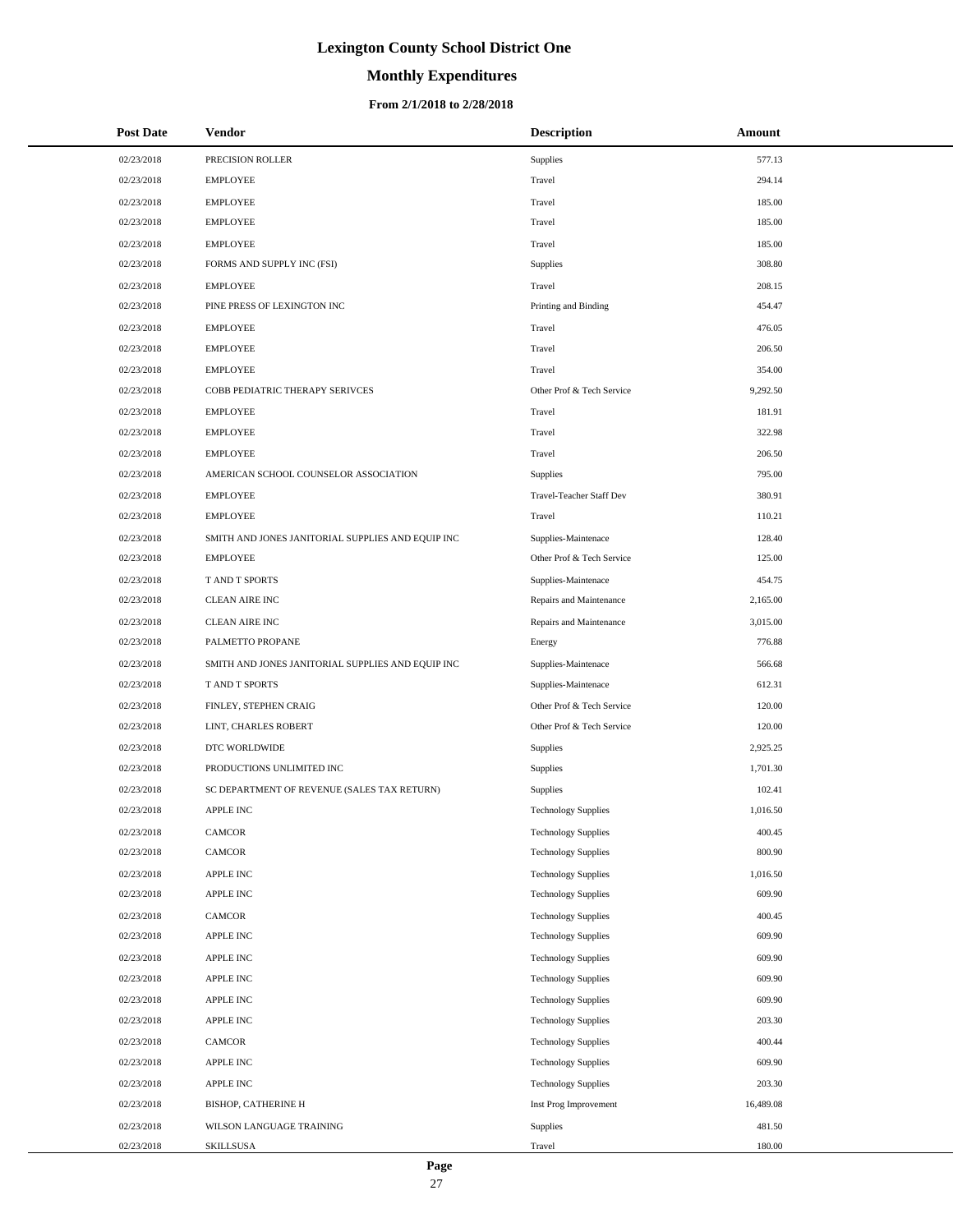# **Monthly Expenditures**

#### **From 2/1/2018 to 2/28/2018**

| <b>Post Date</b> | Vendor                      | <b>Description</b>    | Amount    |
|------------------|-----------------------------|-----------------------|-----------|
| 02/23/2018       | DON JOHNSTON INC            | Supplies              | 10,808.88 |
| 02/23/2018       | DON JOHNSTON INC            | Inst Prog Improvement | 3,000.00  |
| 02/23/2018       | <b>EMPLOYEE</b>             | Travel                | 315.37    |
| 02/23/2018       | <b>EMPLOYEE</b>             | Travel                | 202.00    |
| 02/23/2018       | SYSCO FOOD SERV OF COLUMBIA | Food                  | 4,617.09  |
| 02/23/2018       | BORDEN DAIRY CO OF SC LLC   | Milk                  | 276.64    |
| 02/23/2018       | SENN BROTHERS INC           | Produce               | 118.00    |
| 02/23/2018       | SYSCO FOOD SERV OF COLUMBIA | Food                  | 2,470.60  |
| 02/23/2018       | BORDEN DAIRY CO OF SC LLC   | Milk                  | 518.57    |
| 02/23/2018       | SENN BROTHERS INC           | Produce               | 137.25    |
| 02/23/2018       | SYSCO FOOD SERV OF COLUMBIA | Food                  | 4,019.09  |
| 02/23/2018       | BORDEN DAIRY CO OF SC LLC   | Milk                  | 200.10    |
| 02/23/2018       | SENN BROTHERS INC           | Produce               | 142.75    |
| 02/23/2018       | SYSCO FOOD SERV OF COLUMBIA | Food                  | 2,887.91  |
| 02/23/2018       | BORDEN DAIRY CO OF SC LLC   | Milk                  | 1,152.29  |
| 02/23/2018       | SENN BROTHERS INC           | Produce               | 130.00    |
| 02/23/2018       | SYSCO FOOD SERV OF COLUMBIA | Food                  | 2,827.16  |
| 02/23/2018       | BORDEN DAIRY CO OF SC LLC   | Milk                  | 276.52    |
| 02/23/2018       | SENN BROTHERS INC           | Produce               | 137.25    |
| 02/23/2018       | SYSCO FOOD SERV OF COLUMBIA | Food                  | 2,589.01  |
| 02/23/2018       | BORDEN DAIRY CO OF SC LLC   | Milk                  | 929.67    |
| 02/23/2018       | SENN BROTHERS INC           | Produce               | 202.25    |
| 02/23/2018       | SYSCO FOOD SERV OF COLUMBIA | Food                  | 1,866.02  |
| 02/23/2018       | SYSCO FOOD SERV OF COLUMBIA | Food                  | 3,425.40  |
| 02/23/2018       | BORDEN DAIRY CO OF SC LLC   | Milk                  | 114.52    |
| 02/23/2018       | SENN BROTHERS INC           | Produce               | 175.75    |
| 02/23/2018       | SYSCO FOOD SERV OF COLUMBIA | Food                  | 2,358.15  |
| 02/23/2018       | BORDEN DAIRY CO OF SC LLC   | Milk                  | 365.67    |
| 02/23/2018       | SENN BROTHERS INC           | Produce               | 110.75    |
| 02/23/2018       | SYSCO FOOD SERV OF COLUMBIA | Food                  | 3,580.24  |
| 02/23/2018       | BORDEN DAIRY CO OF SC LLC   | Milk                  | 1,238.27  |
| 02/23/2018       | SENN BROTHERS INC           | Produce               | 305.15    |
| 02/23/2018       | SYSCO FOOD SERV OF COLUMBIA | Food                  | 2,800.79  |
| 02/23/2018       | BORDEN DAIRY CO OF SC LLC   | Milk                  | 790.71    |
| 02/23/2018       | SENN BROTHERS INC           | Produce               | 159.00    |
| 02/23/2018       | SYSCO FOOD SERV OF COLUMBIA | Food                  | 7,861.95  |
| 02/23/2018       | BORDEN DAIRY CO OF SC LLC   | Milk                  | 900.12    |
| 02/23/2018       | SENN BROTHERS INC           | Produce               | 236.00    |
| 02/23/2018       | SYSCO FOOD SERV OF COLUMBIA | Food                  | 3,371.44  |
| 02/23/2018       | BORDEN DAIRY CO OF SC LLC   | Milk                  | 324.19    |
| 02/23/2018       | SYSCO FOOD SERV OF COLUMBIA | Food                  | 6,732.77  |
| 02/23/2018       | BORDEN DAIRY CO OF SC LLC   | Milk                  | 524.38    |
| 02/23/2018       | SENN BROTHERS INC           | Produce               | 112.40    |
| 02/23/2018       | SYSCO FOOD SERV OF COLUMBIA | Food                  | 986.23    |
| 02/23/2018       | BORDEN DAIRY CO OF SC LLC   | Milk                  | 596.48    |
| 02/23/2018       | SENN BROTHERS INC           | Produce               | 126.90    |
| 02/23/2018       | SYSCO FOOD SERV OF COLUMBIA | Food                  | 2,837.30  |
| 02/23/2018       | BORDEN DAIRY CO OF SC LLC   | Milk                  | 139.09    |

 $\overline{a}$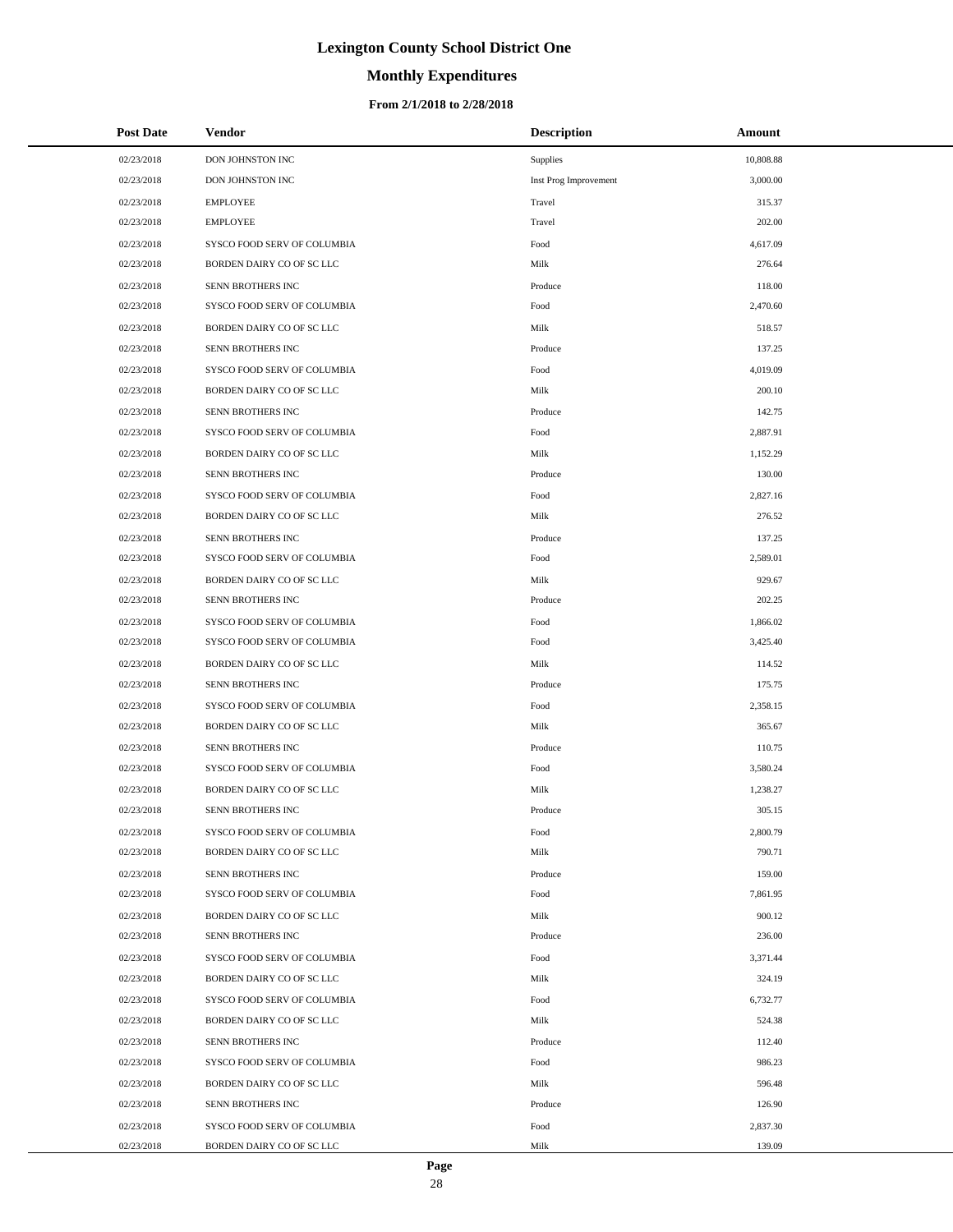# **Monthly Expenditures**

#### **From 2/1/2018 to 2/28/2018**

| <b>Post Date</b> | Vendor                                       | <b>Description</b> | Amount   |
|------------------|----------------------------------------------|--------------------|----------|
| 02/23/2018       | SENN BROTHERS INC                            | Produce            | 144.50   |
| 02/23/2018       | SYSCO FOOD SERV OF COLUMBIA                  | Food               | 4,111.13 |
| 02/23/2018       | BORDEN DAIRY CO OF SC LLC                    | Milk               | 586.91   |
| 02/23/2018       | SYSCO FOOD SERV OF COLUMBIA                  | Food               | 1,050.68 |
| 02/23/2018       | BORDEN DAIRY CO OF SC LLC                    | Milk               | 286.89   |
| 02/23/2018       | SYSCO FOOD SERV OF COLUMBIA                  | Food               | 2,145.23 |
| 02/23/2018       | BORDEN DAIRY CO OF SC LLC                    | Milk               | 943.81   |
| 02/23/2018       | SENN BROTHERS INC                            | Produce            | 106.00   |
| 02/23/2018       | SYSCO FOOD SERV OF COLUMBIA                  | Food               | 3.831.32 |
| 02/23/2018       | BORDEN DAIRY CO OF SC LLC                    | Milk               | 248.03   |
| 02/23/2018       | SYSCO FOOD SERV OF COLUMBIA                  | Food               | 1,884.86 |
| 02/23/2018       | BORDEN DAIRY CO OF SC LLC                    | Milk               | 327.47   |
| 02/23/2018       | SENN BROTHERS INC                            | Produce            | 163.75   |
| 02/23/2018       | SYSCO FOOD SERV OF COLUMBIA                  | Food               | 3,252.25 |
| 02/23/2018       | BORDEN DAIRY CO OF SC LLC                    | Milk               | 578.89   |
| 02/23/2018       | SENN BROTHERS INC                            | Produce            | 203.11   |
| 02/23/2018       | SYSCO FOOD SERV OF COLUMBIA                  | Food               | 1,730.52 |
| 02/23/2018       | BORDEN DAIRY CO OF SC LLC                    | Milk               | 251.08   |
| 02/23/2018       | SYSCO FOOD SERV OF COLUMBIA                  | Food               | 2,674.27 |
| 02/23/2018       | BORDEN DAIRY CO OF SC LLC                    | Milk               | 572.93   |
| 02/23/2018       | SENN BROTHERS INC                            | Produce            | 181.25   |
| 02/23/2018       | SYSCO FOOD SERV OF COLUMBIA                  | Food               | 1,489.01 |
| 02/23/2018       | BORDEN DAIRY CO OF SC LLC                    | Milk               | 352.37   |
| 02/23/2018       | SENN BROTHERS INC                            | Produce            | 108.18   |
| 02/23/2018       | SYSCO FOOD SERV OF COLUMBIA                  | Food               | 1,083.74 |
| 02/23/2018       | BORDEN DAIRY CO OF SC LLC                    | Milk               | 382.00   |
| 02/23/2018       | SENN BROTHERS INC                            | Produce            | 171.00   |
| 02/23/2018       | SYSCO FOOD SERV OF COLUMBIA                  | Food               | 2,185.67 |
| 02/23/2018       | BORDEN DAIRY CO OF SC LLC                    | Milk               | 554.32   |
| 02/23/2018       | SENN BROTHERS INC                            | Produce            | 289.00   |
| 02/23/2018       | SYSCO FOOD SERV OF COLUMBIA                  | Food               | 2,573.41 |
| 02/23/2018       | BORDEN DAIRY CO OF SC LLC                    | Milk               | 257.64   |
| 02/23/2018       | SENN BROTHERS INC                            | Produce            | 118.00   |
| 02/23/2018       | SYSCO FOOD SERV OF COLUMBIA                  | Food               | 8,212.43 |
| 02/23/2018       | BORDEN DAIRY CO OF SC LLC                    | Milk               | 419.71   |
| 02/23/2018       | SENN BROTHERS INC                            | Produce            | 216.75   |
| 02/23/2018       | SYSCO FOOD SERV OF COLUMBIA                  | Food               | 4,751.04 |
| 02/23/2018       | BORDEN DAIRY CO OF SC LLC                    | Milk               | 787.00   |
| 02/23/2018       | SENN BROTHERS INC                            | Produce            | 143.58   |
| 02/23/2018       | SCHOOL SPECIALTY INC                         | Pupil Activity     | 2,654.08 |
| 02/23/2018       | CAROLINA BIOLOGICAL SUPPLY CO                | Pupil Activity     | 361.13   |
| 02/23/2018       | X GRAIN SPORTWEAR                            | Pupil Activity     | 210.00   |
| 02/23/2018       | SOUTHERN CROSS SERTOMA CLUB                  | Pupil Activity     | 250.00   |
| 02/23/2018       | 323 SPORTS                                   | Pupil Activity     | 243.00   |
| 02/23/2018       | THE TROPHY & AWARDS CENTER                   | Pupil Activity     | 139.10   |
| 02/26/2018       | <b>EMPLOYEE</b>                              | Travel             | 320.57   |
| 02/26/2018       | PRESENTATION SYSTEMS SOUTH INC               | Supplies           | 2,326.77 |
| 02/26/2018       | RASIX COMPUTER CTR INC DBA ACADEMIC SUPPLIER | Supplies           | 1,155.74 |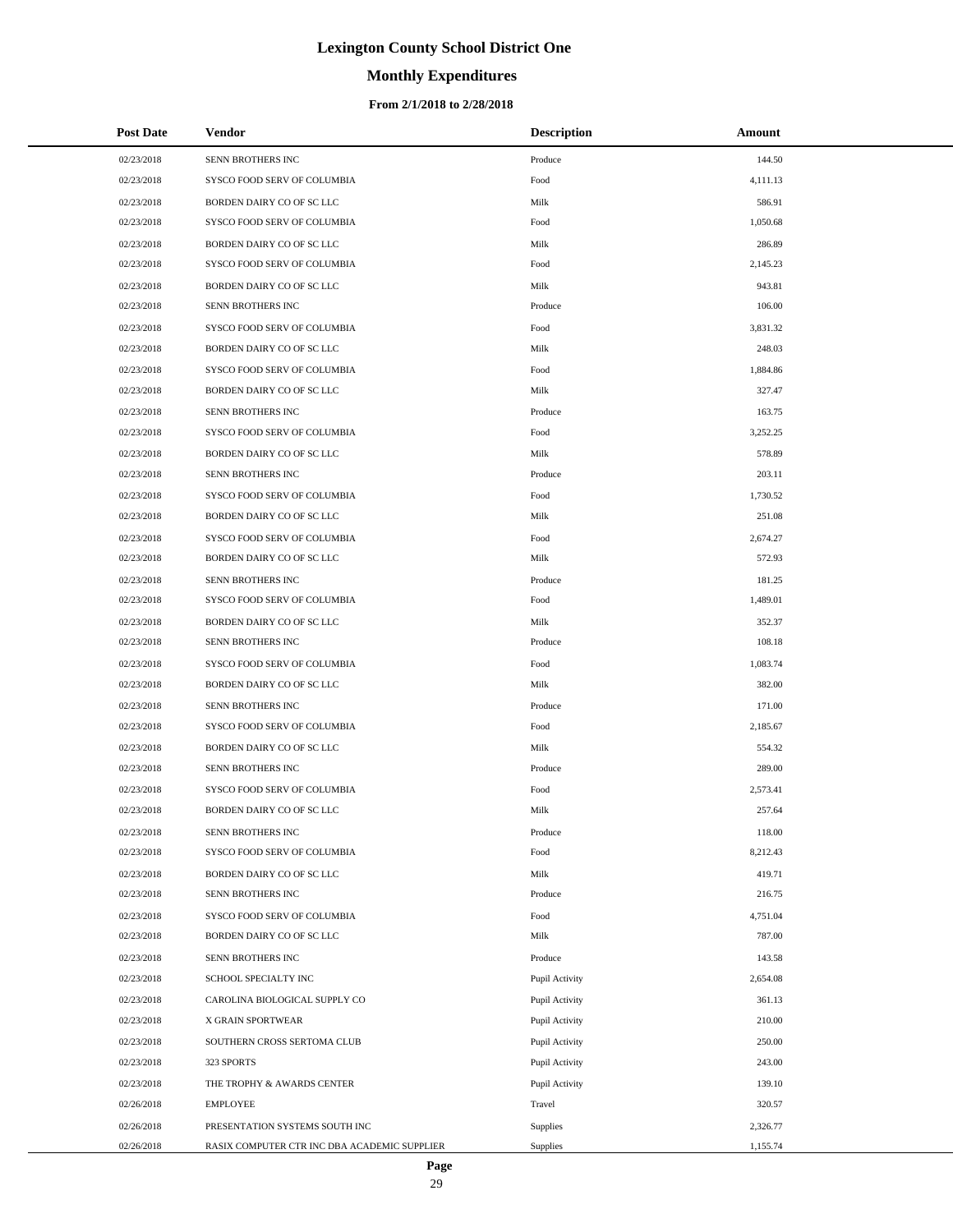# **Monthly Expenditures**

| <b>Post Date</b>         | Vendor                                                  | <b>Description</b>                      | Amount             |
|--------------------------|---------------------------------------------------------|-----------------------------------------|--------------------|
| 02/26/2018               | FORMS AND SUPPLY INC (FSI)                              | Supplies                                | 182.30             |
| 02/26/2018               | CAMCOR                                                  | <b>Technology Supplies</b>              | 1,438.53           |
| 02/26/2018               | CAMCOR                                                  | <b>Technology Supplies</b>              | 1,670.77           |
| 02/26/2018               | PARK SEED WHOLESALE                                     | Supplies                                | 2.377.15           |
| 02/26/2018               | SCHOOL SPECIALTY INC                                    | Supplies                                | 173.19             |
| 02/26/2018               | SOUTHERN ACCOUNTING SYSTEMS (SAS)                       | Supplies                                | 620.90             |
| 02/26/2018               | SCHOOL SPECIALTY INC                                    | Supplies                                | 120.09             |
| 02/26/2018               | FOLLETT SCHOOL SOLUTIONS INC                            | <b>Library Books</b>                    | 182.05             |
| 02/26/2018               | CAMCOR                                                  | <b>Technology Supplies</b>              | 427.99             |
| 02/26/2018               | FOLLETT SCHOOL SOLUTIONS INC                            | <b>Library Books</b>                    | 878.08             |
| 02/26/2018               | DEAFINITELY TAKING REQUESTS                             | Other Prof & Tech Service               | 130.00             |
| 02/26/2018               | MONOPRICE.COM                                           | Supplies                                | 167.93             |
| 02/26/2018               | PASCON LLC                                              | Supplies-Maintenace                     | 274.59             |
| 02/26/2018               | PASCON LLC                                              | Supplies-Maintenace                     | 274.59             |
| 02/26/2018               | SIMPLEXGRINNELL                                         | Repairs and Maintenance                 | 6,199.61           |
| 02/26/2018               | MIDCAROLINA ELEC COOP INC                               | <b>Public Utilities</b>                 | 45,170.00          |
| 02/26/2018               | PASCON LLC                                              | Supplies-Maintenace                     | 136.27             |
| 02/26/2018               | PASCON LLC                                              | Supplies-Maintenace                     | 136.31             |
| 02/26/2018               | EGGS UP GRILL 16                                        | Other Objects                           | 1,435.13           |
| 02/26/2018               | <b>CAMCOR</b>                                           | <b>Technology Supplies</b>              | 1,284.00           |
| 02/26/2018               | MOTOROLA SOLUTIONS                                      | <b>Technology Supplies</b>              | 140.44             |
| 02/26/2018               | CDWG ACCT 305089                                        | <b>Technology Supplies</b>              | 139.10             |
| 02/26/2018               | MOTOROLA SOLUTIONS                                      | <b>Technology Supplies</b>              | 196.61             |
| 02/26/2018               | CDWG ACCT 305089                                        | <b>Technology Supplies</b>              | 139.10             |
| 02/26/2018               | MOTOROLA SOLUTIONS                                      | <b>Technology Supplies</b>              | 518.00             |
| 02/26/2018               | MOTOROLA SOLUTIONS                                      | <b>Technology Supplies</b>              | 112.35             |
| 02/26/2018               | PRESENTATION SYSTEMS SOUTH INC                          | Supplies                                | 855.46             |
| 02/26/2018               | <b>ESPARK INC</b>                                       | Software Renewal/Agreemen               | 15,240.00          |
| 02/26/2018               | SC DEPARTMENT OF REVENUE (SALES TAX RETURN)             | Software Renewal/Agreemen               | 1,066.80           |
| 02/26/2018               | <b>ESPARK INC</b>                                       | Other Prof & Tech Service               | 3,150.00           |
| 02/26/2018               | SC DEPARTMENT OF REVENUE (SALES TAX RETURN)             | Other Prof & Tech Service               | 220.50             |
| 02/26/2018               | <b>ESPARK INC</b>                                       | Inst Prog Improvement                   | 8,850.00           |
| 02/26/2018               | <b>GROVE MEDICAL</b>                                    | Supplies                                | 103.90             |
| 02/26/2018               | <b>SCHOLASTIC INC</b>                                   | Supplies                                | 1,400.87           |
| 02/26/2018               | PEARSON VUE                                             | Other Prof & Tech Service               | 808.00             |
| 02/26/2018               | INDIAN WATERS COUNCIL BOY SCOUTS OF AMERICA             | Dues and Fees                           | 640.00             |
| 02/26/2018               | SCHOOL SPECIALTY INC                                    | Supplies                                | 261.12             |
| 02/26/2018               | LEARNING WITHOUT TEARS                                  | Supplies                                | 755.24             |
| 02/26/2018               | LEARNING WITHOUT TEARS                                  | Supplies                                | 363.81             |
| 02/26/2018               | FUN EXPRESS LLC                                         | Supplies                                | 318.31             |
| 02/26/2018               | <b>EMPLOYEE</b>                                         | Supplies                                | 164.80             |
| 02/26/2018               | LEWIS BUS LINE                                          | Pupil Transportation                    | 1,750.00           |
| 02/26/2018<br>02/26/2018 | MUSIC AND ARTS CENTER<br>DAVIS FRAWLEY ATTORNEYS AT LAW | Supplies<br><b>Legal Services</b>       | 7,273.86<br>162.00 |
|                          |                                                         |                                         | 1,377.00           |
| 02/26/2018<br>02/26/2018 | DAVIS FRAWLEY ATTORNEYS AT LAW<br><b>SCHOLASTIC INC</b> | <b>Legal Services</b><br>Pupil Activity | 173.25             |
| 02/26/2018               | SCHOOL SPECIALTY INC                                    |                                         | 135.18             |
| 02/26/2018               | SC ATHLETIC COACHES ASSOCIATION                         | Pupil Activity<br>Pupil Activity        | 200.00             |
|                          |                                                         |                                         |                    |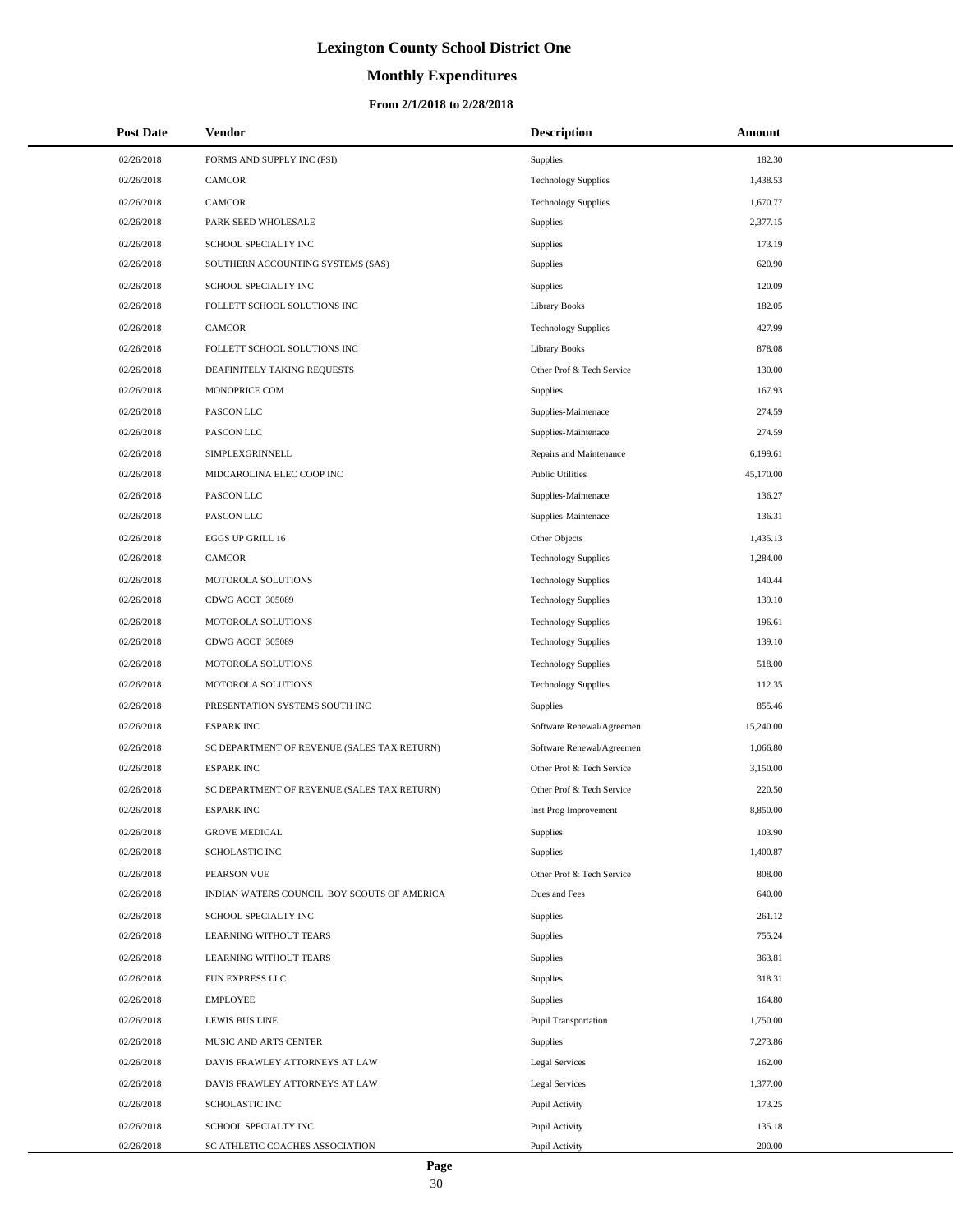# **Monthly Expenditures**

#### **From 2/1/2018 to 2/28/2018**

| <b>Post Date</b> | Vendor                                        | <b>Description</b>         | Amount   |
|------------------|-----------------------------------------------|----------------------------|----------|
| 02/26/2018       | CASSADY, ALEX                                 | Pupil Activity             | 140.00   |
| 02/26/2018       | LOPEZ, STEPHEN                                | Pupil Activity             | 135.00   |
| 02/26/2018       | MCGINTY, CHAD                                 | Pupil Activity             | 140.00   |
| 02/26/2018       | RABON, JAMES                                  | Pupil Activity             | 135.00   |
| 02/26/2018       | RAYSOR, RANDY                                 | Pupil Activity             | 210.00   |
| 02/26/2018       | RIDGEWAY, DOUGLAS JAMES                       | Pupil Activity             | 210.00   |
| 02/26/2018       | <b>HAMPTON INN</b>                            | Pupil Activity             | 248.64   |
| 02/26/2018       | <b>HAMPTON INN</b>                            | Pupil Activity             | 248.64   |
| 02/26/2018       | MIDLANDS TECHNICAL COLLEGE FOUNDATION         | Tuition To Other Entity    | 5,000.00 |
| 02/27/2018       | SCHOOL SPECIALTY INC                          | Supplies                   | 757.38   |
| 02/27/2018       | <b>APPLE INC</b>                              | <b>Technology Supplies</b> | 318.86   |
| 02/27/2018       | SCHOOL SPECIALTY INC                          | Supplies                   | 790.62   |
| 02/27/2018       | FORMS AND SUPPLY INC (FSI)                    | Supplies                   | 3,589.10 |
| 02/27/2018       | HILTON GARDEN INN CHARLESTON AIRPORT          | Travel                     | 770.64   |
| 02/27/2018       | RESIDENCE INN CHARLESTON AIRPORT              | Travel                     | 770.64   |
| 02/27/2018       | ENTERPRISE LEASING COMPANY SOUTHEAST          | Travel                     | 186.99   |
| 02/27/2018       | MUSICIAN SUPPLY                               | Repairs and Maintenance    | 918.30   |
| 02/27/2018       | FORMS AND SUPPLY INC (FSI)                    | Supplies                   | 139.44   |
| 02/27/2018       | FOLLETT SCHOOL SOLUTIONS INC                  | <b>Library Books</b>       | 1,939.20 |
| 02/27/2018       | <b>EBSCO</b>                                  | Periodicals                | 662.77   |
| 02/27/2018       | FOLLETT SCHOOL SOLUTIONS INC                  | <b>Library Books</b>       | 102.88   |
| 02/27/2018       | <b>EMPLOYEE</b>                               | Travel                     | 131.00   |
| 02/27/2018       | <b>EMPLOYEE</b>                               | Travel                     | 131.00   |
| 02/27/2018       | <b>EMPLOYEE</b>                               | Travel                     | 185.59   |
| 02/27/2018       | <b>EMPLOYEE</b>                               | Travel                     | 103.50   |
| 02/27/2018       | <b>EMPLOYEE</b>                               | Travel                     | 361.37   |
| 02/27/2018       | <b>EMPLOYEE</b>                               | Travel                     | 103.50   |
| 02/27/2018       | GREATER LEXINGTON CHAMBER AND VISTITOR CENTER | Dues and Fees              | 320.00   |
| 02/27/2018       | CITY ELECTRIC SUPPLY CO                       | Supplies-Maintenace        | 1,486.71 |
| 02/27/2018       | KJC DRYWALL LLC                               | Repairs and Maintenance    | 300.00   |
| 02/27/2018       | GILBERTSUMMIT RURAL WATER DISTRICT            | <b>Public Utilities</b>    | 1,733.27 |
| 02/27/2018       | GILBERTSUMMIT RURAL WATER DISTRICT            | <b>Public Utilities</b>    | 1,241.66 |
| 02/27/2018       | CITY ELECTRIC SUPPLY CO                       | Supplies-Maintenace        | 253.98   |
| 02/27/2018       | <b>BARNES PROPANE</b>                         | Energy                     | 371.58   |
| 02/27/2018       | HUBER SUPPLY CO OF LEXINGTON INC              | Supplies-Maintenace        | 1,145.49 |
| 02/27/2018       | HUBER SUPPLY CO OF LEXINGTON INC              | Supplies-Maintenace        | 1,145.49 |
| 02/27/2018       | GILBERTSUMMIT RURAL WATER DISTRICT            | <b>Public Utilities</b>    | 918.37   |
| 02/27/2018       | GILBERTSUMMIT RURAL WATER DISTRICT            | <b>Public Utilities</b>    | 931.79   |
| 02/27/2018       | CITY ELECTRIC SUPPLY CO                       | Supplies-Maintenace        | 1,636.03 |
| 02/27/2018       | COOK & BOARDMAN LLC                           | Supplies-Maintenace        | 1,070.00 |
| 02/27/2018       | GILBERTSUMMIT RURAL WATER DISTRICT            | <b>Public Utilities</b>    | 691.20   |
| 02/27/2018       | COOK & BOARDMAN LLC                           | Supplies-Maintenace        | 149.80   |
| 02/27/2018       | <b>INTERNETWORK ENGINEERING</b>               | Software Renewal/Agreemen  | 6,699.00 |
| 02/27/2018       | SC DEPARTMENT OF REVENUE (SALES TAX RETURN)   | Software Renewal/Agreemen  | 468.93   |
| 02/27/2018       | STR SOFTWARE COMPANY                          | Software Renewal/Agreemen  | 800.00   |
| 02/27/2018       | DTC WORLDWIDE                                 | Supplies                   | 209.00   |
| 02/27/2018       | <b>FEDEX</b>                                  | Supplies                   | 419.32   |
| 02/27/2018       | OEM OPTIC                                     | <b>Technology Supplies</b> | 216.00   |

 $\overline{a}$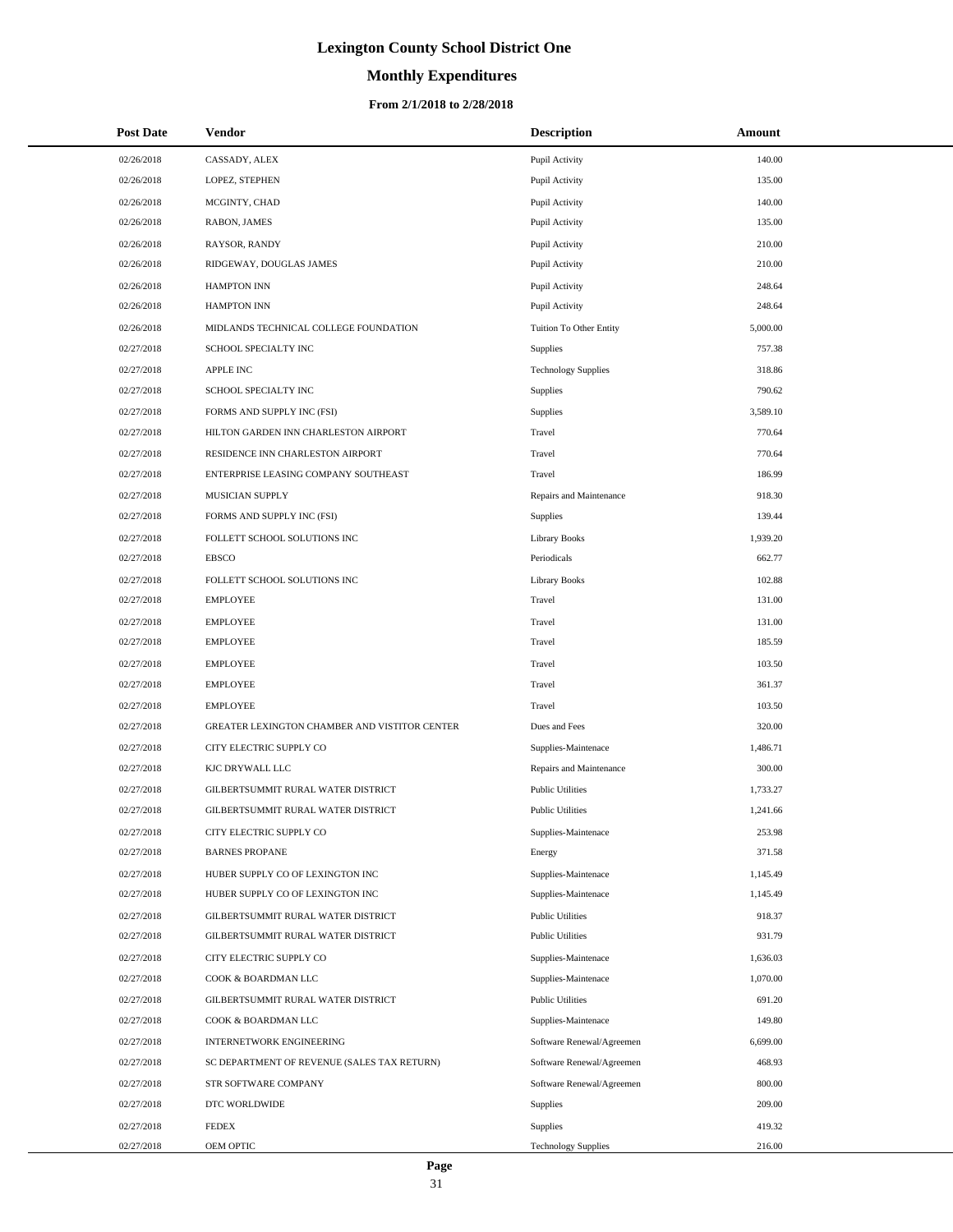# **Monthly Expenditures**

#### **From 2/1/2018 to 2/28/2018**

| <b>Post Date</b> | Vendor                                      | <b>Description</b>         | Amount   |
|------------------|---------------------------------------------|----------------------------|----------|
| 02/27/2018       | DIGITAL OFFICE SOLUTIONS INC                | Repairs and Maintenance    | 828.47   |
| 02/27/2018       | DIGITAL OFFICE SOLUTIONS INC                | Repairs and Maintenance    | 555.96   |
| 02/27/2018       | COMMUNICATION MANAGEMENT INC                | <b>Technology Supplies</b> | 1,574.99 |
| 02/27/2018       | DIGITAL OFFICE SOLUTIONS INC                | Repairs and Maintenance    | 402.56   |
| 02/27/2018       | DIGITAL OFFICE SOLUTIONS INC                | Repairs and Maintenance    | 666.36   |
| 02/27/2018       | DIGITAL OFFICE SOLUTIONS INC                | Repairs and Maintenance    | 630.30   |
| 02/27/2018       | CLARK POWELL ASSOCIATES INC                 | <b>Technology Supplies</b> | 420.00   |
| 02/27/2018       | DIGITAL OFFICE SOLUTIONS INC                | Repairs and Maintenance    | 356.40   |
| 02/27/2018       | DIGITAL OFFICE SOLUTIONS INC                | Repairs and Maintenance    | 198.56   |
| 02/27/2018       | DIGITAL OFFICE SOLUTIONS INC                | Repairs and Maintenance    | 352.94   |
| 02/27/2018       | DIGITAL OFFICE SOLUTIONS INC                | Repairs and Maintenance    | 471.88   |
| 02/27/2018       | DIGITAL OFFICE SOLUTIONS INC                | Repairs and Maintenance    | 431.35   |
| 02/27/2018       | COMMUNICATION MANAGEMENT INC                | <b>Technology Supplies</b> | 1,726.99 |
| 02/27/2018       | DIGITAL OFFICE SOLUTIONS INC                | Repairs and Maintenance    | 976.08   |
| 02/27/2018       | DIGITAL OFFICE SOLUTIONS INC                | Repairs and Maintenance    | 511.70   |
| 02/27/2018       | DIGITAL OFFICE SOLUTIONS INC                | Repairs and Maintenance    | 764.57   |
| 02/27/2018       | DIGITAL OFFICE SOLUTIONS INC                | Repairs and Maintenance    | 362.71   |
| 02/27/2018       | DIGITAL OFFICE SOLUTIONS INC                | Repairs and Maintenance    | 936.38   |
| 02/27/2018       | SCHOOL SPECIALTY INC                        | <b>Supplies</b>            | 148.10   |
| 02/27/2018       | <b>EMPLOYEE</b>                             | Travel                     | 211.89   |
| 02/27/2018       | <b>EMPLOYEE</b>                             | Travel                     | 344.21   |
| 02/27/2018       | MCGRAW HILL EDUCATION INC                   | <b>Supplies</b>            | 598.62   |
| 02/27/2018       | <b>GROVE MEDICAL</b>                        | Supplies                   | 256.48   |
| 02/27/2018       | CAROLINA BIOLOGICAL SUPPLY CO               | Supplies                   | 680.00   |
| 02/27/2018       | WARDS NATURAL SCIENCE EST LLC               | Supplies                   | 100.56   |
| 02/27/2018       | <b>BUSINESS SERVICES</b>                    | Supplies                   | 1,112.76 |
| 02/27/2018       | KURTZ BROS DBA BENDER BURKOT                | Supplies                   | 376.81   |
| 02/27/2018       | <b>HEINEMANN</b>                            | <b>Supplies</b>            | 385.00   |
| 02/27/2018       | MCGRAW HILL EDUCATION INC                   | Software Renewal/Agreemen  | 149.97   |
| 02/27/2018       | MCGRAW HILL EDUCATION INC                   | Supplies                   | 2,592.04 |
| 02/27/2018       | THE PHONICS DANCE                           | Pupil Activity             | 310.00   |
| 02/27/2018       | <b>SMARTPHONE MEDIC LLC</b>                 | Pupil Activity             | 149.00   |
| 02/27/2018       | <b>B E PUBLISHING</b>                       | Pupil Activity             | 289.50   |
| 02/27/2018       | SCHOOL SPECIALTY INC                        | Pupil Activity             | 174.11   |
| 02/27/2018       | DELL COMPUTERS                              | Pupil Activity             | 406.55   |
| 02/27/2018       | CAROLINA BIOLOGICAL SUPPLY CO               | Pupil Activity             | 698.57   |
| 02/27/2018       | <b>BSN SPORTS</b>                           | Pupil Activity             | 1,922.80 |
| 02/27/2018       | PITSCO EDUCATION HEARILY AND COMPANY        | Pupil Activity             | 1,517.26 |
| 02/27/2018       | FIRST TO THE FINISH SPORTS INC              | Pupil Activity             | 928.00   |
| 02/27/2018       | GREAT AMERICAN OPPORTUNITIES SAVINGS        | Pupil Activity             | 1,500.00 |
| 02/27/2018       | SC DEPARTMENT OF REVENUE (SALES TAX RETURN) | Pupil Activity             | 105.00   |
| 02/28/2018       | SCHOOL SPECIALTY INC                        | Supplies                   | 135.68   |
| 02/28/2018       | SCHOOL SPECIALTY INC                        | Supplies                   | 487.29   |
| 02/28/2018       | SCHOOL SPECIALTY INC                        | Supplies                   | 523.27   |
| 02/28/2018       | SCHOOL SPECIALTY INC                        | <b>Supplies</b>            | 205.10   |
| 02/28/2018       | PINE PRESS OF LEXINGTON INC                 | Printing and Binding       | 170.32   |
| 02/28/2018       | BLICK ART MATERIALS LLC                     | Supplies                   | 836.98   |
| 02/28/2018       | SCHOOL SPECIALTY INC                        | Supplies                   | 949.55   |